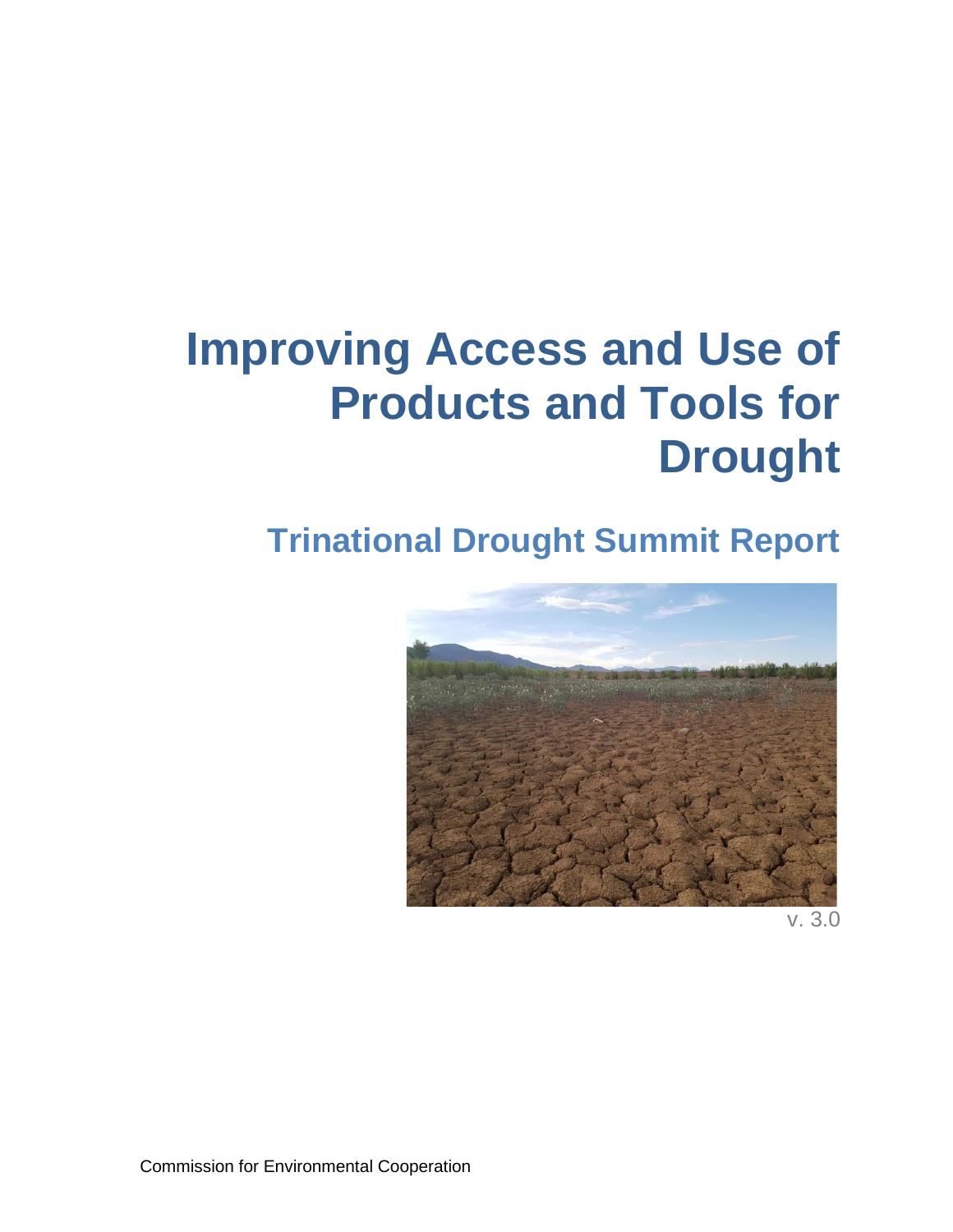## **Table of Contents**

| Improving Resilience to Extreme Events and Climate Impacts: Drought, Wildfires, |
|---------------------------------------------------------------------------------|
| Trinational Panel: Perspectives from Canada, Mexico and the United States 2     |
|                                                                                 |
|                                                                                 |
|                                                                                 |
|                                                                                 |
|                                                                                 |
|                                                                                 |
|                                                                                 |
|                                                                                 |
|                                                                                 |
|                                                                                 |
|                                                                                 |
|                                                                                 |
|                                                                                 |
|                                                                                 |
|                                                                                 |
| Provincial River Forecasting and Drought in British Columbia  14                |
|                                                                                 |
|                                                                                 |
| Canada's New CDM Data Products, ESI and 1-Month Drought Forecast  16            |
|                                                                                 |
|                                                                                 |
|                                                                                 |
|                                                                                 |
|                                                                                 |
| Arbuckle-Simpson Aquifer Drought Contingency Plan and the Chickasaw Nation  19  |
|                                                                                 |
| Rain Gauges for Range Monitoring: Co-developing Tools and Best Practices for    |
|                                                                                 |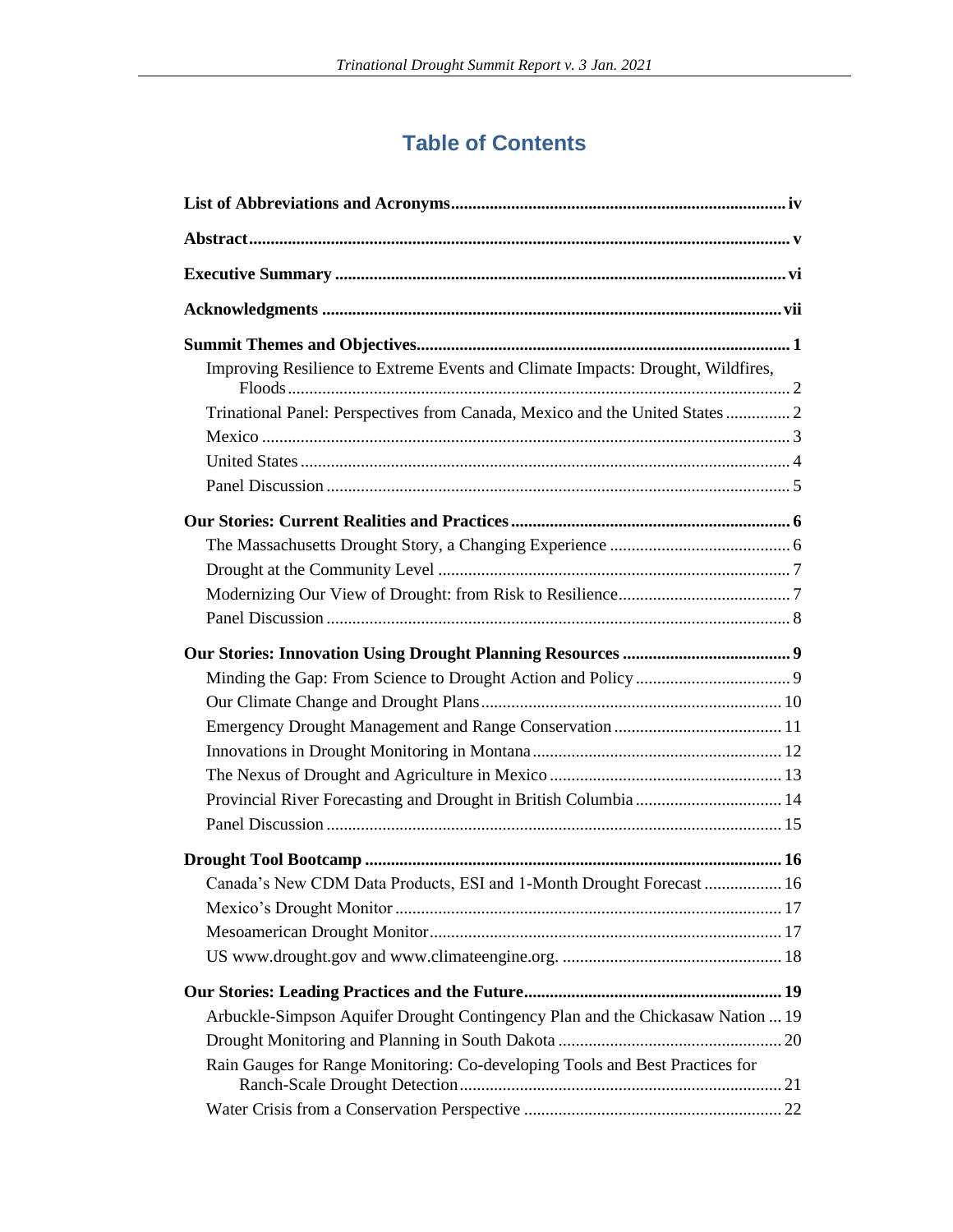| <b>Assessment of North American Drought Information Products and Tools 23</b> |  |
|-------------------------------------------------------------------------------|--|
|                                                                               |  |
|                                                                               |  |
|                                                                               |  |
|                                                                               |  |
| Presentation: NADM Use Assessment Survey Results: Use of the NADM30           |  |
| Presentation: NADM Use Assessment Survey Results: Preferred Types of Online   |  |
|                                                                               |  |
|                                                                               |  |

## **List of Tables**

Table 1. Recommendations from the 2020 Trinational Drought Summit......................... 43

## **List of Figures**

| Figure 1. Work activities of North America Drought Information Products and Tools          |  |
|--------------------------------------------------------------------------------------------|--|
|                                                                                            |  |
| Figure 2. Work activities of NADM use assessment survey respondents <b>Error! Bookmark</b> |  |
| not defined.                                                                               |  |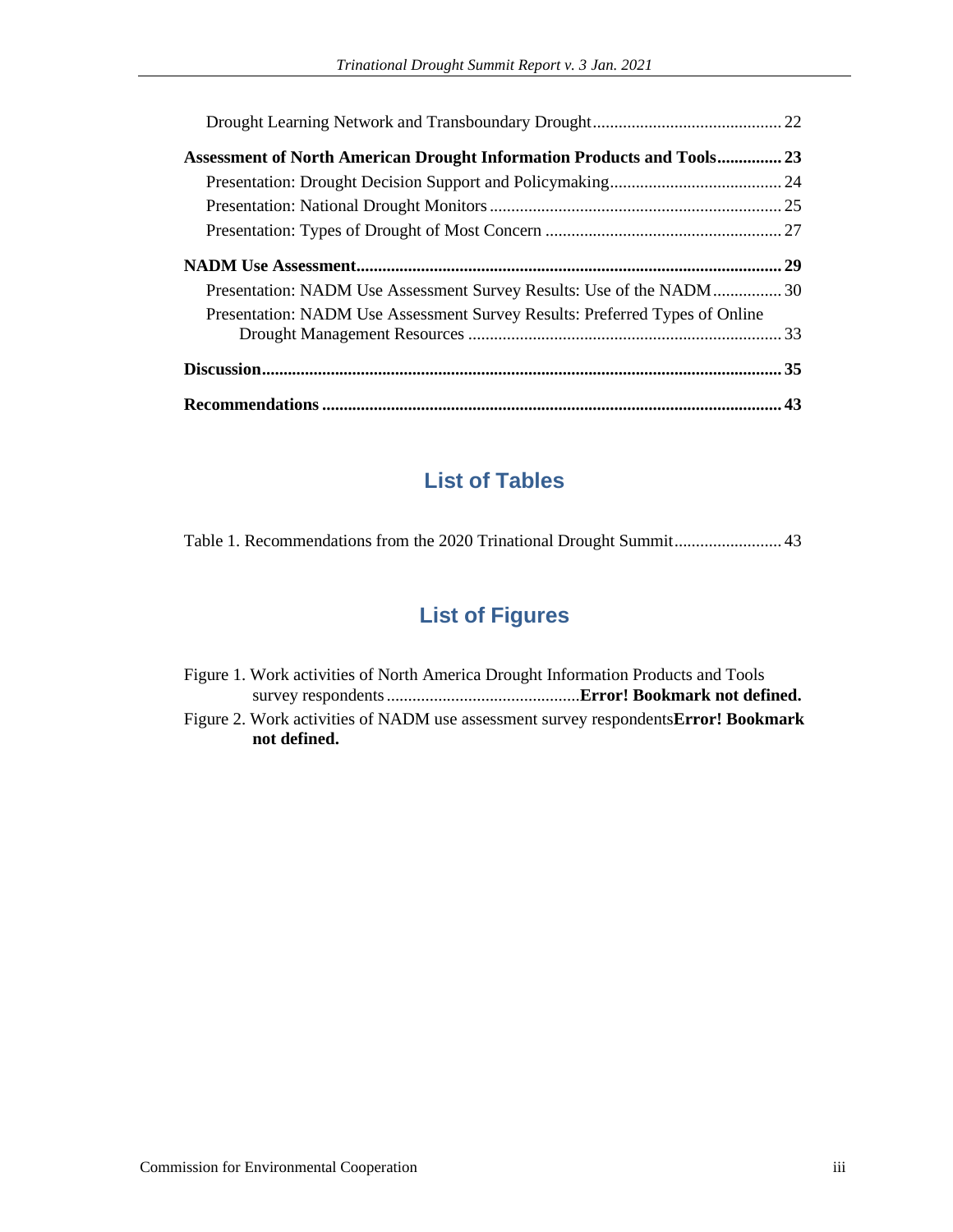## **List of Abbreviations and Acronyms**

| <b>AAFC</b>   | Agriculture and Agri-Food Canada                                                                   |
|---------------|----------------------------------------------------------------------------------------------------|
| <b>CDM</b>    | <b>Canadian Drought Monitor</b>                                                                    |
| <b>CEC</b>    | <b>Commission for Environmental Cooperation</b>                                                    |
| <b>CHIRPS</b> | Climate Hazards Group InfraRed Precipitation with Stations                                         |
| <b>CIMA</b>   | Centro de Información de Mercados Agroalimentarios (Center for Information<br>on Agrifood Markets) |
| CoCoRaHS      | Community Collaborative Rain, Hail and Snow Network                                                |
| Conagua       | Comisión Nacional del Agua (National Water Commission of Mexico)                                   |
| <b>ESI</b>    | <b>Evaporative Stress Index</b>                                                                    |
| <b>ESRI</b>   | <b>Environmental Systems Research Institute</b>                                                    |
| <b>FAO</b>    | Food and Agriculture Organization of the United Nations                                            |
| FAQ           | <b>Frequently Asked Questions</b>                                                                  |
| <b>FTP</b>    | <b>File Transfer Protocol</b>                                                                      |
| <b>GIS</b>    | Geographic Information System                                                                      |
| <b>IMTA</b>   | Instituto Mexicano de Tecnología del Agua (Mexican Institute of Water                              |
|               | Technology)                                                                                        |
| <b>MSM</b>    | Monitor de Sequía en México (Mexican Drought Monitor)                                              |
| <b>NADM</b>   | North American Drought Monitor                                                                     |
| <b>NCEI</b>   | National Centers for Environmental Information [United States]                                     |
| <b>NDMC</b>   | National Drought Mitigation Center (United States)                                                 |
| <b>NIDIS</b>  | National Integrated Drought Information System [United States]                                     |
| <b>NOAA</b>   | National Oceanic and Atmospheric Administration [United States]                                    |
| <b>NWS</b>    | National Weather Service [United States]                                                           |
| <b>US</b>     | <b>United States</b>                                                                               |
| <b>SADER</b>  | Secretaría de Agricultura y Desarrollo Rural [Secretariat of Agriculture and                       |
|               | Rural Development (formerly Sagarpa)]                                                              |
| <b>SPI</b>    | <b>Standardized Precipitation Index</b>                                                            |
| <b>SMN</b>    | Servicio Meteorológico Nacional (National Meteorological Service, Mexico)                          |
| <b>USDA</b>   | United States Department of Agriculture                                                            |
| <b>USDM</b>   | <b>United States Drought Monitor</b>                                                               |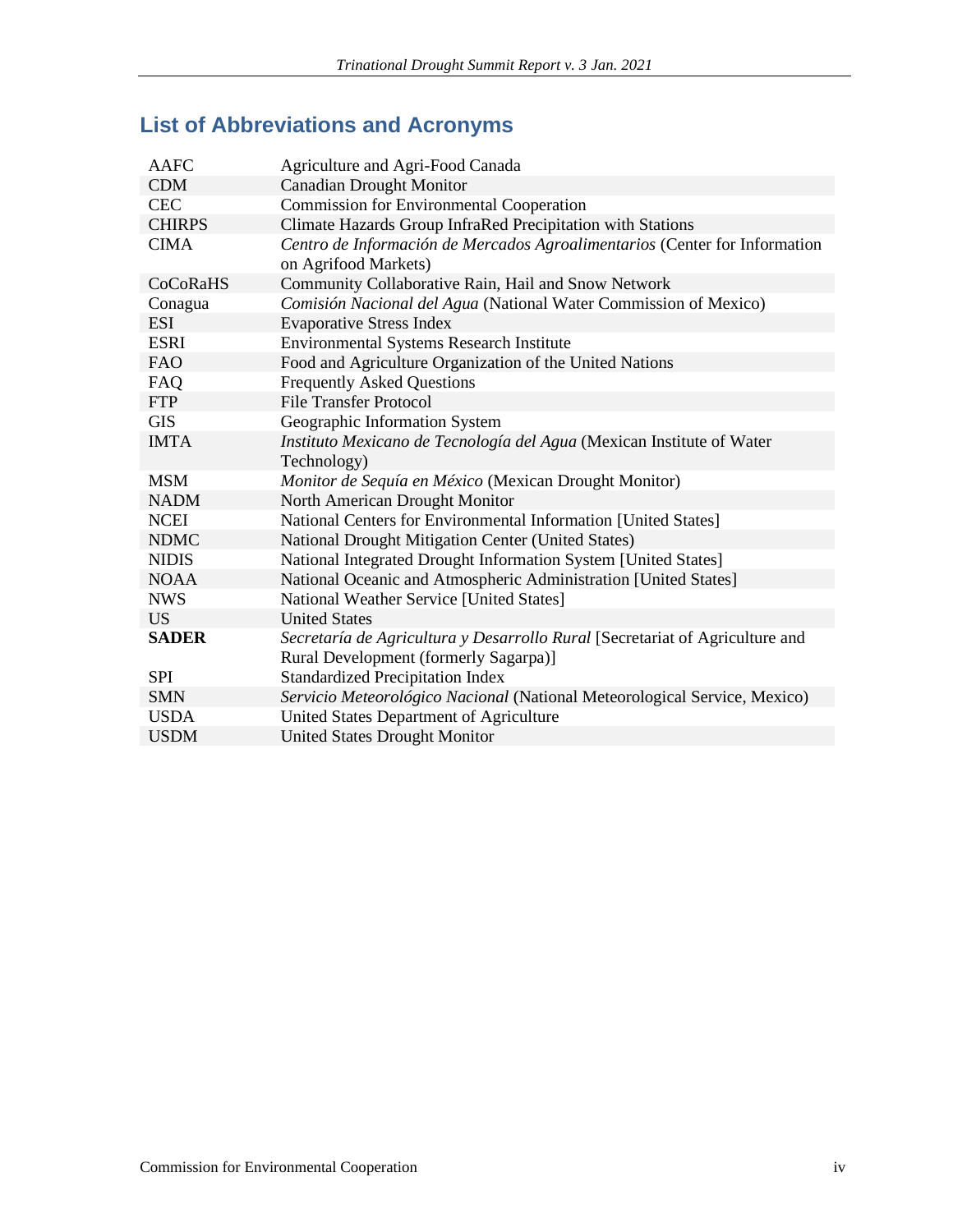## **Abstract**

Canada, Mexico, and the United States have each developed national drought monitors and collaborate on the North American Drought Monitor. These monitors allow for depictions of current drought conditions as well as providing a starting point for preparing for and responding to droughts in the near term. Efforts to monitor drought across the continent has led to a network of professionals developing monthly monitors of drought conditions, as well as other tools and products that serve regions, states, provinces, and local communities. While drought to date has been understood in agricultural, meteorological, hydrological and socioeconomic, terms, it is now understood that drought's footprint and impacts are broad and interact with many sectors and systems, including ecosystems, urban development and infrastructure. As the severity and range of droughts change and remote sensing improves, so must effective and accurate early warning systems, which help local and regional practitioners manage the risks and disasters that drought brings. To better prepare for and respond to episodes of drought, the Commission for Environmental Cooperation (CEC) has gathered perspectives from meteorological and drought professionals across the continent to better understand current hydroclimatological realities, available data products, tools, and the needs of drought professionals to improve drought-related products and tools. Drawing from online surveys, stories from local experts and witnesses, and in-depth consultations during an annual workshop, the 2020 Drought Summit sought to gain core insights for improving the access to and use of the products and tools that may be used to understand vulnerability to drought and build resilience and respond effectively to it.

## Note:

The term "practitioners", as used through this document, refers to individuals who may have any of a vast array of responsibilities (planning, preparing and managing a response) in relation to drought.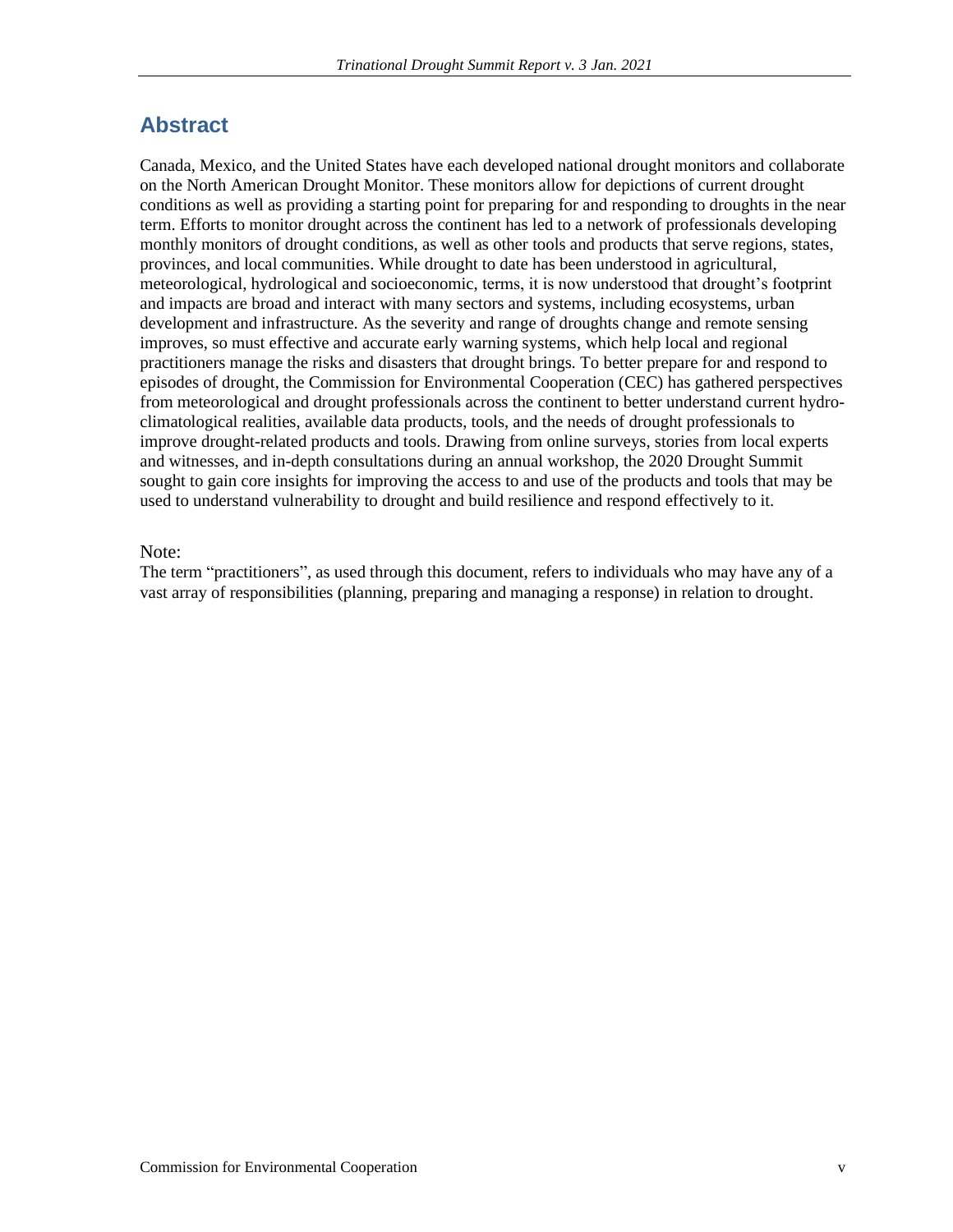## **Executive Summary**

This is one of a set of documents prepared by the Commission for Environmental Cooperation (CEC) to aid in the improvement of drought monitoring tools and products vital to early warning systems across the North American continent. These documents have been produced under the guidance of the CEC Steering Committee of meteorological and drought monitoring professionals from Canada, Mexico and the United States.

This report summarizes the results of the online Drought Summit hosted by the CEC from 29 September to 1 October 2020. More than eighty professionals from across sectors in Canada, Mexico and the United States attended the summit. Participants shared information via practitioner case studies that highlighted their work and innovation across various drought-impacted regions of the continent. Five interactive consultation sessions provided a deeper look at the results of two online surveys conducted by the CEC in 2020: *Assessment of North American Drought Information Products and Tools* and *North American Drought Monitor Use Assessment.*

Today, the type of drought most frequently encountered is of short duration and practitioners must draw upon early warning resources frequently for a variety of uses—from assessment to decision support. Insights from surveys and consultations show opportunities for improving national and continental-wide early warning drought products and tools, namely in the areas of access, speed and accuracy, organization, and training for application. Gaps and lags in data remain. Drought monitoring can be improved, especially in rural regions, through the reciprocal partnerships with Indigenous and local drought knowledge holders and observers. Further, there is a need for greater cooperation across jurisdictions, and between sovereign nations, firstly to build stronger drought early warning resources, and then to integrate and apply them effectively to match the large footprint and transboundary nature of drought.

Insights, observations and input garnered through engagement at the summit has informed eight highlevel recommendations and a suite of actions that emerged from engagement with North American drought professionals. Central to the recommendations is the need to elevate the visibility and usability of early warning systems, and to improve the cooperation of stakeholders facing more frequent drought events.

## **Recommended Actions**

- Improve awareness of North American online resources related to drought.
- Improve online resources and data availability related to drought.
- Improve the efficacy of drought reporting and forecasting.
- Create multipurpose drought resilience tools.
- Address gaps in data and delays in reporting.
- Create tools and resources that support multi-sectoral drought coordination.
- Develop training and support peer-to-peer networks.
- Create enabling policy and resources for collaboration in early warning systems.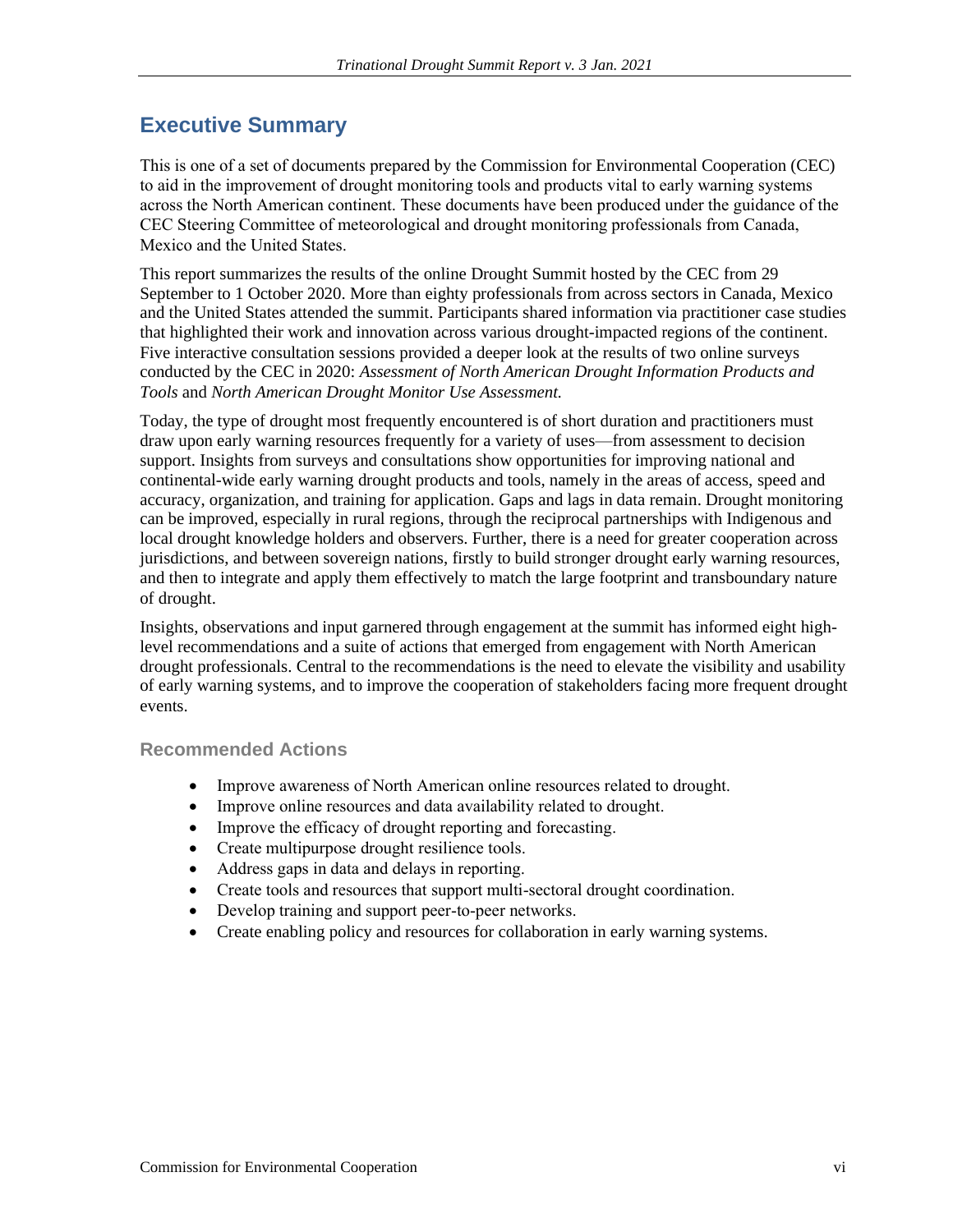## **Acknowledgments**

The CEC wishes to thank the following individuals and organizations for their presentations and contributions to the summit discussions, and helped to make it a success:

- Ana María Ángeles, Seed Group (*Grupo Semilla)*, Mexico.
- Ashlee Jollymore, River Forecast Centre, British Columbia Ministry of Forests, Lands, Natural Resource Operations and Rural Development, Canada.
- Barney Austin, Chickasaw Nation, Aqua Strategies, United States.
- Barrie Bonsal, Environment and Climate Change Canada.
- Brian Fuchs, National Drought Mitigation Center, United States.
- Emile Elias, US Department of Agriculture Southwest Climate Hub, United States.
- Justin Huntington, Desert Research Institute, Nevada System of Higher Education, United States.
- Laura Edwards, South Dakota State University Extension, United States.
- Marissa Spang, Northern Cheyenne Nation, United States.
- Mark Svoboda, National Drought Mitigation Center, United States.
- Mauricio de la Maza-Benignos, Pronatura Noreste, Mexico.
- Mauricio Osorio González, Mexican Institute for Water Technology (*Instituto Mexicano de Tecnología del Agua*), Mexico.
- Michael Downey, Montana Department of Natural Resources and Conservation, United States.
- Mike Crimmins, University of Arizona, United States.
- Reynaldo Pascual, National Water Commission, National Meteorological Service (*Comisión Nacional del Agua, Servicio Meteorológico Nacional*), Mexico.
- Richard R. Heim Jr., National Oceanic and Atmospheric Administration's National Centers for Environmental Information, United States.
- Rocky Bilotta, National Oceanic and Atmospheric Administration's National Centers for Environmental Information, United States.
- Roger Pulwarty, National Oceanic and Atmospheric Administration, United States.
- Selso Villegas, Tohono O'odham Nation, United States.
- Shanny Spang Gion, Northern Cheyenne Nation, United States.
- Sol Ortiz, Secretariat of Agriculture and Rural Development (*Secretaría de Agricultura y Desarrollo Rural)*, México.
- Trevor Hadwen, Agriculture and Agri-Food Canada, Canada.
- Viki Zoltay, Massachusetts Department of Conservation and Recreation, United States.

The CEC gratefully acknowledges the contributions of Christopher Carter, Ernest Cooper and Alejandra Peña, from E. Cooper Environmental Consulting, who were instrumental in developing and facilitating the Drought Summit and preparing the present report.

Finally, the CEC acknowledges the staff of the CEC Secretariat's Environmental Quality Unit involved in ensuring the success of this event: Orlando Cabrera-Rivera, head of unit; Nayheli Alliu, project lead; Erika Hercules, administrative assistant; and the CEC Secretariat IT Manager Cezar Anghel.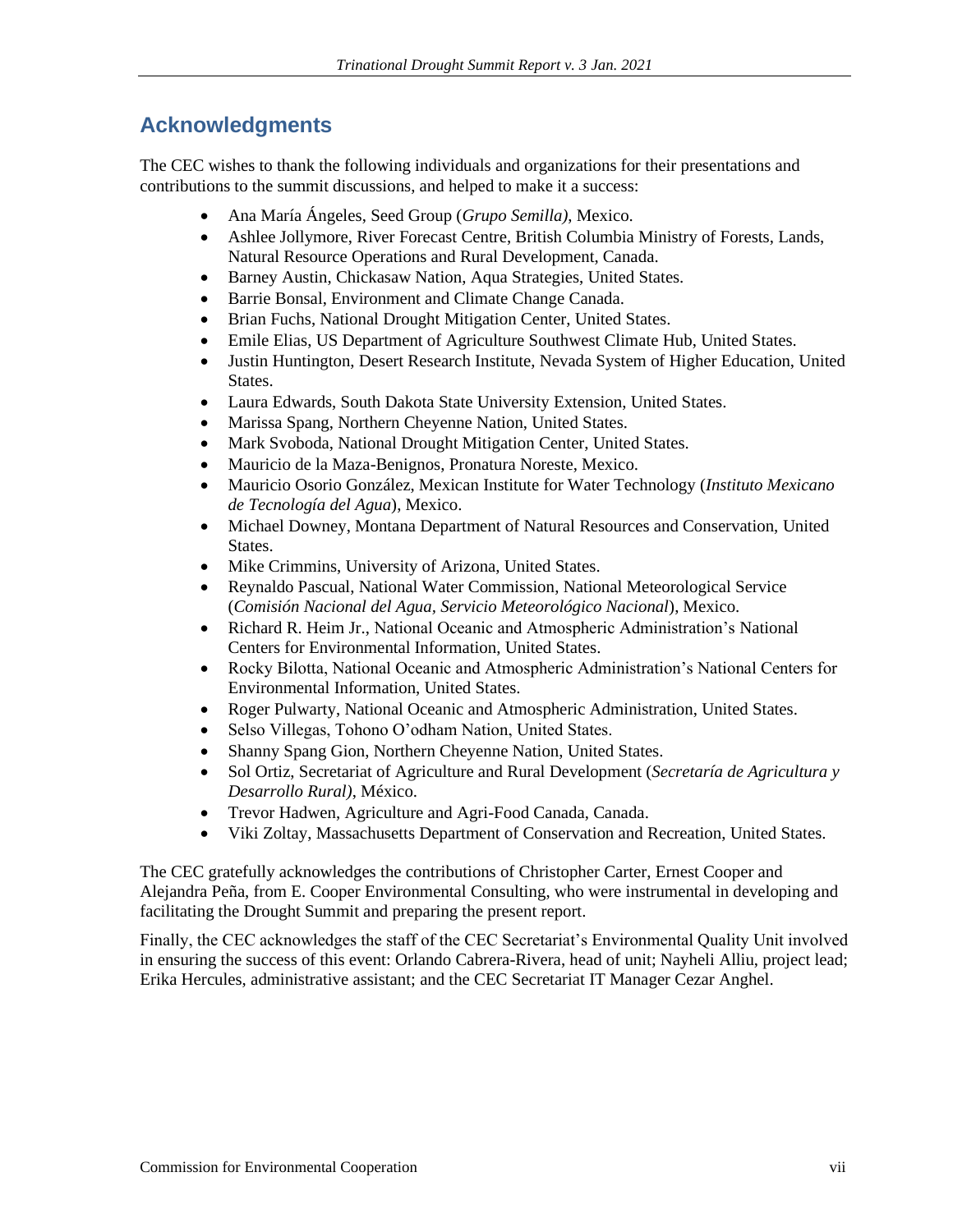## **Summit Themes and Objectives**

In 2019, the Commission for Environmental Cooperation (CEC) initiated the project Improving the Effectiveness of Early Warning Systems for Drought, with the following three objectives:

- 1. Understanding which World Meteorological Organization indicators and indices perform best for monitoring drought in North America, in order to improve the ability of regional and local decision-makers and communities to monitor and prepare for drought conditions.
- 2. Increasing local capacity to use best practices for preparedness, planning, and risk management by identifying and comparing available drought information and best practices in Canada, Mexico, and the United States, and providing recommendations for local communities on how to access and use these drought products and tools, and how to incorporate drought into multi-hazard risk management.
- 3. Assessing the use of the North American Drought Monitor (NADM), as well as user needs, to inform improvements to the program, including user access and the development of new useroriented tools, with an emphasis on transboundary regions across North America.

A three-day virtual Drought Summit was organized as a key activity for completing Objectives 2 and 3. The goals of the Drought Summit were as follows:

- Convene and connect drought practitioners from Canada, Mexico, and the United States who are tasked with planning, preparing, and managing the resources to deal with drought.
- Share experiences, challenges, and innovations in drought monitoring across North America.
- Build on information obtained through two online surveys commissioned by the CEC designed to (a) identify and compare available drought information, products and tools in North America and (b) evaluate the use of the NADM.
- Formulate recommendations to improve access and use of products and tools for drought and multi-hazard planning, including areas for improving information and user access of the NADM.

The summit was held over three days, from 29 September to 1 October 2020. Each day was divided into sessions consisting of presentations and discussion, spread-out over six hours. These sessions included the following topics:

- Trinational Panel: Perspectives from Canada, Mexico, and the United States.
- Current realities and practices.
- Innovation using drought planning resources.
- Drought tool bootcamp.
- Leading practices and the future of drought monitoring, planning, and response.

In addition, participant consultation sessions were held to present and discuss results from the online surveys to gather additional information on North American drought information products and tools and use of the NADM.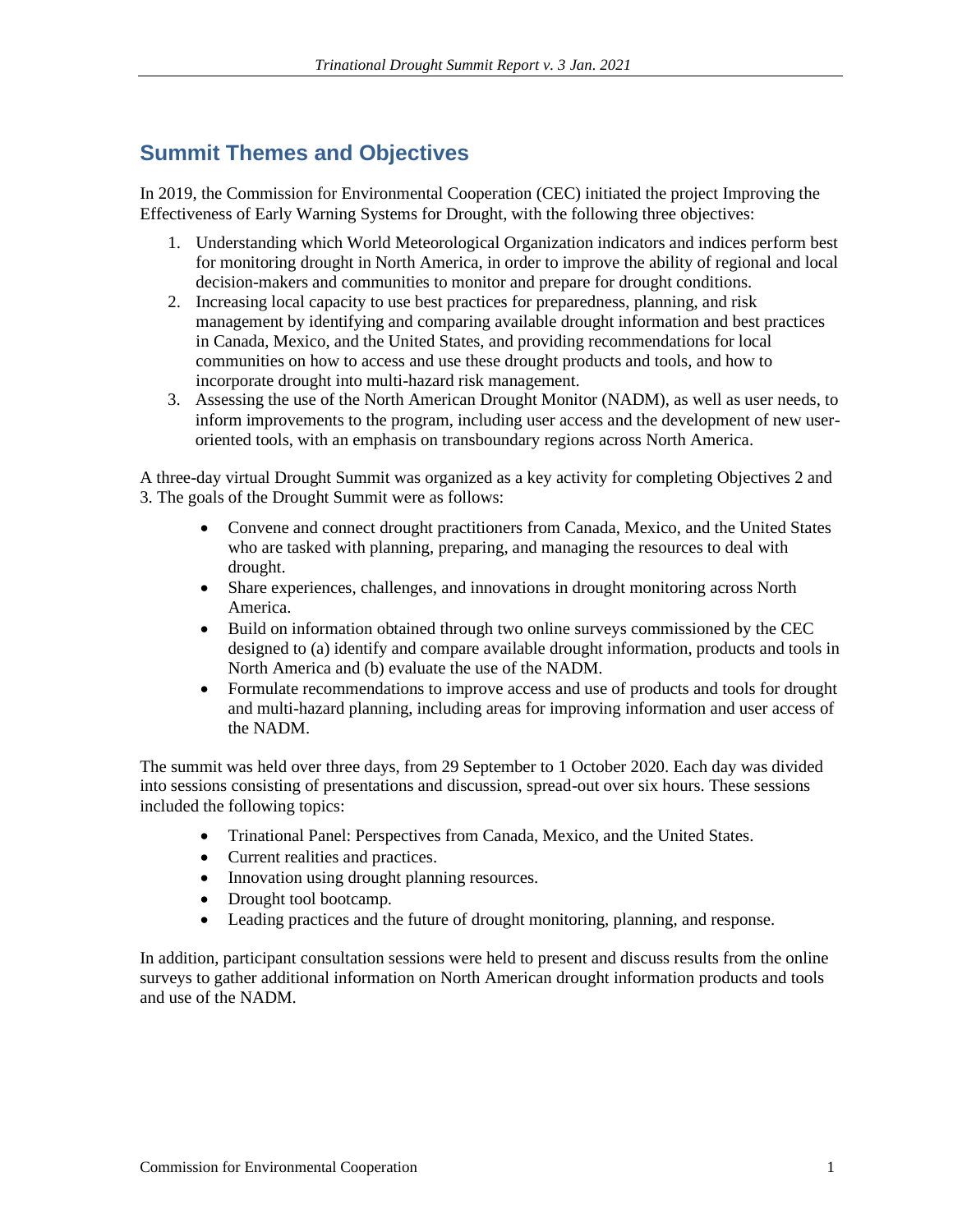## **Improving Resilience to Extreme Events and Climate Impacts: Drought, Wildfires, Floods**

**Orlando Cabrera-Rivera, Commission for Environmental Cooperation**

## *Key Insights*

This project, led by the CEC, works to create institutional partnerships to advance response capacities to extreme events that affect health, safety, and socio-economic and environmental wellbeing. This is done principally through improving early warning, adaptation planning, emergency management systems and networks, and recovery.

#### *Summary*

This CEC project features four activity areas:

- 1. Using volunteer networks to monitor precipitation and wildfires. This allows for improved assessment of information needs and gaps and explores the feasibility of using citizen science and volunteer observation networks like the Community Collaborative Rain, Hail and Snow Network (CoCoRaHS), which may be expanded upon.<sup>1</sup>
- 2. Costing floods and other extreme events. The aim is to develop a standardized methodology for assessing the economic impact of flood damage and thinking on multi-hazard assessments while incorporating Indigenous perspectives, local case studies and government perspectives. This project also identified opportunities for uptake of methods into policies at federal, state/provincial and municipal scales and applications.
- 3. Using remote sensing to prepare for and respond to extreme events. This project identifies the best available option for early warning systems that would benefit from satellite imaging and conducts workshops to better understand how to transmit and use technology correctly in the context of extreme weather events.
- 4. Improving the effectiveness of early warning systems from drought. The purpose of this area is to identify a set of guidelines for indicators for use in North America across different climate regions. This project also identifies currently available drought information through North American and national drought monitors, as well as best practices, and provides recommendations for improving the access and use of drought early warning systems by users across the continent.

## **Trinational Panel: Perspectives from Canada, Mexico and the United States**

## **Trevor Hadwen, Agriculture and Agri-Food Canada (AAFC)**

## *Overview*

Through recent innovation and developments, including larger data sets, blended indices, Environmental Systems Research Institute (ESRI) story maps, assessment and review tools, improved accuracy and web presence, the Canadian Drought Monitor (CDM) has greatly expanded its exposure and use by local and agricultural communities.

 $1 \text{CoCoRaHS}$  is a volunteer network of amateur weather observers who measure and map precipitation in their communities.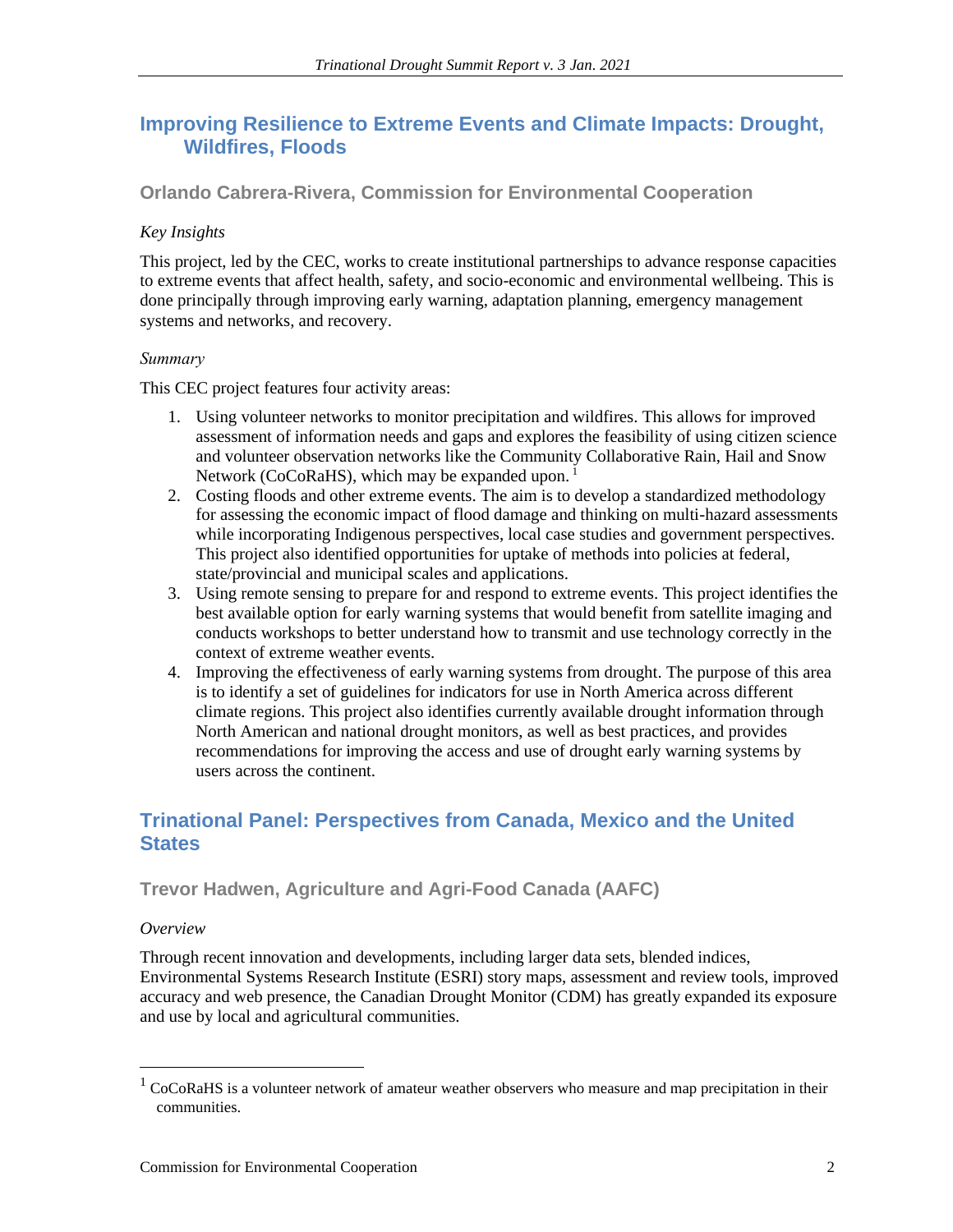## *Key Points*

- AAFC has been responsible for the CDM since 2003 and creates monthly maps covering all of Canada except Nunavut. Agriculture takes up a very small portion of Canada's land mass and AAFC relies on other experts to create such a large assessment.
- The CDM shares much of the methodology for monitoring and reporting with the NADM.
- Canada faces monitoring challenges given diverse geography and a variable climate with much of the population living within 100 km of the US border. This makes large-scale monitoring, instrumentation and observation from sparsely populated areas challenging. Drought in winter is difficult to monitor and is not well understood in arctic regions. Currently there are a limited number of people participating in drought monitoring.
- Canada's drought monitor has developed blended indices including depictions of drought stress utilizing the Vegetation Drought Response Index and Evaporative Stress Index (ESI).
- To improve engagement with end users, AAFC has created a volunteer monthly Agroclimate impact reporter, and an ESRI product called ArcGIS Story Map, a product of ESRI, to improve observation and better comprehension of drought monitoring at the local level.
- The CDM editor and reviewer application allows for peer review and local perspectives on the efficacy of drought assessments and indicators, as well as making recommendations on Canada's digital drought report maps.

## **Mexico**

## **Reynaldo Pascual,** *Comisión Nacional del Agua, Servicio Meteorológico Nacional*

#### *Overview*

Mexico is geographically complex, has many climate zones and few land and water data remote sensing stations. This makes monitoring and early warning systems difficult to develop. The Mexican Drought Monitor (*Monitor de Sequía en México*—MSM) team, while small and limited in resources, continues to innovate. This has included meshing data sources and indices, assembling data sets and engaging open data and continental remote sensing to create the best reports possible.

- The national drought monitor began in 2002 with the creation of a simple monitoring system. In 2014, it expanded to drought map and online interface.
- Often drought is characterized as meteorological, but it has cascading effects, beginning as agricultural drought. Rainfall deficits eventually cause a hydrological trend, while socio-economic drought emerges in parallel. Mexico is working to classify drought impacts according to type and sector.
- On the basis of current limited capacities, a bi-monthly report is carried out formulated on rain anomaly, which in turn is based on percentage of normal and has been issued since 2014.
- Due to limited remote sensing and stations across the landscape, an interpolated mesh methodology and Standardized Precipitation Index (SPI) is used. This uses the water availability index in dams, streamflow drought, vegetation indices including the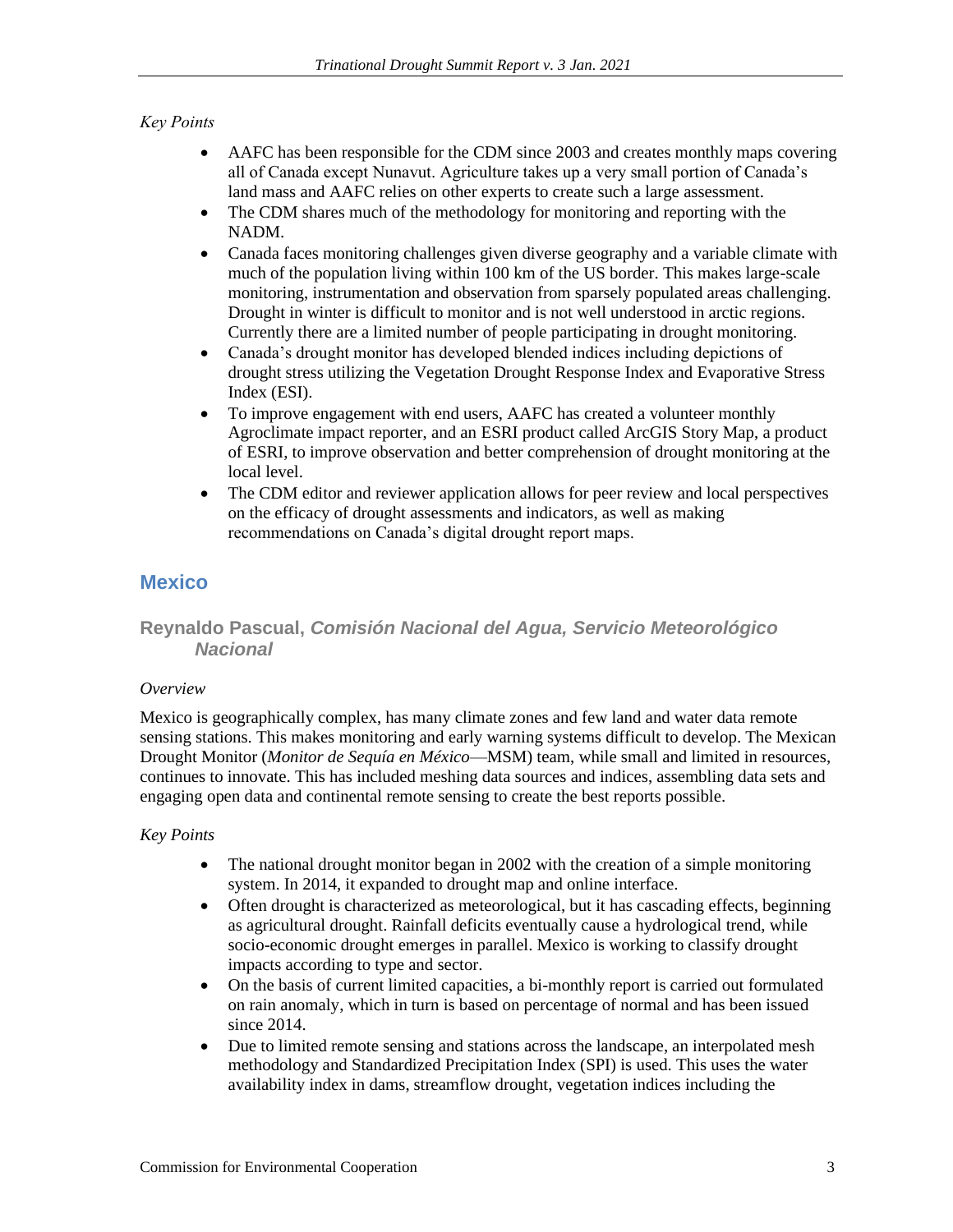Vegetation Health Index, Normalized Difference Vegetation Index and soil moisture index (based on the leaky bucket model).

• Mexico's drought maps are available on the National Meteorological Service (*Servicio Meteorológico Nacional*—SMN) web page. Mexico is using Climate Hazards Group InfraRed Precipitation with Stations data (CHIRPS) map approach to include more information to the Mexican Drought Monitor—even though this technique must account for a delay of up to 20 days in data availability. To strengthen the accuracy of the national monitor, percentile precipitation anomalies are used alongside monthly precipitation anomalies.

## **United States**

**Richard Heim, National Oceanic and Atmospheric Administration (NOAA) National Centers for Environmental Information (NCEI)**

#### *Overview*

- The United States Drought Monitor (USDM) was the first drought monitoring tool to employ the convergence of evidence methodology that integrates the numerous indices and indicators used for drought monitoring over multiple time scales, sectors, and geographical areas. This methodology provides the backbone for drought monitoring across the continent and spurs opportunities for innovation and strengthening of existing and new drought monitoring tools. The NADM data and products are available across a spectrum of three existing websites.
- It is important to consider which drought indices are most appropriate across climate types of North America. Key factors such as hydrology, soil types and soil moisture, evapotranspiration and precipitation regimes vary amongst climate types.

- The USDM comprises two pages. The first provides a map of the Continental United States, Alaska, Hawaii, and Puerto Rico with drought conditions, extent and severity of drought represented as polygons. The second page provides a map of the US-Affiliated Pacific Islands and US Virgin Islands with drought conditions represented as points.
- The USDM uses a convergence of evidence approach, which integrates multiple objective drought indices, to determine the drought (Dx) status. The drought status is depicted as drought lines or dots drawn onto the landscape.
- Modern coordinated drought monitoring in the United States began in 1965 with the Palmer Severity Drought Index (PDSI) that blends water supply (precipitation), water demand (evapotranspiration), and soil moisture in a water budget accounting methodology. In ensuing decades additional tools were developed such as the SPI, remote sensing indicators, and indices such as the Surface Water Supply Index (SWSI) which integrated snowpack, streamflow, and reservoir levels as well as precipitation. The PDSI remained the de facto official drought monitoring tool until 2000 when the USDM was introduced. The modern USDM integrates these perspectives and others and now maintains a period of record that is approximately 20 years old.
- The NADM extends the USDM convergence of evidence concept and methodology continent-wide. The NADM is available online in Geographic Information System (GIS) format and is produced by NOAA, AAFC (Canada) and SMN (Mexico) and features a narrative, data tables, graphs, and maps.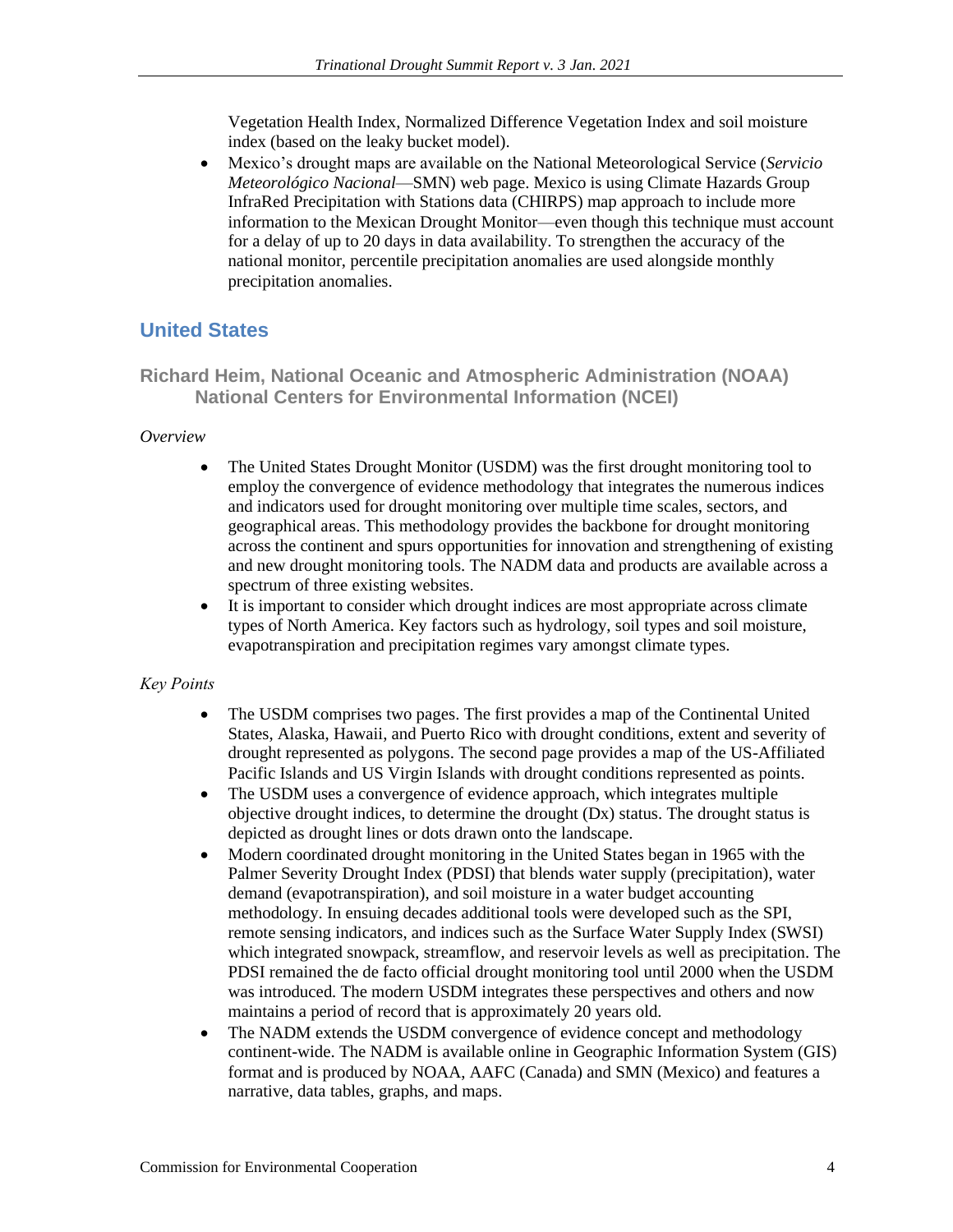• Starting in 2000, some US regions, notably the Southwest, entered prolonged and extensive droughts, or "mega droughts."

## **Panel Discussion**

### *On improving public and user engagement:*

• Trevor Hadwen noted that improving engagement, especially with new users and provincial agencies in Canada, has been an objective for AAFC. This includes presentations at conferences, agricultural and farm events and affording new opportunities for integrating local observation and improving drought tools. Enhanced engagement, partnerships and new perspectives have proven as important as drought indicators themselves. To support new users, the AAFC Drought Watch website also provides a primary source for training and additional user engagement.

#### *On centralizing efforts and access to drought monitoring resources:*

- Richard Hiem commented that when considering a single consolidated web resource for all drought monitoring resources for North America, one needs to keep in mind the three NADM websites—at NCEI, National Integrated Drought Information System (NIDIS) Drought Portal/drought.gov, and National Drought Mitigation Center (NDMC)—were developed and are funded independently by different agencies. The original NADM is housed at NCEI. The second is housed in the NIDIS drought portal and is funded by NIDIS. The third was developed separately by NDMC and is funded through the United States Department of Agriculture (USDA). Each web site has some similar information and some unique information not available on the other sites. The NIDIS web site is an extension of work done for US drought monitoring, where tools developed for the United States are being extended to the continent as well as globally. The NDMC web site is an extension of tools developed for the USDM and extended to the continental scale. Until now, housing them together has not been considered due to logistical, IT, and programmatic obstacles, but emerging survey responses point us in that direction.
- Reynaldo Pascual commented that continental-level drought indicators are in use by each of the three countries of North America, and due to NADM, the methodologies used are compatible across the nations. A unified database could reside in one place with a centralized drought resource. National agencies and organizations have the tools and data to do this and it would allow authorities to better handle drought discontinuity and adjustment along border areas and generate seamless reports across indicators.

*On local and traditional ecological knowledge in drought early warning systems:*

• Richard noted that local and traditional ecological drought knowledge remains valuable; however, it is currently underutilized in early warning systems. The creation of the USDM product engages more than 400 people, including Indigenous nations and communities, as local observers. Workshops with local and Indigenous communities in Alaska, for example, have provided insight into local drought experiences in the Arctic and improved our understanding and monitoring of drought in remote and high latitude regions—an area of drought which is especially difficult to understand.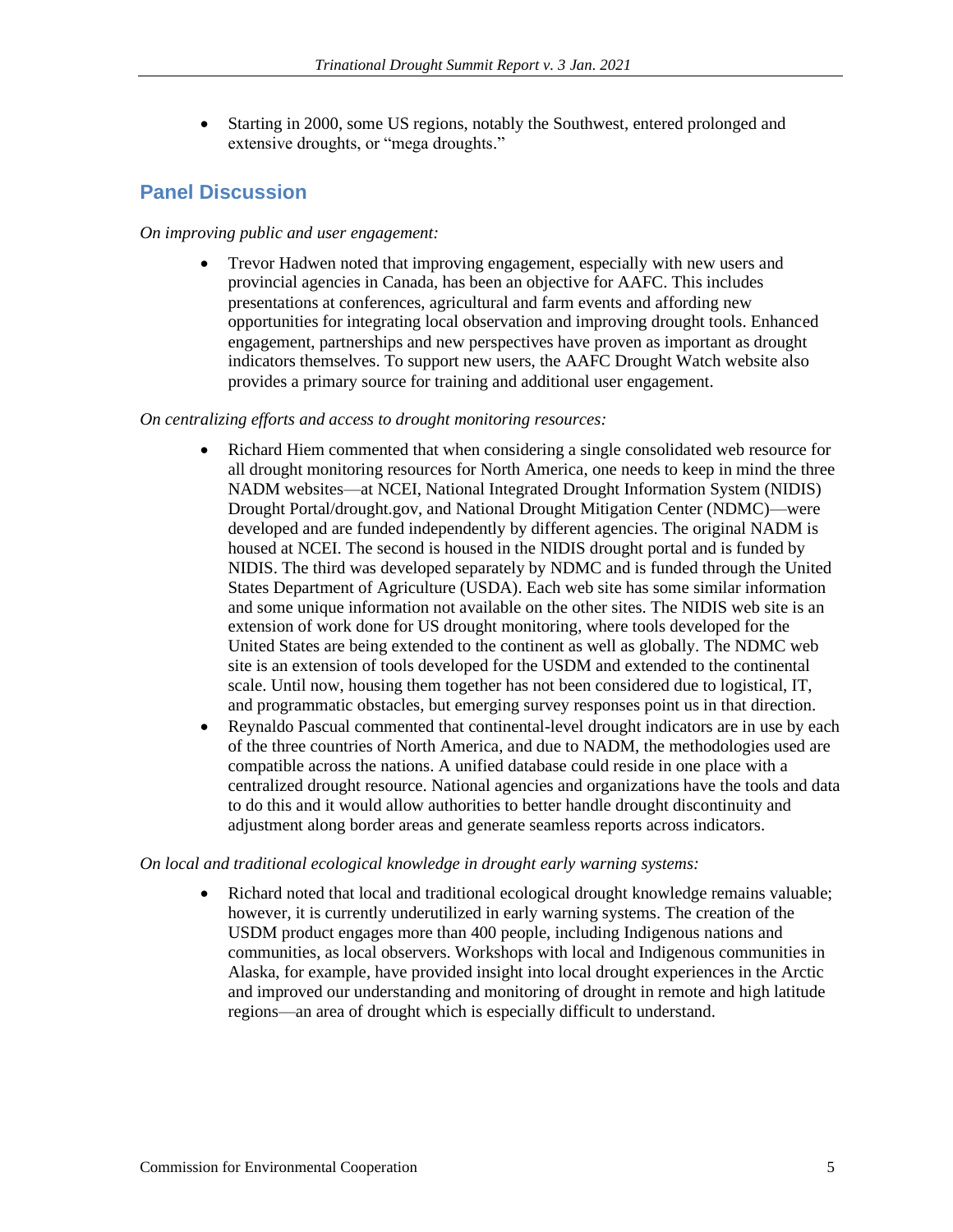## **Our Stories: Current Realities and Practices**

## **The Massachusetts Drought Story, a Changing Experience**

## **Viki Zoltay, Massachusetts Department of Conservation and Recreation, United States**

#### *Overview*

- Understanding complex interactions of surface and ground water, urban development, land and water use, and the impacts of changing meteorological conditions due to climate change, has proven a difficult but necessary pursuit as the State of Massachusetts aims to monitor and manage drought more effectively.
- Being able to isolate and integrate regional and local level drought early warning systems and data, from larger assemblies like the USDM, allows validation of in-house observations, as well as improved accuracy in state level drought early warning systems and water resource management activities.

- Drought monitoring in Massachusetts draws from hundreds of data sites monitoring surface and groundwater, as well as fire danger and crop moisture through remote sensing. This creates a monthly hydrologic condition report that is presented to the state drought task force.
- Many larger-scale, continental drought assessments and indicators are not used at the local and state scale. When it is attempted, larger data sets do not interact well with statelevel analysis or jurisdiction.
- The state drought management plan is currently being revised and is led by a drought management task force. A revised plan will feature new indices covering thresholds, severity of drought, and temperature effect on water budget and evapotranspiration rate to more accurately monitor and respond to drought. The plan will also address the heightened need to respond to record low streamflow and groundwater levels.
- Along with the updated drought management plan, the state has begun a public science communication campaign to aid in drought response and plan implementation. This campaign includes color-coded, county-level drought maps, infographics and recommended activities designed to save water, and opportunities for public engagement in the implementation of the state's drought management plan.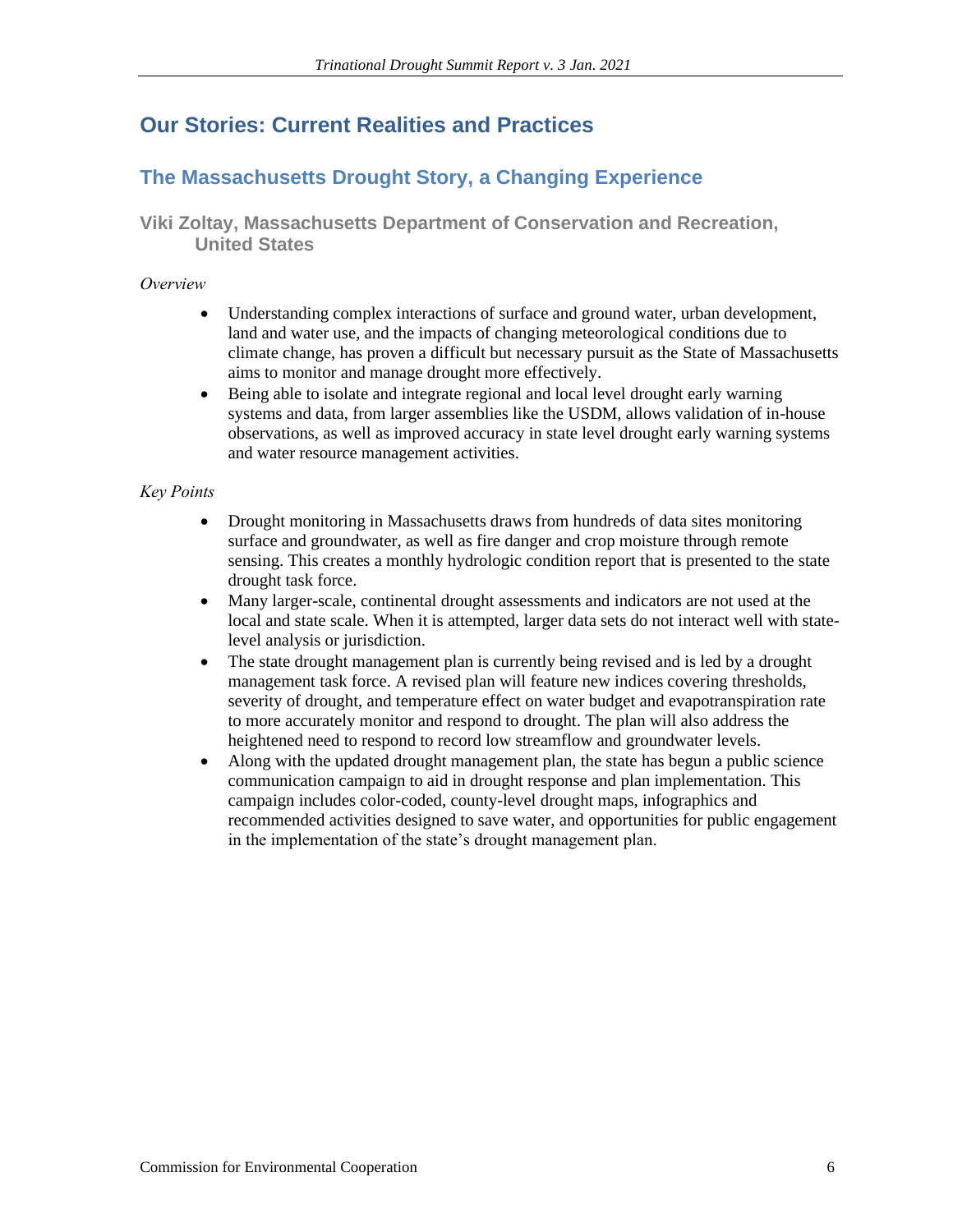## **Drought at the Community Level**

**Ana Ortiz Ángeles,** *Grupo Semilla***, Coahuila, Mexico**

*Overview*

• When developing drought early warning systems, it is critical to connect with the most marginalized populations during design to ensure the dissemination of drought early warning and forecasts to those living rurally with limited access to Internet technology and web-based forecasts and data. This will ensure drought early warning serves rural agricultural producers and the most vulnerable in society.

## *Key Points*

- Grupo Semilla is a non-profit civil association working across four states of Mexico. It works with agricultural producers who experience vulnerability to drought and are highly marginalized economically.
- Drought is experienced by people whose livelihood is in semi-desert climatic zones. The association works across 20,000 hectares to mitigate the impact of drought in the area by ensuring producers and land-use managers efficiently use, conserve, and recover water for secondary uses, when possible.
- Retention methodologies and upkeep—such as cleaning muddy dams, and dirty canals and gutters—have improved water capture and distribution, ensuring that the little rainfall received is used efficiently.

## **Modernizing Our View of Drought: from Risk to Resilience**

**Roger Pulwarty, National Oceanic and Atmospheric Administration, United States**

*Overview*

- Drought risk has a large footprint and is globally networked, with direct and indirect impacts across systems and scales. Given complex interdependencies of global trade, problems caused by drought events in one region can rapidly cascade, impacting distant markets, supply chains, food systems, and economies. Increased stressors of drought may push us beyond thresholds of sustainability and past environmental/economic/other tipping points, leading to systemic failure.
- Knowing and monitoring drought, with an eye on tipping points and thresholds, affords more effective management of drought as a systemic risk connected to global markets and systems.
- We must modernize our understanding of drought and move from risk framing to resilience framing. This takes us from knowing risk and reporting on losses, to action and preparedness.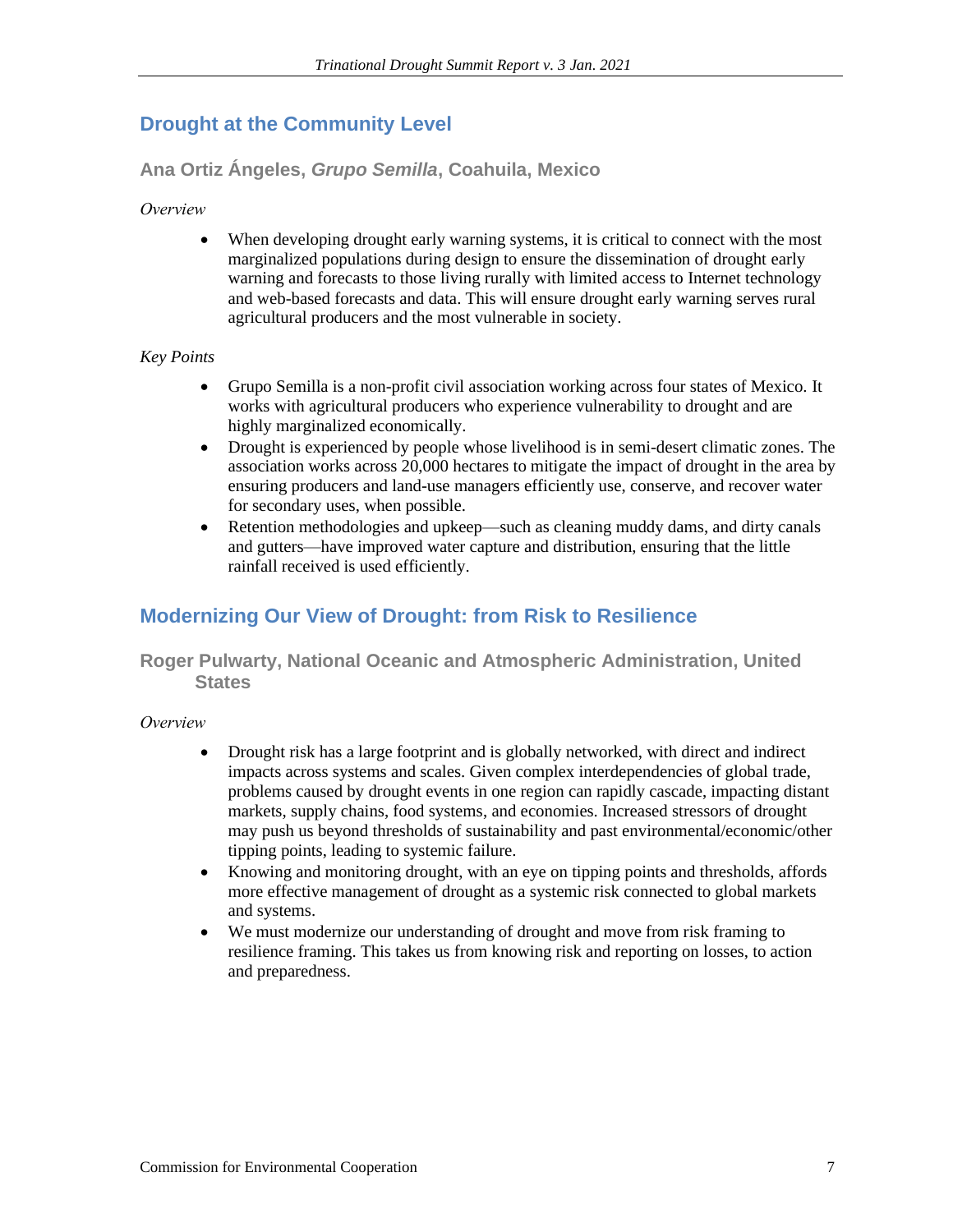## *Key Points*

- Studies on sustainability partnerships in the US-Mexico borderlands region offer new understandings of drought governance and resilience. Namely, these partnerships explore how single, multilateral, and comprehensive scoped issues like drought can be addressed across stakeholder groups and sectors to improve joint planning and transboundary approaches, using consensus-based approaches. These include strategies and targets that are in line with United Nations Sustainable Development Goals, objectives adopted by both the United States and Mexico in 2015.
- More technical information or assessments, while useful, are not enough. Information and planning insight must be provided to the people who really need it at the local level.
- Moving from drought risk and monitoring to resilience requires strengthening a collaborative framework between research and management that maximizes the value of existing assets for drought-related security and resilience and making investments in resilience within communities and countries. Drought vulnerability addresses all systems, from food production to human psychology.
- Drought resilience means characterizing systemic risks, identifying disruptions and opportunities or entry points. Entry points are strategic opportunities for action in global networks that address risk of drought. These points can include food system security, population health, drought management (temporary conditions) and long-term strategies and adaptations to desertification (the transformation to a permanent arid condition). Entry points and proactive action can be supported with better knowledge of drought, including research, data products and technology barriers/opportunities. Lastly, good governance, financing networks, as well as implementation that can handle uncertainty and a changing environment, can build lasting global drought resilience**.**

## **Panel Discussion**

#### *On monitoring the cumulative effects of drought*

• Cumulative effects frameworks offer a chance to understand the interactive nature of changing meteorological conditions and human activities on drought conditions. This includes the complex interaction between groundwater and surface water, impact of drought on vegetation, urban development and land-use change, industrial use and climate change. Effectively monitoring all connected factors may improve the efficacy of future drought early warning systems and water resource management efforts.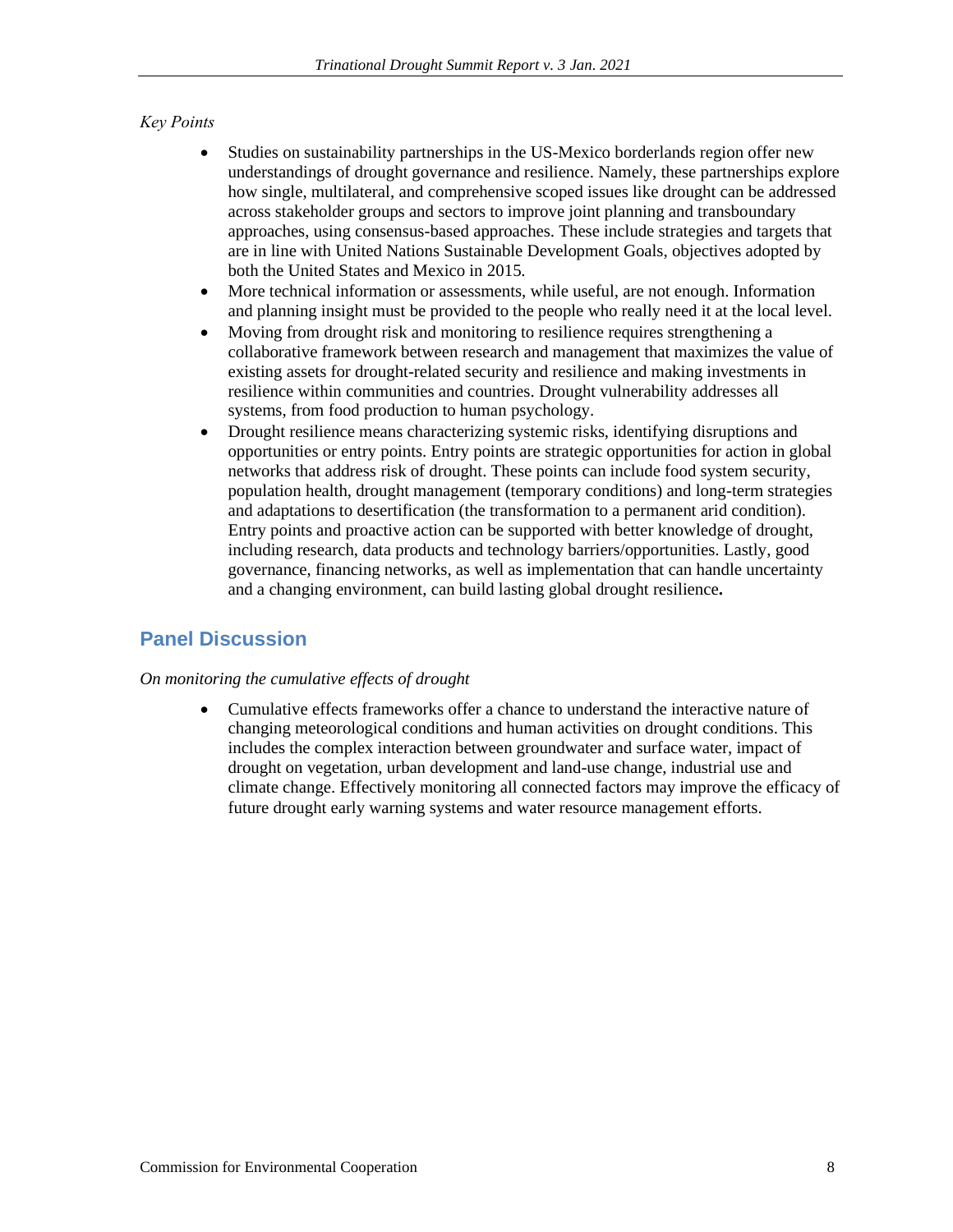## **Our Stories: Innovation Using Drought Planning Resources**

## **Minding the Gap: From Science to Drought Action and Policy**

## **Mark Svoboda, NDMC, United States**

## *Key insights*

- Drought early warning information and products must be put into the hands of decision makers and managers, so they are able to develop actionable policy.
- Common triggers, values, thresholds, and severity levels need to be developed and drought impacts need to be linked to indicators and data products. This will allow clear and timely translation into drought decisions and operations.
- Publicizing drought planning efforts through media to civil society and engaging political officials in drought plan creation may help to secure political will to ensure a plan is accepted and ultimately implemented.
- Integrated drought management requires a collaborative approach within and between sectors and jurisdictions.

#### *Summary*

- The NDMC, founded in 1995, is based in the United States but works globally.
- Drought is a "wicked problem" and a "max stressor" unlike any other hazard, because of its high mortality rate, long timespan, and large footprint on the systems it impacts.
- The three pillars of drought risk reduction and resilience (monitoring and early warning, policy and planning, and risk assessment) are applied to everything the NDMC does.
- The aim of a resilience approach is to tip the scales toward proactive drought risk management, focusing on what can be done before, during, and after drought, to reduce the risk. Drought preparedness plans can be independent or integrated with other plans. There is no one size fits all.
- Working with tribes has been exciting because of the issues of sovereignty and civil jurisdiction, which affords them the opportunity to act more autonomously and respond more rapidly to changing conditions.
- Scenario planning and drought management exercises are effective drought resilience activities which can make use of drought datasets, monitoring systems, and early warning systems to navigate uncertainty in the creation of plans.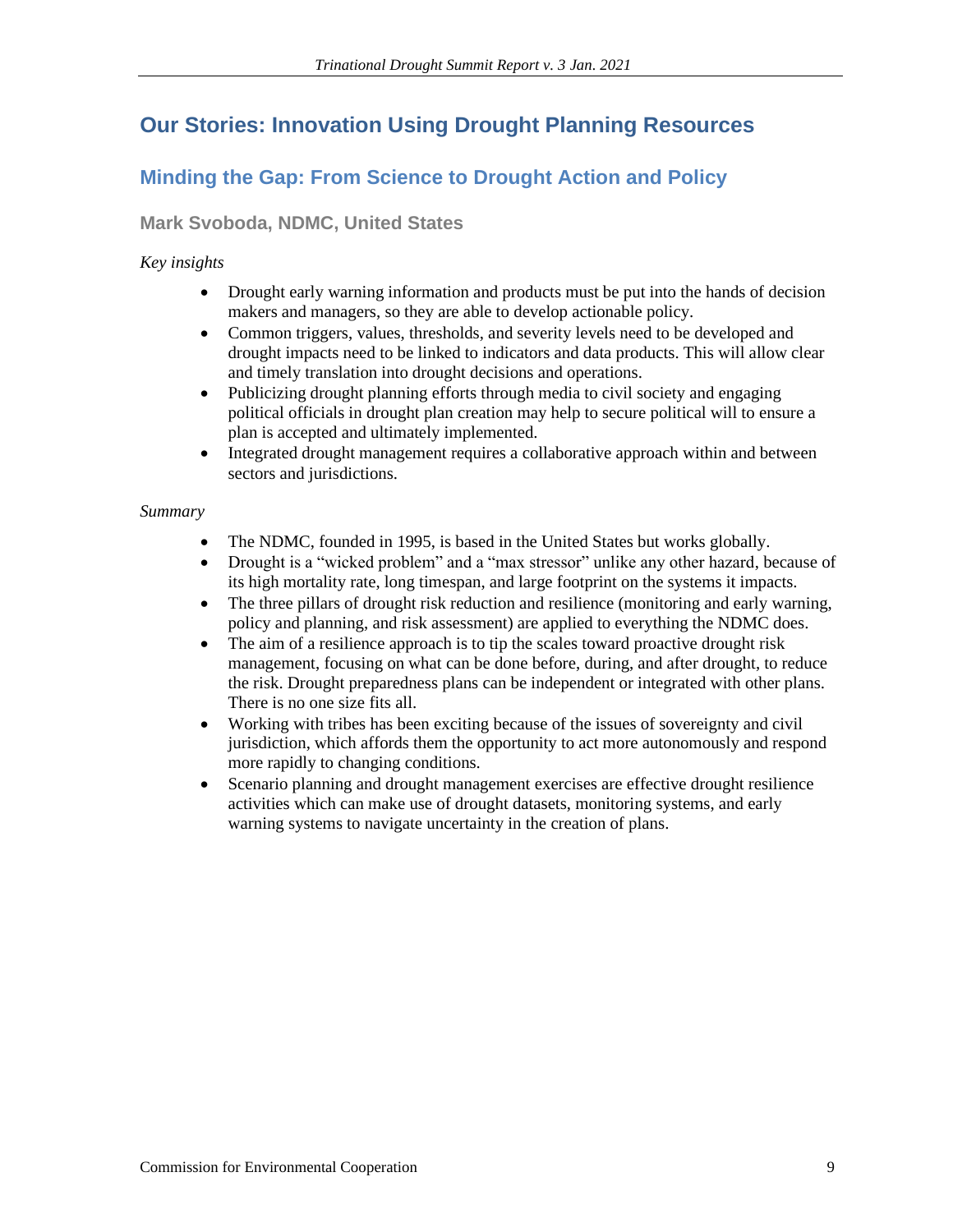## **Our Climate Change and Drought Plans**

**Shanny Spang Gion, Northern Cheyenne Nation, United States and Marissa Spang, Northern Cheyenne Nation, United States**

#### *Overview*

- Indigenous methodologies, knowledge, and ways of planning bring significant contributions to the field of drought resilience and water resource management, grounded in place-based, long-term relationships with natural resources. Indigenous approaches by this Tribal Nation are centered on reciprocity with water and natural systems. This means maintenance of natural capital without depletion and a focus on long-term sustainability, intergenerational use, stewardship, and adaptation.
- Tribal Nations, under Federal Indian Law and signed treaties, are quasi-sovereign entities with civil jurisdiction which are innovating drought monitoring using local values and approaches.
- Ensuring strong local participation in drought monitoring and planning ensures local needs and voices are central and plans are known widely by decision makers and citizens alike, which strengthens successful implementation.

- Drought planning and climate adaptation at the Northern Cheyenne Nation engages a kinship and land-based paradigm. This follows the belief that we are a part of nature, not apart from it or above it, and that plan creation and response to be a "good relative" to lands and waters happens at the community level.
- The Northern Cheyenne worldview and way of life follow where water comes from and goes. These Cheyenne values are utilized in planning drought management.
- Rather than high social vulnerability without a clear cause, the Nation notes they are not merely vulnerable—they are targeted and have been intentionally destabilized through federal Indian policy since the 1800s. This has led to a population, food system, livelihoods, and economy that are overly sensitive to the impacts of drought. The Nation uses its own metrics of vulnerability, well-being, and wealth in the face of drought and environmental change. Data are protected by tribal protocol.
- The Nation has a Climate Change Program that blends observations from state and national drought monitoring with biocultural approaches. Using local methodology, local land-use surveys have gathered local perceptions and observations of how the water, land, and biodiversity are changing, and how these changes affect traditional activities.
- Citizens provide recommendations for managing resources amidst drought and change and, based on engagement, surveys, and local cultural values, the Tribe has created its own metrics for its plans and development.
- Maintaining data sovereignty, the ownership, control, access, and possession, as well as clear protocols are vital to the management of tribal lands and waters.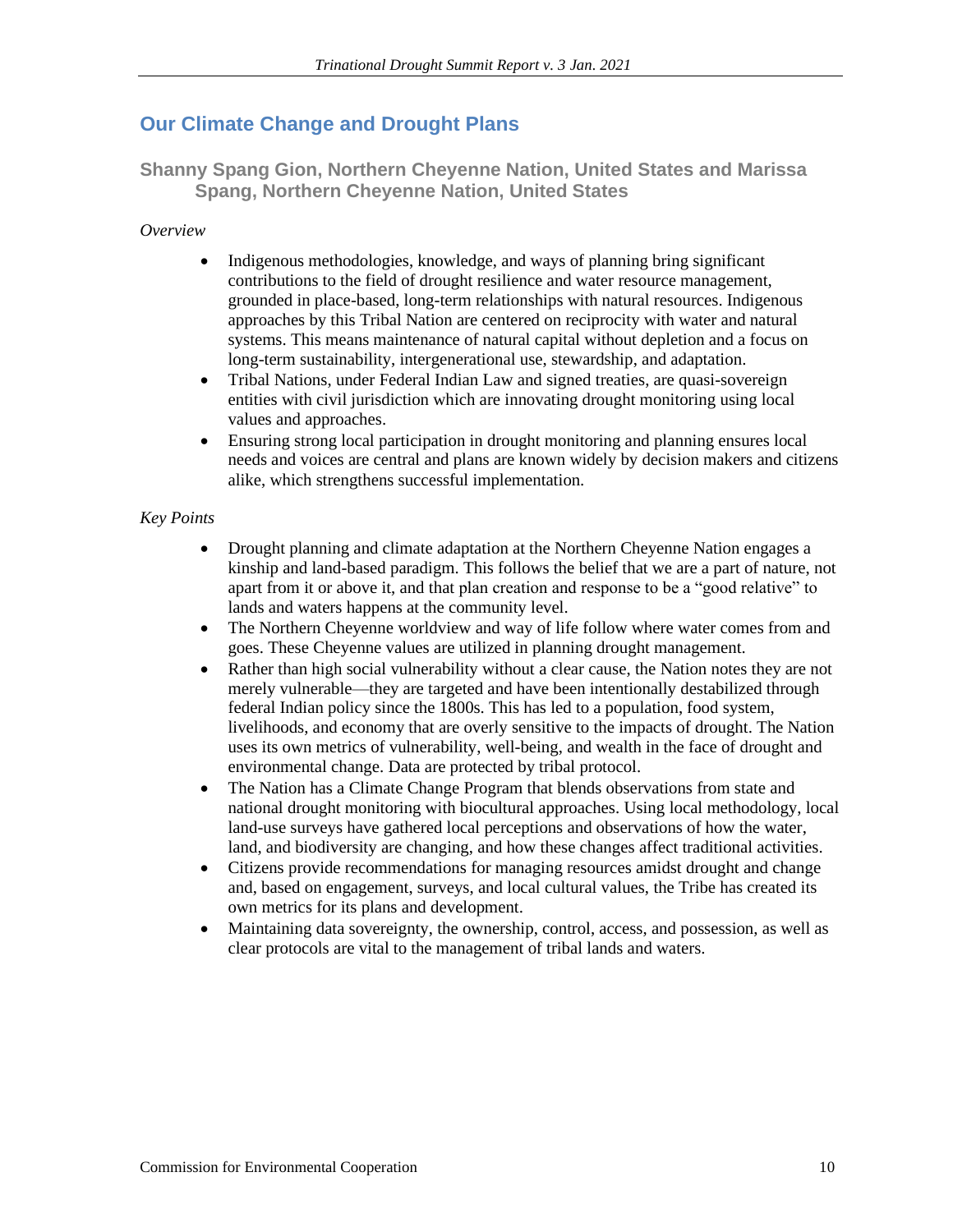## **Emergency Drought Management and Range Conservation**

**Selso Villegas, Tohono O'odham Nation, United States**

*Overview*

- Tribal Nations have stewarded arid homelands from the beginning of time with populations now situated on federally allocated, and immovable land areas. Tribes maintain traditional approaches and the ability to pass laws governing their waters and lands due to quasi-sovereign status as Nations and often maintain water rights. Tribal Nations can be strong partners with nearby cities, counties, and basins to build effective regional drought resilience.
- Commitment to long-term reciprocal relationships and good faith dialog with Tribal Nations can lead to innovation in drought early warning systems and planning, as well as joint drought management in the southwest borderlands.

- The Tohono O'odham Nation, located in southern Arizona, is a tribal nation of 38,000 citizens on 2.7 million acres spread across both sides of the US-Mexico border. The O'odham's Indigenous homeland predates the US-Mexico border.
- The Nation and the State of Arizona are experiencing a long-term, 21-year drought, which features hotter temperatures, less abundant surface water, drier soil, parsed vegetation, and wildfire.
- The Nation has 40 weather monitoring stations that it oversees and engages traditional knowledge holders in drought management. Current drought data and monitoring are added to a 100-year-old database. Traditional stories talk of the end of the earth and the role of the O'odham People as stewards of their lands.
- The Nation completed an extensive climate change adaptation plan in 2018, based on which they have deployed drought strategies and actions. These include monitoring drought through the NIDIS Drought.gov portal and USDA Rainfall Index; use of pasture, rangeland, and forage insurance for crops; and a relief plan for fuel and water trucks.
- The Nation's Natural Resources Department is developing a Drought Mitigation Plan. Due to current conditions, an Emergency Drought Relief Plan is being prepared for approval by the Tribal Council.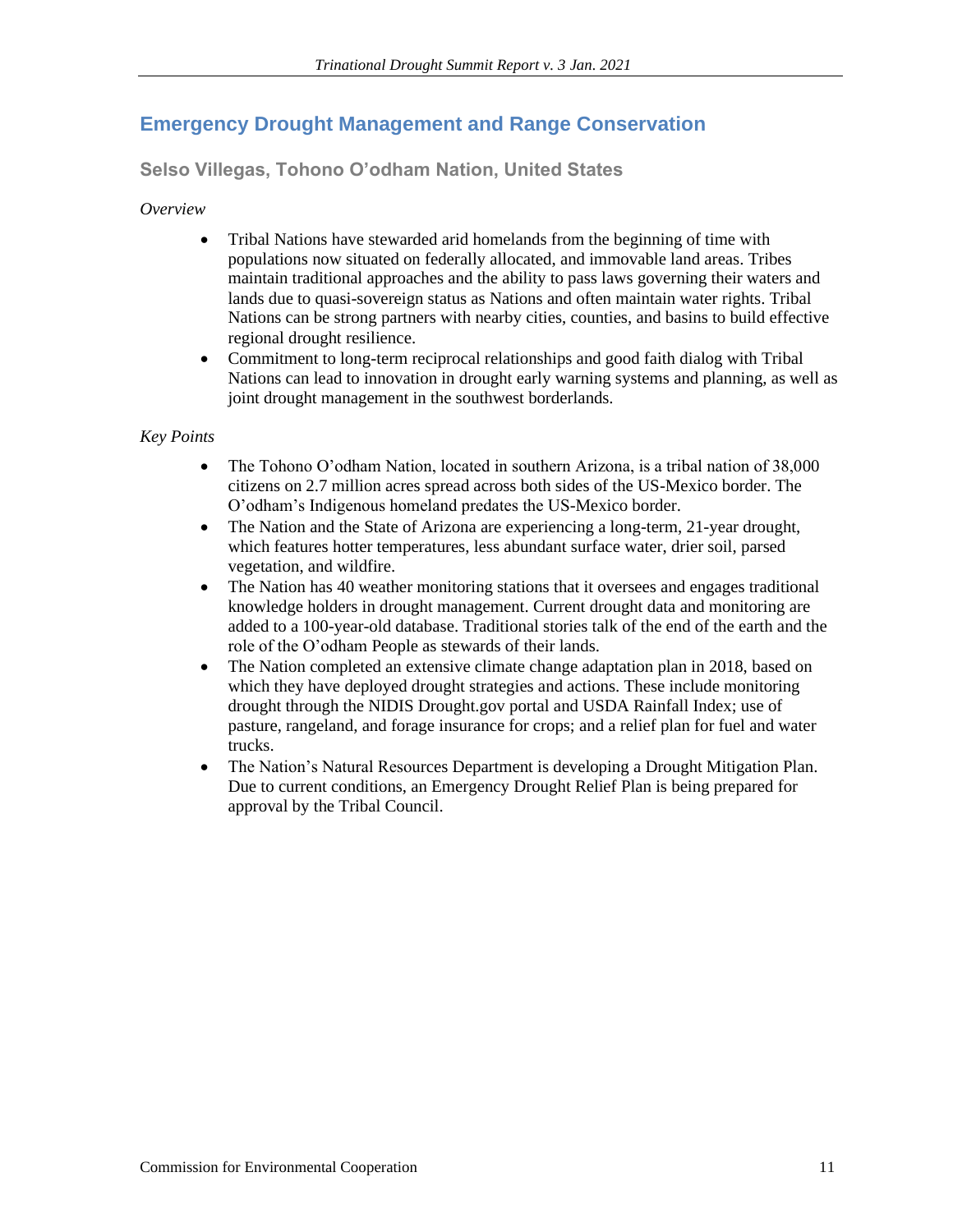## **Innovations in Drought Monitoring in Montana**

**Michael Downey, Montana Department of Natural Resources and Conservation, United States**

#### *Overview*

- States and provinces offer a unique scale for innovation and deployment of early warning systems and improving the interface with decision making, management and planning in their Mesonets and Drought Impact Reporters and GIS-based dashboards.
- Offering a local reporting interface, paired with weekly analysis, offers more nuanced management of short-term and novel forms of drought, in state, tribal and county jurisdictions across the arid Midwest and Pacific Northwest.

- The state of Montana has moved from a monthly to weekly analysis of drought conditions to improve risk assessment and response to rapid-onset events and short-term drought. This approach emerged from a 2017 rapid onset "flash" drought when a monthly analysis, based on percentage of annual average, missed early warning signs, and quickly worsening drought conditions. This left the state unprepared for a severe and rapidly developing drought.
- Montana has incorporated weekly participation and consultation with the USDM into normal operations and improves local reporting and forecasting.
- Montana is updating its Drought Management Plan (emphasizing evaluation of drought risk, drought sensitivity and drought adaptation) and is developing a state drought portal.
- In 2017, the Montana Drought Impacts Reporter was created which offers localized reporting of moisture conditions, crop and range conditions, planting and harvest status, drought impacts across sectors, qualitative descriptions, and images. The reporter feeds into the state ArcGIS-based Drought Impact Dashboard.<sup>2</sup> They are working toward a state drought portal.

 $2$  ArcGIS is a GIS developed by the ESRI for working with maps and geographic information.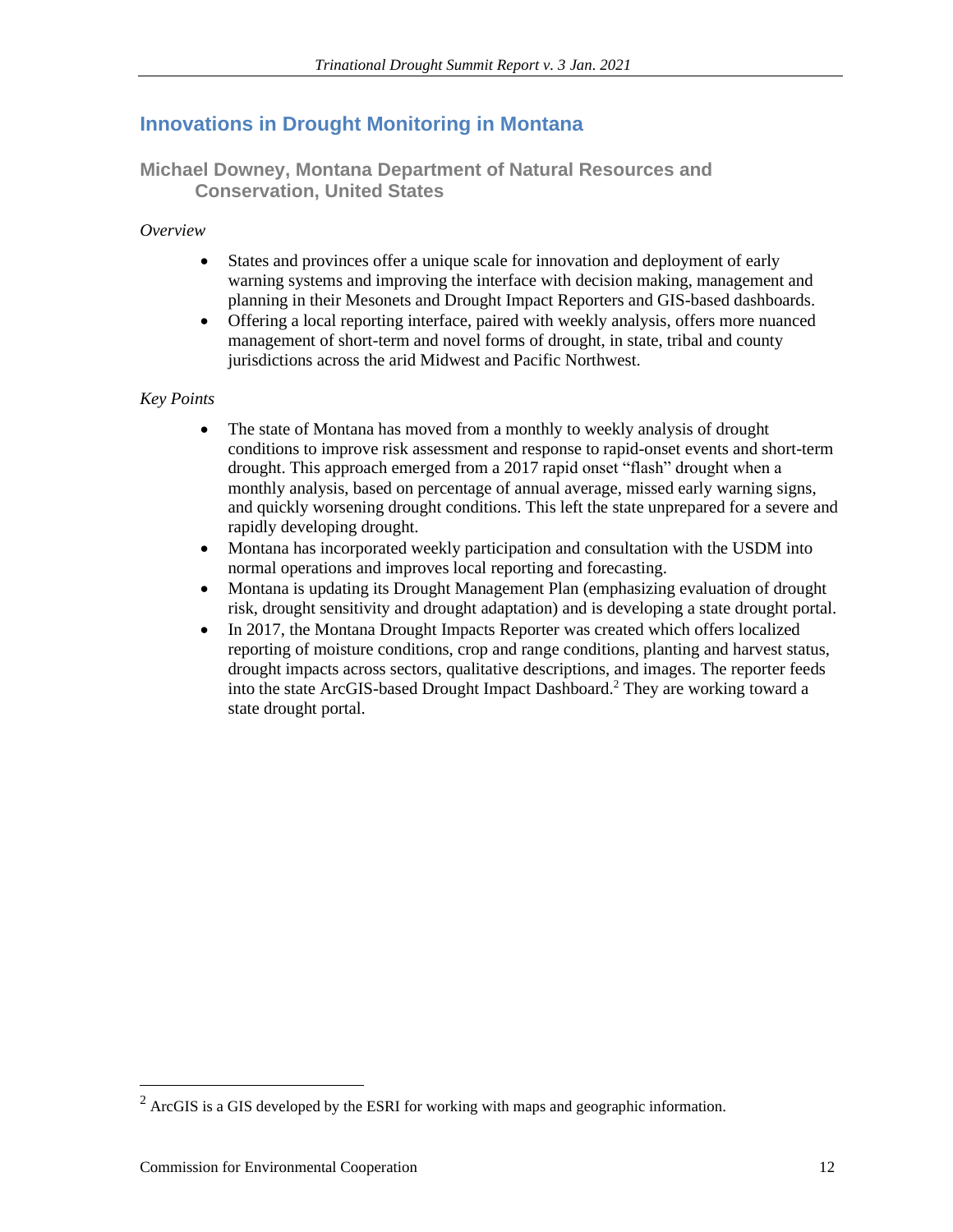## **The Nexus of Drought and Agriculture in Mexico**

**Sol Ortiz,** *Secretaría de Agricultura y Desarrollo Rural***, Mexico**

*Overview*

- Global perspectives and partnerships can bring emerging best practices to play in national drought early warning systems and management.
- Affording crop-level analysis in monthly forecasts, and engagement through cross-sector committees, can ensure early warning systems and forecasts get into the hands of decision makers and agricultural communities most at risk of drought.

- The primary focus of the Mexico Secretariat of Agriculture (Sader, formerly Sagarpa) is on agricultural drought but the connection to meteorological drought and socioeconomic drought is observed. Mexican history informs us of the major and lasting effects of drought, from hunger and migration to the loss of human life.
- The 2018 drought in Mexico had significant and lasting implications on the economy and national production, with US\$65 Million in losses impacting 48 million citizens. This impacted two out of three cultivated hectares and killed millions of head of livestock.
- Changes in rainfall patterns directly impact agricultural activities where more than 50 percent of producers employ temporary, above-ground irrigation using seasonally available rainfall.
- Since 2016, Mexico has been conducting monthly agricultural monitoring in partnership with the Food and Agriculture Organization (FAO) of the United Nations, using the Global Information and Early Warning System in stride with the Agricultural Stress Index and Agricultural Market Index to generate monitors.
- The system is accessed via the Center for Information on Agri-food Markets (*Centro de Información de Mercados Agroalimentarios*—CIMA) page and provides monthly agricultural monitoring reports and rainfall forecast maps of affected crops by type and regional extent.
- Local technical agroclimatic committees and illustrated bulletins with recommendations based on forecasts, are being developed across Mexico and Central America to promote evidence-based decision-making and discussion across sectors around changes in climate and drought management. These committees offer a space for discussion across stakeholders, including the federal and local governments, agricultural producers, academics, and holders of traditional knowledge. Future roundtables are planned.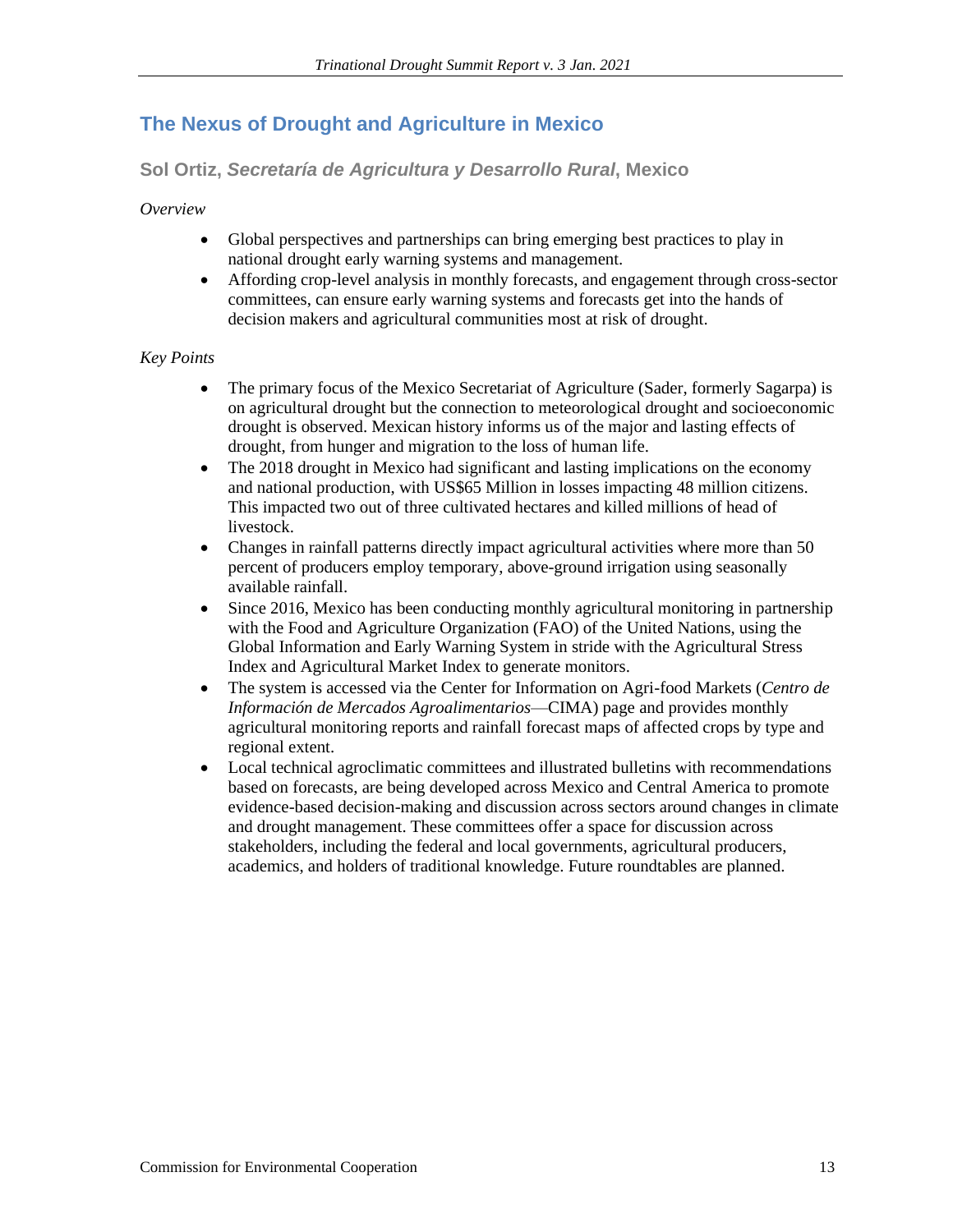## **Provincial River Forecasting and Drought in British Columbia**

**Ashlee Jollymore, River Forecast Centre, British Columbia Ministry of Forests, Lands, Natural Resource Operations and Rural Development, Canada**

*Overview*

- Clearly identified drought levels, with associated thresholds and objectives, can create clear pathways between drought observations and the planning and regulatory responses necessary to govern drought.
- Early warning systems, when paired with strong legislation, can ensure maintenance of ecological flows and timely response to socioeconomic stress during drought conditions.

- British Columbia has developed a provincial Drought Response Plan, which mainly engages hydrological drought with attention to the protection of aquatic ecosystems and fisheries. The plan identifies core indicator thresholds for snow, runoff, precipitation and streamflow; incorporates monitoring; recommends actions to mitigate impacts; and establishes drought levels. These drought levels range from 1 (normal) to 4 (extremely dry). The higher levels trigger restrictions and regulatory actions to ensure maintenance of socioeconomic and ecosystem needs.
- Implementation of the Drought Response Plan is coordinated by a technical working group, which includes representatives of local and First Nation governments.
- The British Columbia Drought Information Portal provides a dashboard with maps of drought levels, a stream watch, historical drought record and streamflow.
- The BC Water Sustainability Act (2016) provides regulatory tools and updates British Columbia's strategy for protecting, managing, and using water efficiently throughout the province.
- There is still a need to create locally tailored drought responses and delineate between true drought and newly arid regions, given a changing climate.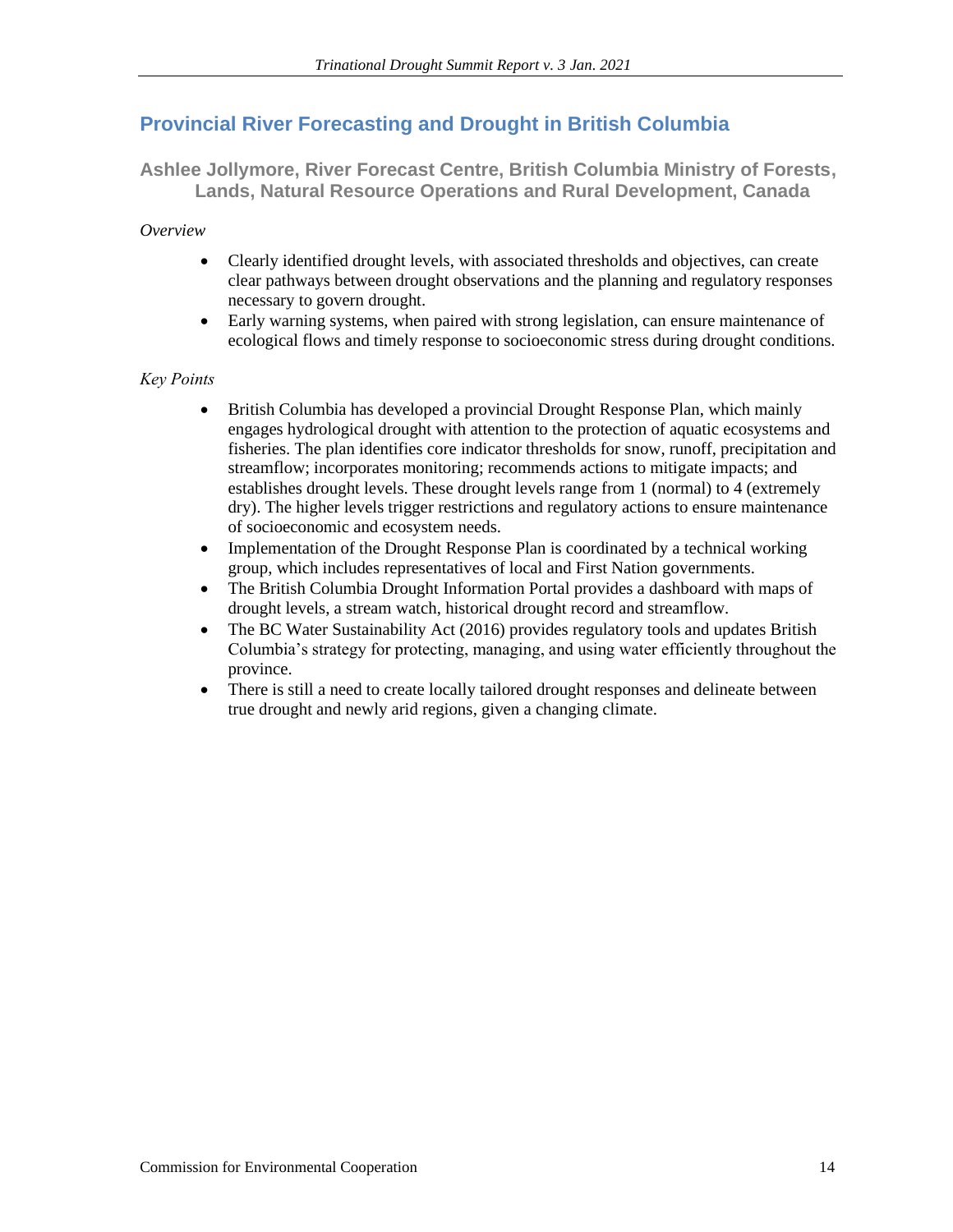## **Panel Discussion**

#### *On movement and migration due to drought:*

• Selso Villegas noted the Tohono O'odham tribes used to move freely across the region but cannot move anymore. They have designated land reserves and their rights to land tenure are locked in. If they move, they lose their territory. That reality is both a good, and a bad thing in the face of drought. They need to take care of where they live now and work with others, as drought does not respect political boundaries.

#### *On partnerships in drought:*

- Selso Villegas commented that any collaboration or partnership with the O'odham must be honest, genuine and have the intent to follow through and create change—to make a committed effort to improve the region. Tribes are willing to help in the face of drought and climate change. They want to work proactively on drought but, in the end, they need committed and collaborative efforts, as drought affects all of us.
- Marissa Spang commented that they built good relationships with agencies like the Bureau of Indian Affairs, who have been good managers of Northern Cheyenne geospatial data. But this is based on protocol and consent. External partners need to understand the context and history when partnering with Tribal Nations: this offers clarity around the source of sensitivity and mistrust, responses grounded in a history of data being misused and used against the interests of the Tribal Nations and Indigenous Peoples. Partnerships in drought early warning must acknowledge this history, build relationships, and be grounded in consent.
- Michael Downey commented that the success of work and completion of weekly reports depends on a collaborative effort between local and Tribal partners. In the state of Montana, where there are five different authors compiling the information and developing recommendations, it is a constant collaboration and people have shared ownership. It is important to work together and use the tools often, and before a crisis emerges, so lines of communication and networking are already in place.
- Shanny Spang Gion noted that the Northern Cheyenne Nation shares the Tongue River watershed with other users, and political boundaries with other tribes, the state, counties, and towns. This offers a great opportunity to collaborate and develop improved remote sensing, gauging stations, and collection of better drought information.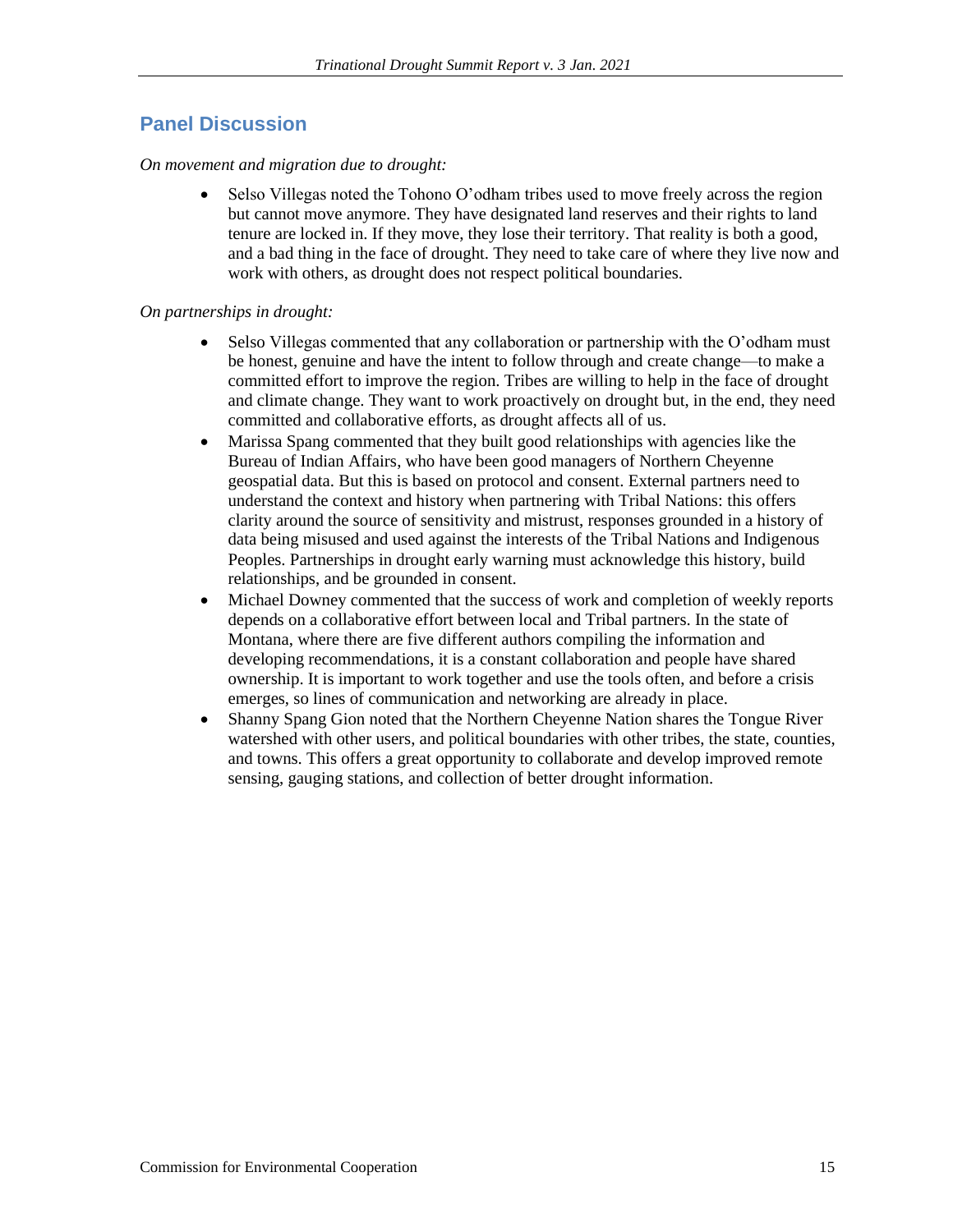## **Drought Tool Bootcamp**

## **Canada's New CDM Data Products, ESI and 1-Month Drought Forecast**

**Trevor Hadwen, Agriculture and Agri-Food Canada**

*Overview*

- Continued innovation in integrating indices, data products and emerging methods like advanced reviewer tools, drought storytelling tools, and more frequent reporting offers insight into early warning systems of value to all CEC countries.
- Canadian data products offer clear thresholds and pathways to action at provincial levels in dealing with short-term drought.

- The CDM is integrating the VegDRI model in Canada. This is a hybrid drought index which combines satellite observations of vegetation health with climate station information and land biophysical information to determine drought categories. Larger observer networks and blended indices offer higher spatial resolution of drought impacts than previously available as well as clear regional insights in impact reports.
- Canada is beginning to integrate the ESI into the Drought Watch website. This satellitederived content can better capture rapid onset drought events in remote areas, borderlands, and areas distant from agricultural regions.
- The CDM Editor and Reviewer Applications offer authors and reviewers direct edit and comment on assessments, using a cloud-based ARC Online environment.
- A Drought Indices Table provides a quick assessment of each indicator for each climate station in the country, incorporating indicators into short- and long-term objective blends.
- Development efforts have afforded greater assessment efficiency, more indices, more frequent assessments, stronger drought analysis tools and an improved user interface. A Drought Forecast and Outlook tool will offer monthly forecasts starting in 2021.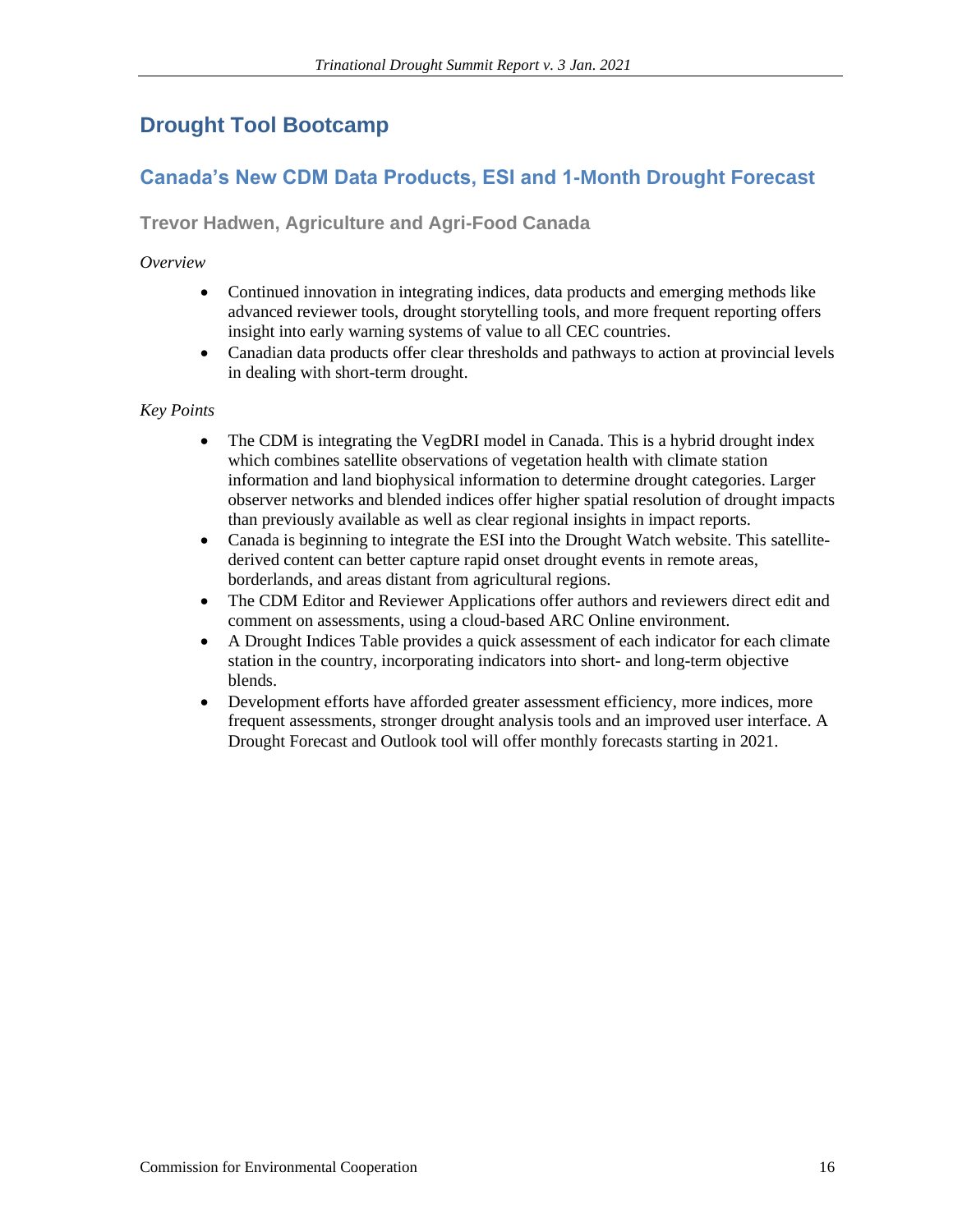## **Mexico's Drought Monitor**

## **Reynaldo Pascual,** *Comisión Nacional del Agua*

#### *Overview*

• The National Water Commission of Mexico (*Comisión Nacional del Agua*—Conagua) website offers monthly drought monitors and precipitation forecasts by region, while offering raw data and geospatial databases. Few resources compete with this resource nationally, providing a clear pathway for users to improve early warning systems.

#### *Key Points*

- Reports can be downloaded at the municipal level, represented as graphics or tables and may be downloaded as complete datasets for use in local assessment and planning.
- Internal and external servers currently house datasets and shapefiles of monitor reports. Additional data resources and map layers are available to regional drought practitioners by request to the MSM.
- Of the three NADM websites, NDMC's is the only one providing state-level assessments for Mexico. Here, maps, graphs and statistical data can also be downloaded.

## **Mesoamerican Drought Monitor**

## **Mauricio Osorio González,** *Instituto Mexicano de Tecnología del Agua*

#### *Overview*

• This new Mesoamerican drought monitor, "Tzolkin", offers relevant analysis, transboundary tools, and monitoring of drought at the units of governance most relevant to drought management and integrated water resource planning, for example local government, city, and state levels.

- Tzolkin is named after the Yucatec Mayan word for the Maya sacred calendar and is based on open access information sources and open-source packages. This has been operated by the Mexican Institute of Water Technology (*Instituto Mexicano de Tecnología del Agua*—IMTA) since April 2020.
- Based on 38 sources of direct observation and remote sensing, Tzolkin offers monitoring of environmental variables, simple interpretation, multiple preset configurations, and is adaptable to specific analytical objectives.
- Analysis engages data sets, including runoff, precipitation, and soil moisture, and is calculated in a multivariate cube based on six drought indices across 1,496 cells. These cells cover a region including Mexico, Central America, and the Caribbean. Drought intensity and magnitude are quantified.
- Drought conditions are presented as animated maps based on indices, time-scale and date-range graphs down to the one-month time-scale. Maps can be tailored to political division, hydrological region, local and basin council levels of jurisdiction and analysis. The intensity and magnitude of drought are available for download by municipality.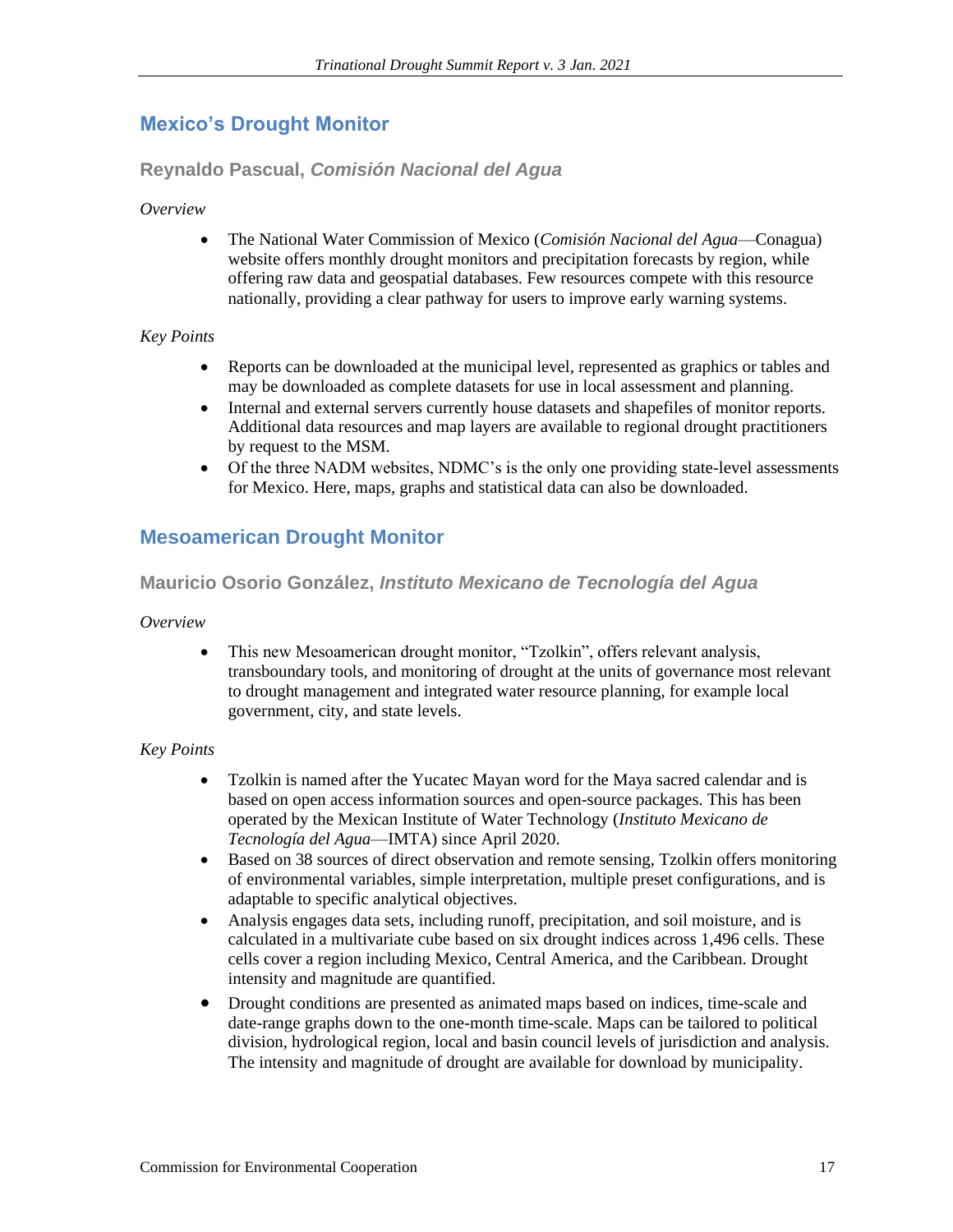## **US www.drought.gov and www.climateengine.org.**

**Justin Huntington, Desert Research Institute, United States, and Rocky Bilotta, NOAA's NCEI, United States**

#### *Overview*

- The NIDIS Drought Portal team is working toward cloud-based processing and visualization of climate and satellite data for advanced drought and natural resource monitoring; and is working to automate ingestion of large data sets and processing using Linux, Conda, Python and GIS Tools. It has applicability to NADM (which is housed in the NIDIS drought portal) as well as to the GDIS (Global Drought Information System) and GDM (Global Drought Monitor), which are also housed within the NIDIS drought portal.
- Open-source approaches, like Climate Engine, allow users with limited resources to access large and open geo-databases, recent remote sensing, new and improved models, as well as improved analysis, while strengthening efforts by regions and countries through an Application Programming Interface.

- Automated processing allows for greater and more specific geographic information raster tiles for indices-specific drought reporting.
- Climate Engine is making large drought and climate datasets cloud-based and opensourced. Their web platform also allows practitioners to run custom analysis of vegetation, climate, and hydrology, as well as trends in drought conditions at the desired regional scale.
- Climate Engine offers an API to improve use across systems, hardware and devices. This allows national, regional and local drought monitors to draw from the other initiatives and for software development. APIs can allow for greater analytical ability and interoperability between tools and facilitate new and improved drought early warning systems across the continent.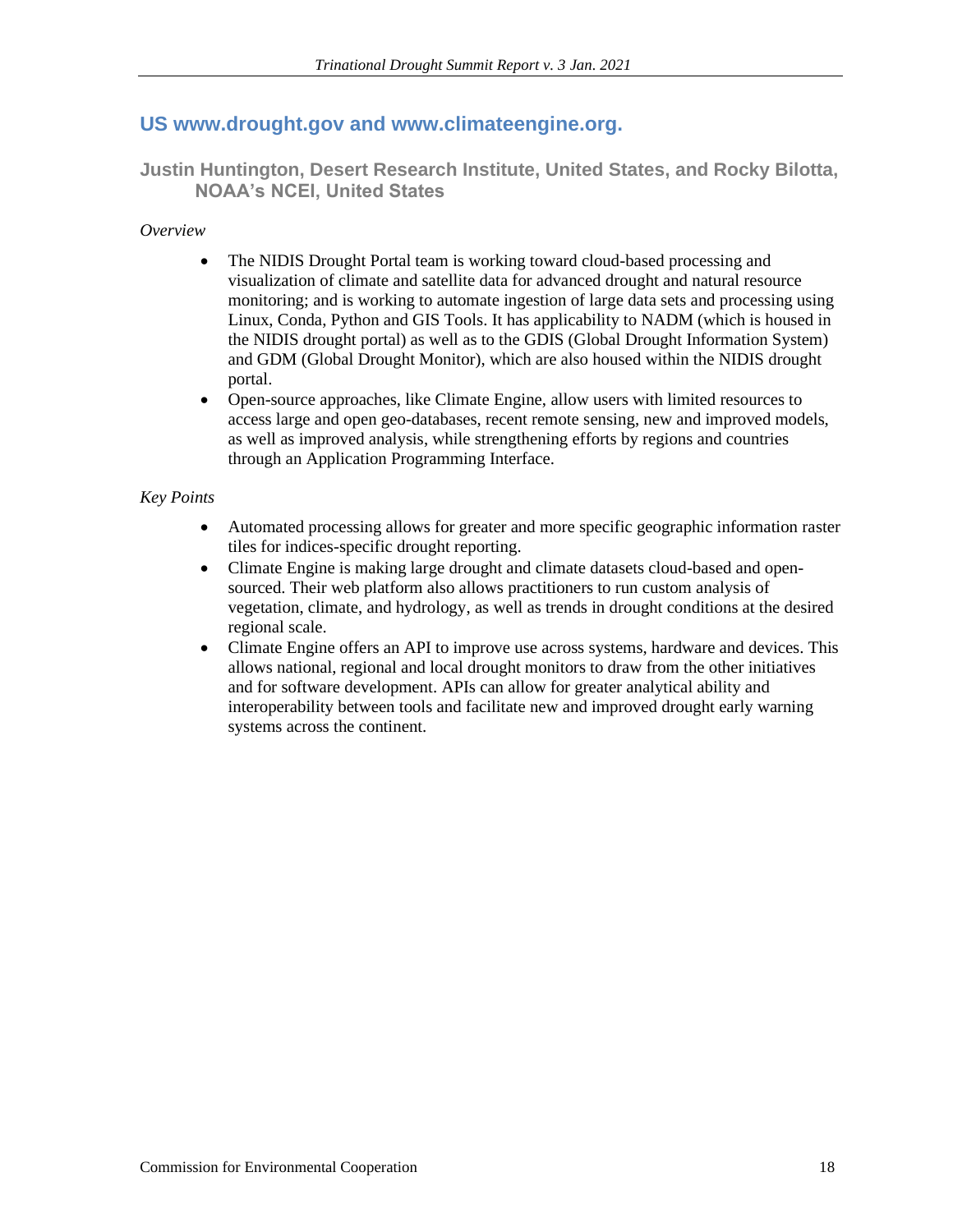## **Our Stories: Leading Practices and the Future**

## **Arbuckle-Simpson Aquifer Drought Contingency Plan and the Chickasaw Nation**

**Barney Austin, Chickasaw Nation and Aqua Strategies, United States**

### *Overview*

• As stewards of their collective territories, the Choctaw and Chickasaw Nations consider it their ethical duty to protect and sustain the land and water resources of their homeland. In 2011, Tribal leadership initiated the development of Oklahoma's first sustainabilitybased water plan—the Choctaw-Chickasaw Regional Water Plan.

- The Arbuckle-Simpson Aquifer is the sole source of drinking water for most of the region. The plan for the aquifer establishes seven essential concepts serving as a foundational framework for the plan: regional unity, sustainability, urban needs, town and rural needs, drought defense, agriculture, and tourism.
- The Aquifer Drought Contingency Plan consists of five core components: sector vulnerabilities, a regional climate vulnerability assessment, a robust drought monitoring system, drought mitigation and response actions, and an implementation schedule. Creation and implementation of the plan is overseen by a task force of towns and natural resource districts with a supporting advisory group that includes government agencies and civil society organizations.
- Challenges in this drought monitoring and planning process include a lack of regulatory authority. Further, conservation measures that were recommended to improve drought resilience but which incur a loss of revenue by the water authority, illustrate the policy hurdles with which this type of drought contingency planning must engage.
- Response actions can in some instances be more cost-effective than pre-drought actions that involve creation of new water supplies.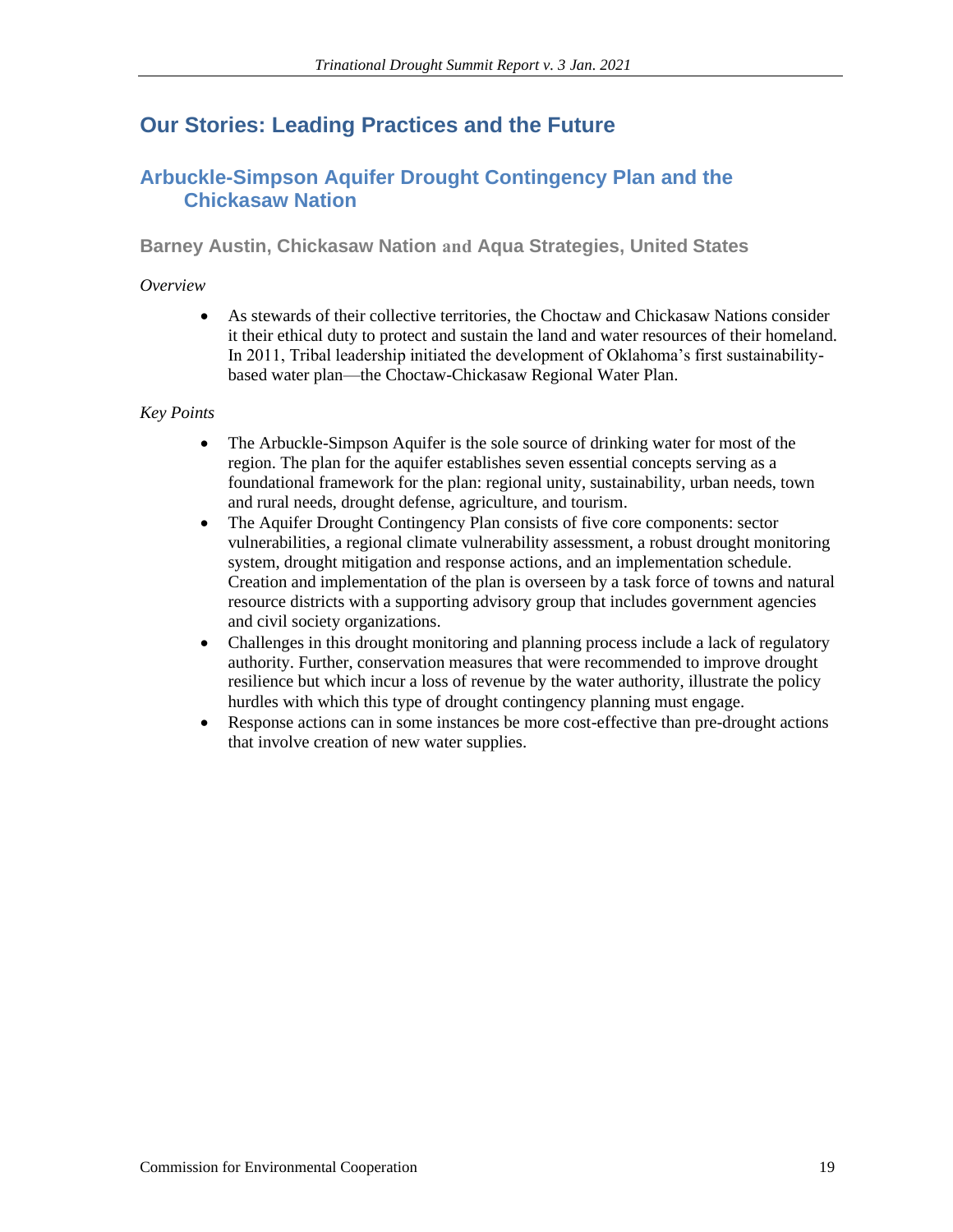## **Drought Monitoring and Planning in South Dakota**

**Laura Edwards, South Dakota State University Extension, United States** 

*Overview*

- An accurate USDM offers the clarity needed to deploy drought disaster assistance to farmers who increasingly rely on this type of aid.
- State-level tools like the Mesonet and strong observer networks help drought professionals to create more accurate early warning reports at local scales and inform state-level response.
- It is important to establish regular communication between partners *before* a major drought event occurs.

- The South Dakota Drought Mitigation Plan, created in 2015, is led by a task force that includes representatives of all state agencies plus the state climatologist. A designation of "D2" on the USDM report triggers the governor to activate the task force. The drought plan is an appendix to the state multi-hazard plan.
- The Mesonet is a weather station network which can be used to address large-scale meteorological occurrences. In South Dakota, this network includes underground soil moisture sensors at varied depths to better understand soil response to precipitation events across the region.
- A supplementary drought dashboard outside the Mesonet has national and state datasets and offers snapshots of the monthly North America Drought Monitor.
- Increasing the number and distribution of state weather stations remains a challenge, but would improve drought early warning accuracy. Local observers, who once made up a state network, are now in declining numbers, largely due to an aging population in rural and agricultural regions.
- With newly awarded federal funding, there are plans to expand the state-level Mesonet across the Upper Missouri River Basin, interacting with other state-level Mesonets to create a larger connected regional Mesonet to serve the basin.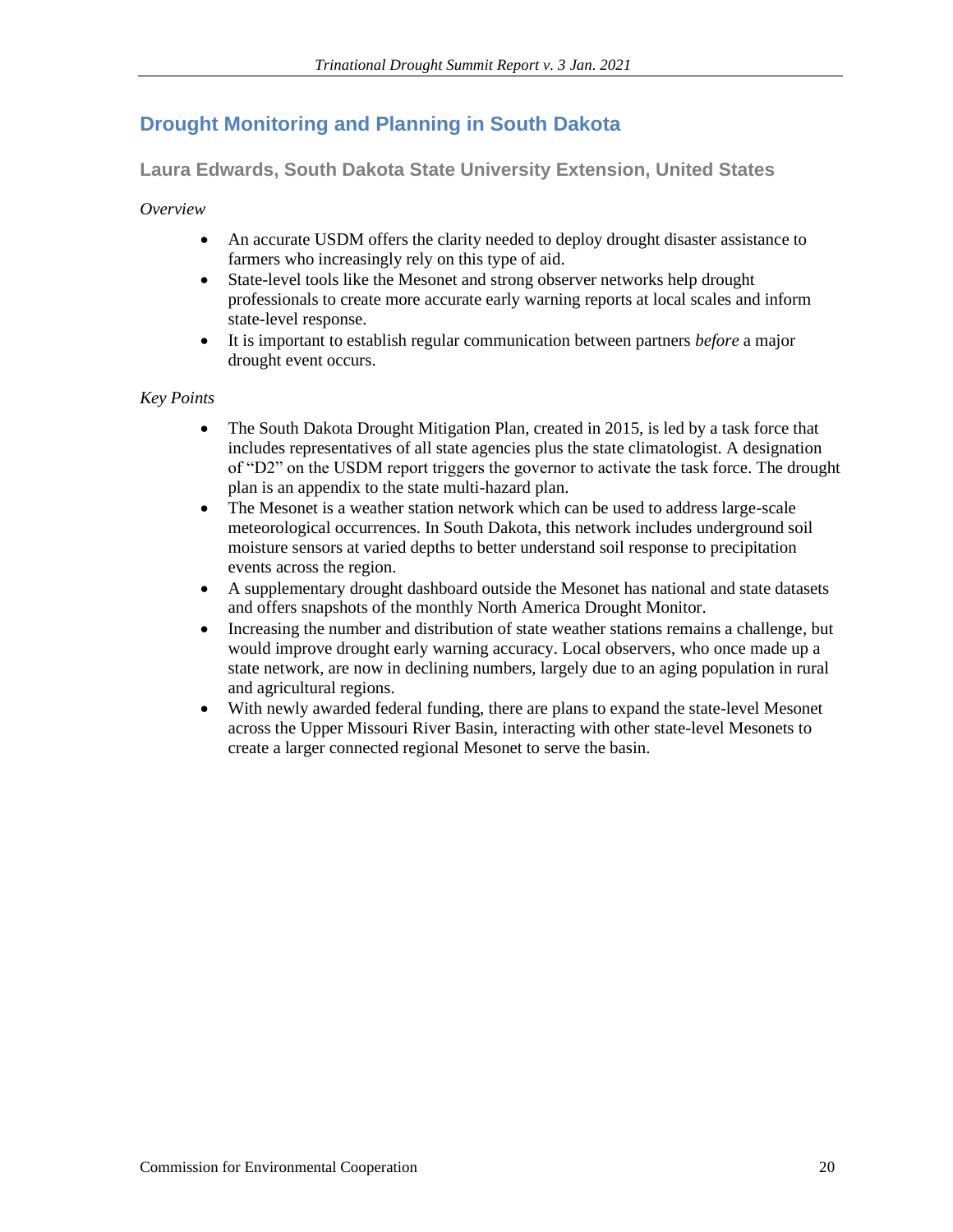## **Rain Gauges for Range Monitoring: Co-developing Tools and Best Practices for Ranch-Scale Drought Detection**

**Mike Crimmins, University of Arizona, United States**

*Overview*

- Low tech interventions like rain gauges, paired with remote information upload, can provide valuable input and better data assemblies in rural regions, thereby strengthening locally relevant early warning systems for drought.
- Observer reporting, across user groups and the state, allows for larger datasets and collaborative drought planning across sectors and jurisdictions.

- Rain gauges are used as range and precipitation monitoring tools in remote regions in Arizona.
- Public land provides most available grazing land. The region experiences seasonal drought and depends on monsoonal weather patterns for forage production. Precipitation monitoring is important, so rain gauges are critical for measurement and planning.
- Range precipitation monitoring requires practical and easy-to-read rain gauges.
- Efforts are underway to solve the "where, when and what does it mean" of drought and rainfall. This will help agricultural producers assess and inform their plans for moving cattle to forage. Often it is difficult to understand whether rain events provide the volume and rate of precipitation to make a difference in local drought conditions. Gauges give rapid results and inform people immediately whether a rainfall event significantly contributed to water storage and impacted soils, grasslands, and vegetation.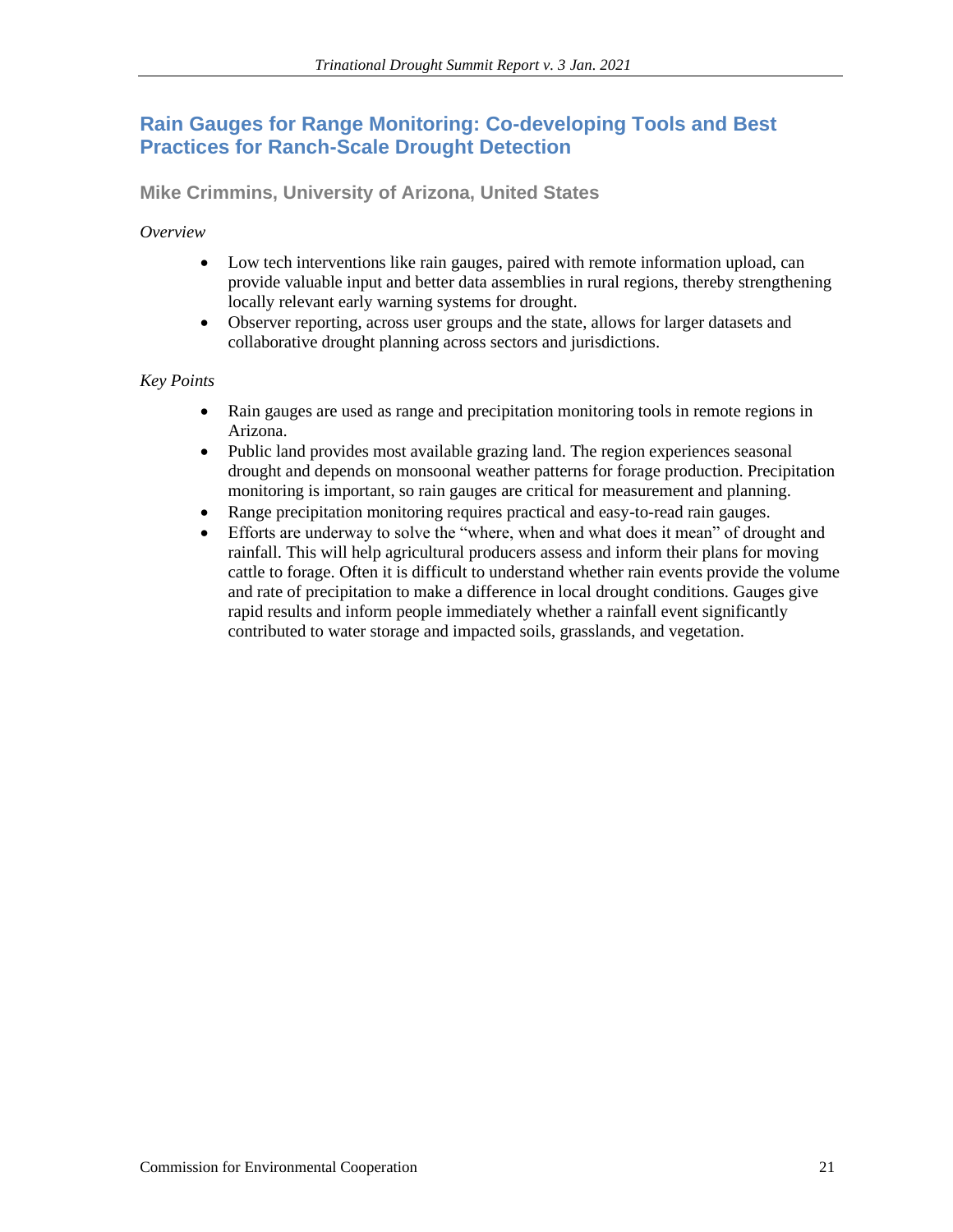## **Water Crisis from a Conservation Perspective**

**Mauricio de la Maza-Benignos, Pronatura Noreste** 

#### *Overview*

- The northern region of Mexico requires a comprehensive vision of water security that will ensure biological diversity. This is enshrined in the Mexico Constitution, where rights to a healthy environment and the human right to water are recognized.
- A vision of water security is needed, based on the conservation of ecological systems.

#### *Key Points*

- Mexico is entering a drought cycle and drought management does not consider the impacts on biodiversity and ecology. This lack of inclusion, and weak regulations and institutions to enforce them, will lead to the deterioration of life support systems and natural landscapes, as well as worsening existing civil conflict.
- Technical information collected through monitoring can be used to adapt regulations to the current reality for water availability and improve governance. Water monitoring, effective and already in place in the United States and Canada, can be implemented with local users and producers in Mexico. Agricultural and industrial uses of water during drought should be better balanced with the needs of the environment and people.

## **Drought Learning Network and Transboundary Drought**

## **Emile Elias, USDA Southwest Climate Hub**

#### *Overview*

• Development of a drought learning network of experts is currently underway and will include decision makers, advisors, planners and communicators from different agencies and Tribal Nations.

- The network will offer peer-to-peer learning and exchange through case studies, resilience reporting, a list server, a shared calendar, workshops, and a drought management database.
- A survey was conducted to gather information to better understand practitioner preferences. The survey found that managers highly desire access to information about drought-related best practices and lessons learned by other resource managers.
- The USDA Southwest Climate Hub leads networking and learning resources for early warning systems professionals as well as transboundary research on native waters on arid lands.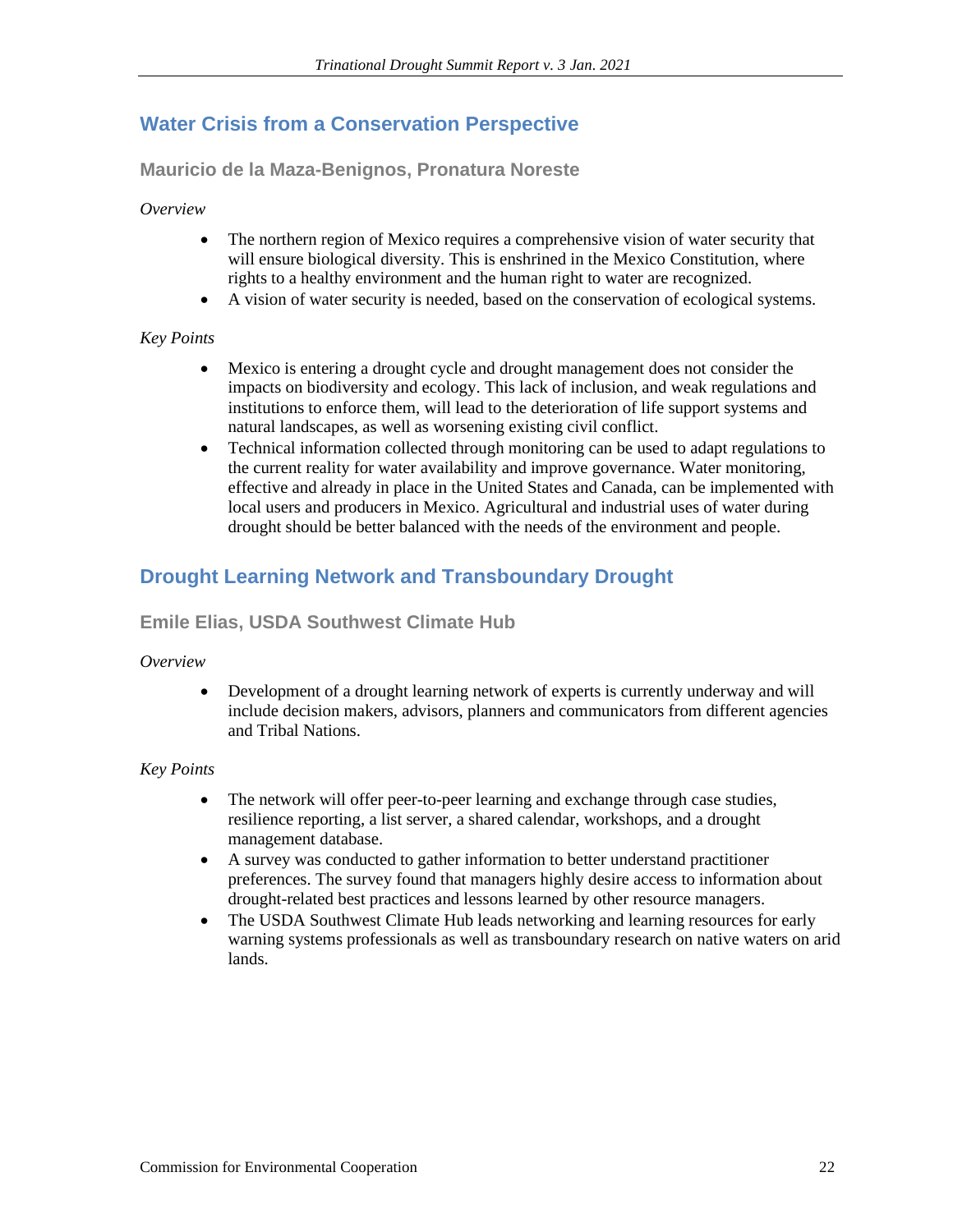## **Assessment of North American Drought Information Products and Tools**

In 2020, the CEC launched a series of three online information-gathering surveys as part of the project *Improving the Effectiveness of Early Warning Systems for Drought.* The second survey, which launched in June 2020, was entitled *Assessment of North American Drought Information Products and Tools.* The objective of this second survey was to identify and compare available drought information, products, and tools in North America relative to local and regional preparedness, planning, and risk management.

This survey garnered a total of 228 completed responses and 173 partial responses. Of these, 60% indicated they currently have a role in drought management; 15% of which work in Canada, 15% work in Mexico and 70% work in the United States.

A total of 50% of the respondents reported that they worked for government: 28% for federal government and 22% for provincial or state government. Another 31% reported that that they were involved in academia or research.

Survey respondents were asked to indicate the total population size of the geographical area(s) for which they were responsible. The results ranged from less than 10,000, to 5 million or greater. The majority (78%) were responsible for populations between 10,000–249,000 (35%) or greater than 1 million (43%).

Respondents were asked in which activities they currently work. The largest proportion of responses was agriculture (43%) followed by water resources management (30%), hazard mitigation or disaster resilience (29%), environmental and natural resource planning (27%), monitoring (27%), and research  $(24%)$  (Fig. 1).

#### **Figure 1. Work activities of North America Drought Information Products and Tools survey respondents**

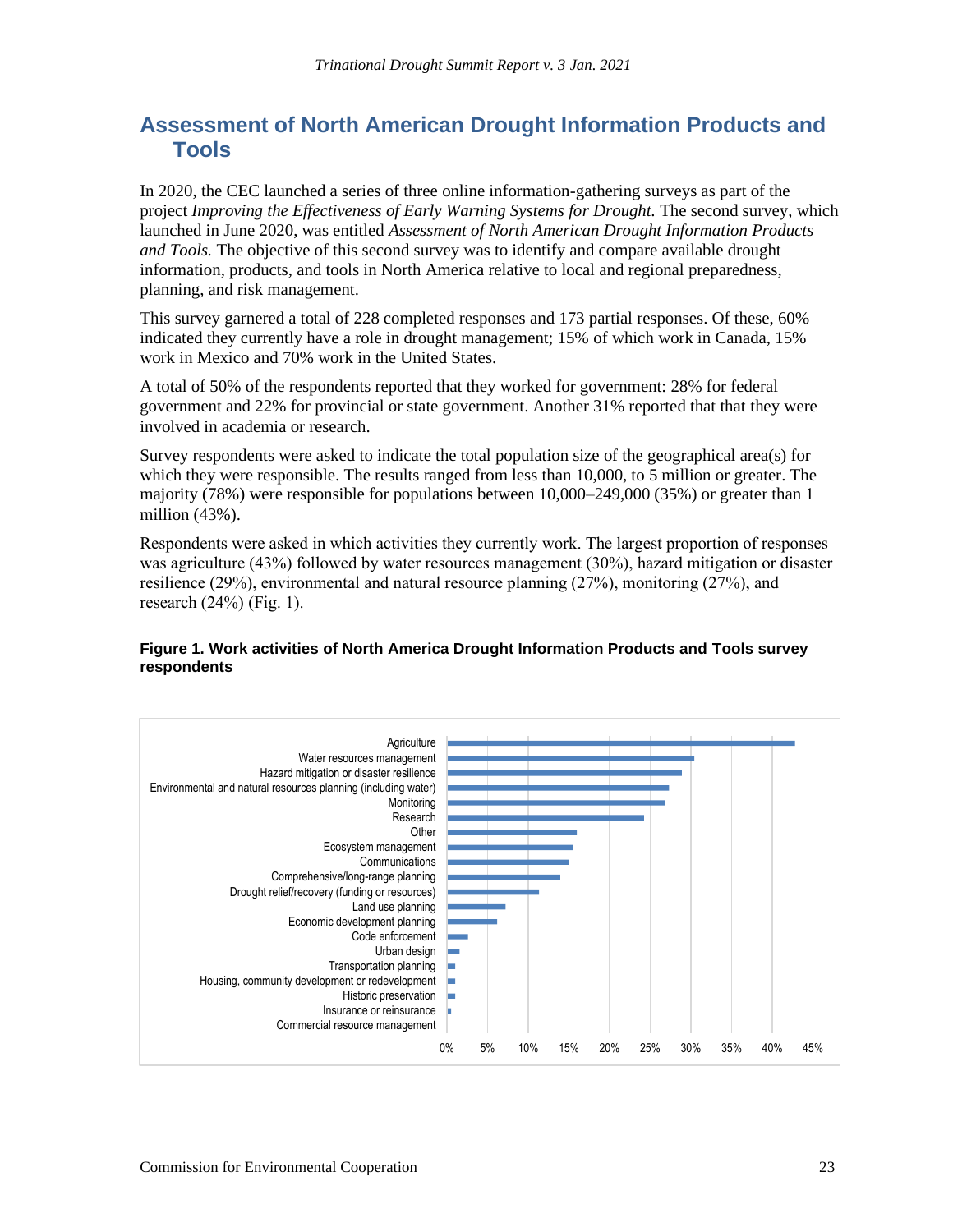Three separate sessions during the Drought Summit were devoted to questions about the results of the *Assessment of North American Drought Information Products and Tools* survey. These discussions supplemented the information collected through the survey and helped participants gain greater insight into specific topics. For each session, summit participants were presented with a summary of survey results, and then one or more questions related to the subject were posed to the participants. The resulting discussion was moderated by the summit facilitator.

## **Presentation: Drought Decision Support and Policymaking**

**Ernest W. T. Cooper, E. Cooper Environmental Consulting**

#### *Summary*

Almost all of the respondents (99%) to the *Assessment of North American Drought Information Products and Tools* survey reported they were slightly to extremely concerned about drought in their geographical area of responsibility. Half (48%) of respondents indicated they were very concerned or extremely concerned. Only 1% said they were not at all concerned. Respondents from Mexico reported the greatest concern, with 87% very or extremely concerned.

None of the survey respondents reported that their geographical area of responsibility had not experienced drought in the last 10 years. A total of 96% reported drought occurred in their geographic area from one to more than five times, and almost half (47%) indicated drought had occurred three to five times during that period. Most Mexican respondents and almost half of US respondents indicated drought had occurred three to five times in the past 10 years.

Only 5% of respondents (seven from the US and one from Mexico) indicated drought in their geographical area of responsibility typically lasted more than 12 months. The majority (91%) reported a typical drought lasted from less than one month to 12 months, and 75% noted a typical drought lasted six months or less. Short-term drought lasts less than six months, and long-term drought lasts more than six months. A duration of one to three months was the most reported time frame for all three countries.

Most survey respondents (90%) stated they have access to the tools and/or information needed to respond to drought in their geographical area of responsibility. However, 10% of the respondents indicated they did not. A total of 26% of the Mexican, 13% of the Canadian, and 5% of the US respondents said they did not have access to the required tools and information included.

#### *Discussion questions*

- What are your current drought monitoring needs?
- What kind of timelines do you face in your operations?
- What analyses are most useful to you for dealing with short and long-term drought?
- How can you best be supported as you inform decision makers and prepare forecasts, policies and plans?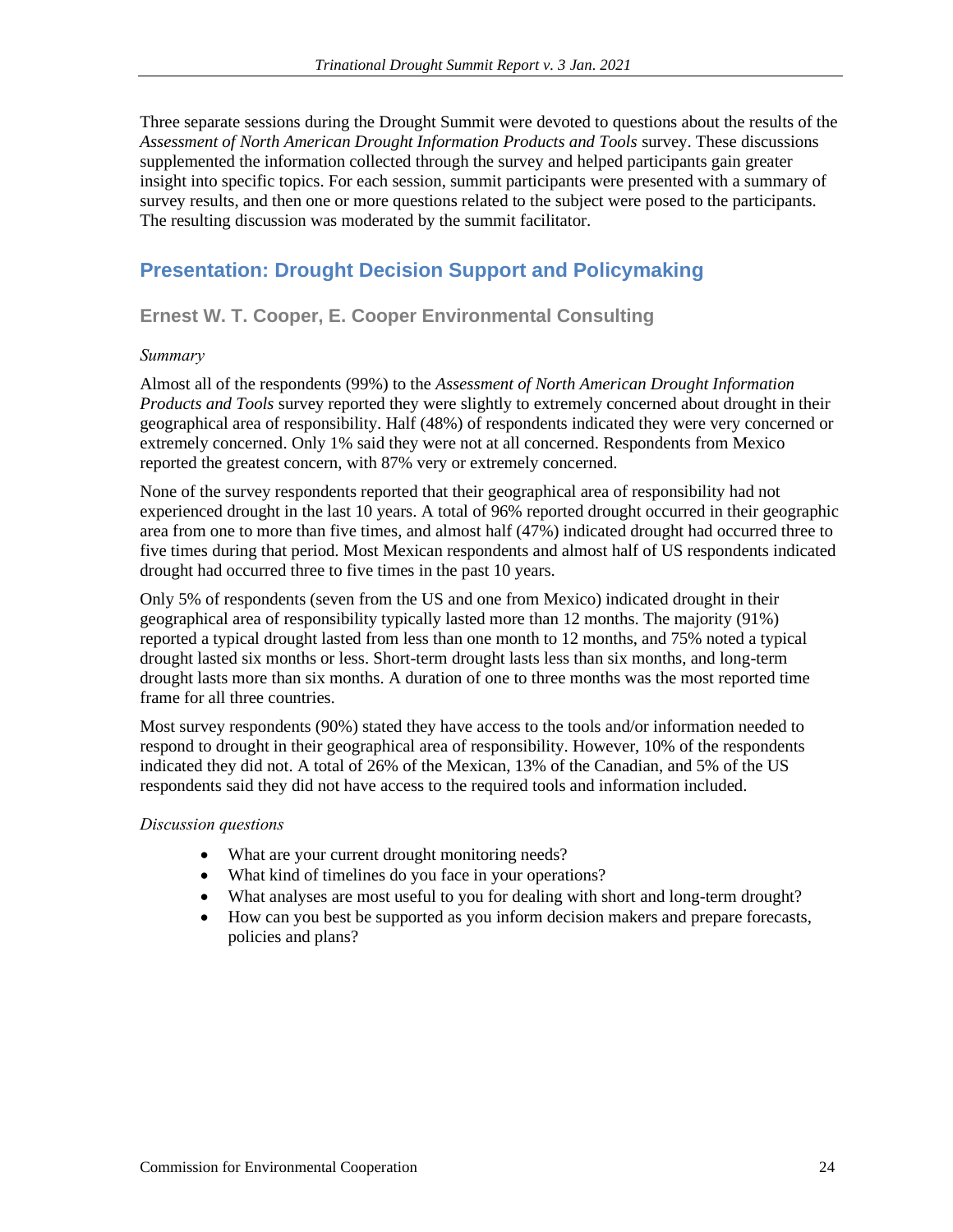#### *Comments*

Participants noted that drought is a phenomenon that requires both local and global drought-related information to be monitored and the resulting data should be linked. In order to understand the impact of drought, it is necessary to know when drought starts, how long it lasts, and when it ends. Plus, it is important to link the impact of drought to climatic factors that affect the formation or development of drought and soil moisture. There is also a need to better incorporate socioeconomic impacts into drought management.

Participants commented there are many tools, but access to them is scattered and coordination and cooperation between the various groups that provide them are poor. The use of platforms to disseminate information is varied and there is an oversaturation of available sites. Users need to be able to navigate, integrate, and rapidly deploy different tools and data products in drought early warning. It would be more useful for decision makers if all these efforts and tools could be accessed via a single portal. Respondents commented that more timely data would help management and decision-making, as would better information at the local level—such as specific county or municipal and ecosystem level modeling. To that end, weekly satellite information would be valuable, if available. In Canada and Mexico there is a widespread need to increase the number of established monitoring stations. Respondents also noted that more predictive models would be helpful but did not elaborate on what additional information was needed.

## **Presentation: National Drought Monitors**

## **Ernest W. T. Cooper, E. Cooper Environmental Consulting**

#### *Summary*

The *Assessment of North American Drought Information Products and Tools* survey asked participants to score the usefulness of different sources of information for responding to short- and long-term drought in their geographical areas of responsibility. It is not surprising that national drought monitors were scored highly by respondents from the relevant countries:

- The CDM was scored as very or extremely useful for responding to short-term drought by 78% of Canadian respondents.
- The MSM was scored as very or extremely useful for responding to short-term drought by 65% of Mexican respondents.
- The USDM was scored as very or extremely useful for responding to short-term drought by 79% of US respondents.

The results were similar for long-term drought, although the national drought monitors were scored slightly lower by respondents:

- The CDM was scored as very or extremely useful for responding to long-term drought by 75% of Canadian respondents.
- The MSM was scored as very or extremely useful for responding to long-term drought by 58% of Mexican respondents.
- The USDM was scored as very or extremely useful for responding to long-term drought by 77% of US respondents.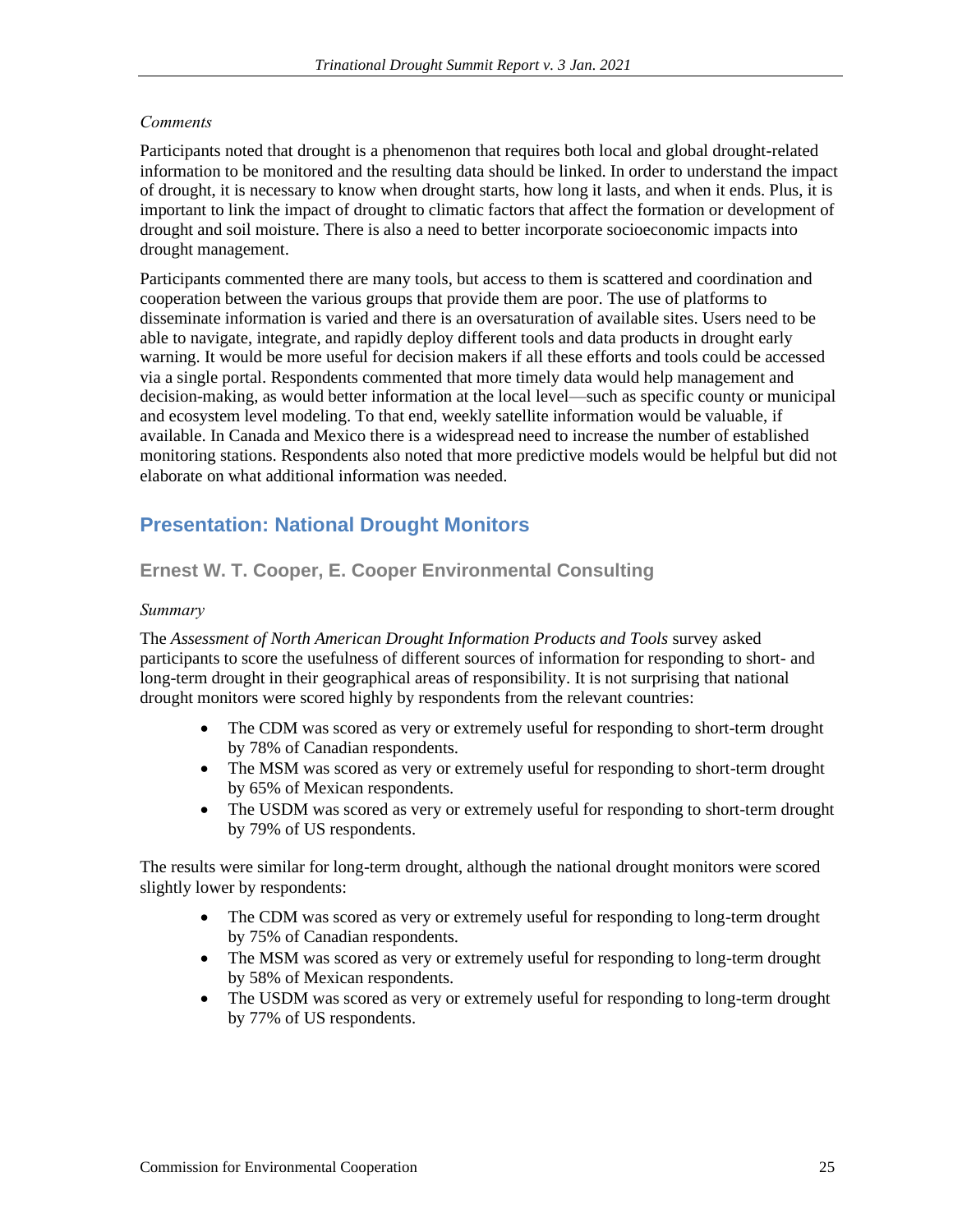It is worth noting the US National Weather Service (NWS) was scored highly by Mexican and US respondents:

• NWS was scored as very or extremely useful for responding to short-term drought by 77% of Mexican respondents and 83% of US respondents; and very or extremely useful for responding to long-term drought by 75% of Mexican respondents and 77% of US respondents.

Respondents from all three countries scored the NADM as less useful than the national drought monitors for responding to short-term or long-term drought. The NADM was scored as very or extremely useful for responding to short-term drought by 57% of Canadian respondents, 46% of Mexican respondents and 56% of US respondents; and as very or extremely useful for responding to long-term drought by 60% of Canadian respondents, 46% of Mexican respondents and 48% of US respondents. It is interesting that Canadian respondents scored the NADM higher than did those of the other countries.

The US NIDIS NADM Use Assessment Survey Results: Use of the NADM Drought Portal survey choice was scored as very or extremely useful for responding to short-term and long-term drought by 57% and 53% (respectively) of US respondents. Most Canadian and Mexican respondents did not score the NIDIS Drought Portal as very or extremely useful for responding to short-term or long-term drought.

Survey participants were asked to score the same list of information sources as to their usefulness for *drought planning*. In this case the national drought monitors were the only sources of information for which most respondents scored highly:

- The CDM was scored as very or extremely useful for drought planning by 64% of Canadian respondents.
- The MSM was scored as very or extremely useful for drought planning by 59% of Mexican respondents.
- The USDM was scored as very or extremely useful for drought planning by 61% of US respondents.

Survey participants were also asked to score the usefulness of different sources of information for *managing* drought, but respondents did not clearly indicate regional or national preferences. More than 50% of respondents scored 15 separate sources of information as very or extremely useful for managing drought. Canadian respondents provided the clearest preference for information sources with 100% scoring precipitation departure from normal as very or extremely useful. Crop status and 7-day weather forecast were both scored as very or extremely useful by 95% of Canadian respondents. Amongst Mexican respondents, 92% scored crop status as very or extremely useful, followed by reported drought impacts (88%) and vegetation health (83%). US respondents agreed less on preferred sources of information for managing drought, with 70% scoring 7-day weather forecast as very or extremely useful, followed by vegetation health (66%) and streamflow (63%).

## *Discussion questions*

- How do you use your national drought monitors?
- What is the role of national drought monitors in managing drought?
- Do you feel these products are accurate and consistent? Why or why not?
- What resource for monitoring drought is missing in your context?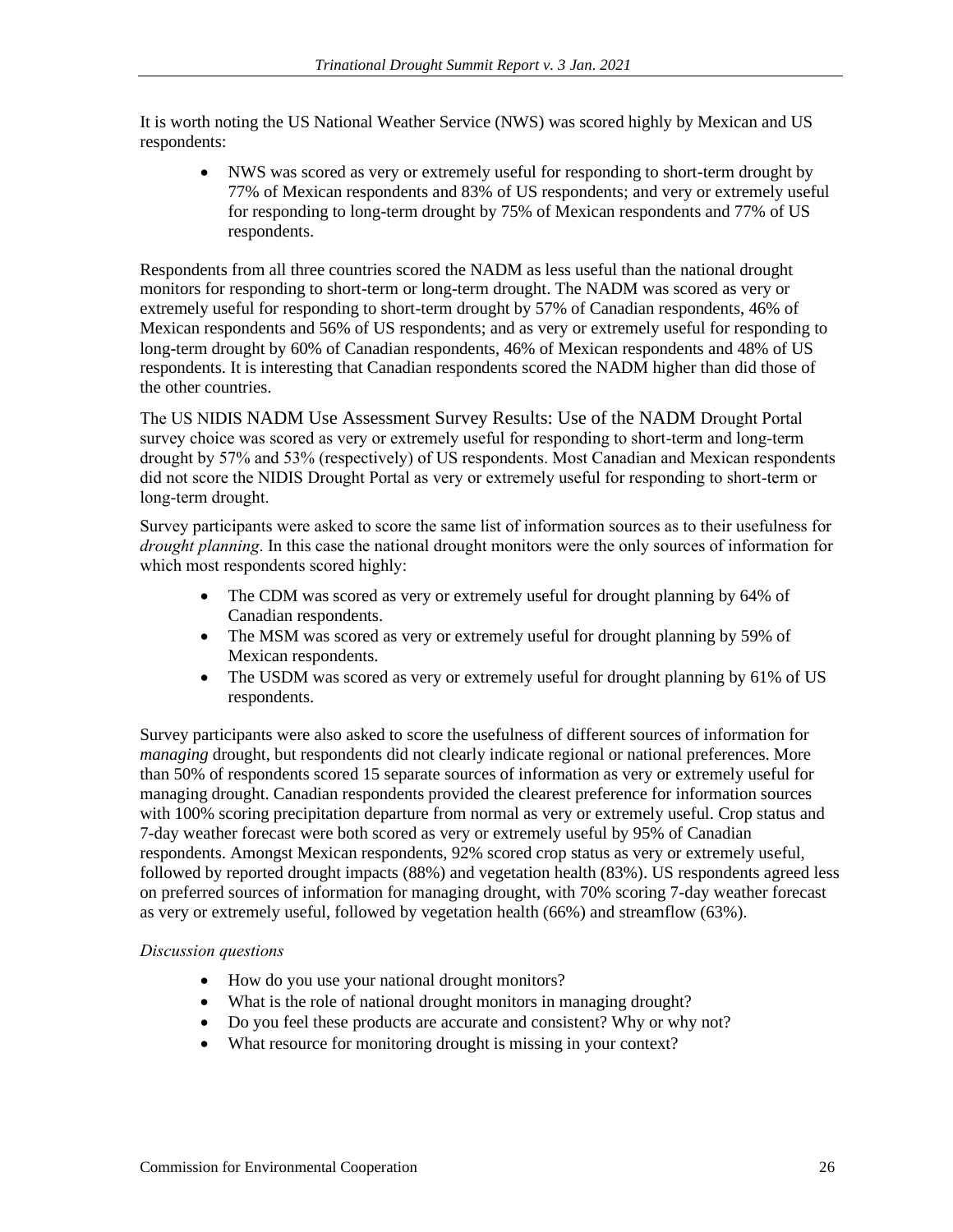#### *Comments*

Participants commented that up-to-date, reliable data from federal, state and local governments, as well as real-time reports of impacts, are extremely important in monitoring drought conditions and effectively communicating the consequences. They depend on the national drought monitors and NADM products to determine the presence, longevity, and severity of drought, which helps prepare producers in making management decisions for the short and long term.

Participants noted each of the information sources provides a wealth of information that is important to monitoring drought. The national drought monitors and the NADM are valuable because they are readily accessible and provide credible, reliable, data-driven assessments that are routinely updated. The amount of information coming from each source is considered extremely important and is routinely used to monitor drought conditions. Canadian users commented that the CDM provides consistent spatially-based information on a timely basis, with a variety of information, maps, and tools with regular updates. Mexican users commented that some practitioners in Mexico prefer to use the NADM because the information provided is more current than what is available on the MSM.

The NADM was praised for providing near real-time data with a holistic view of the region, and, along with the National Weather Service and NIDIS, identifying areas of drought based on measurable patterns and impacts. However, respondents also commented that better local data collection and modeling is needed (but did not specify) and it would be preferable to have more data in one or two locations to make obtaining the information easier. Not all of the summit participants were aware of the NADM prior to the drought summit.

A point that was repeatedly made was that there are many tools and sources of information available, and it would be very useful to have a single webpage of resources, listed by topic, that drought practitioners could access and use to navigate the growing collection of drought resources.

## **Presentation: Types of Drought of Most Concern**

## **Ernest W. T. Cooper, E. Cooper Environmental Consulting**

#### *Summary*

The climatological community classifies drought into the following types:

- Agricultural: when crops become affected.
- Ecological: when terrestrial and aquatic ecosystems and their goods and services are impacted.
- Hydrological: when low water levels become evident in streams, reservoirs, and groundwater.
- Meteorological: when dry weather patterns dominate an area.
- Socioeconomic: when the supply and demand of goods and services, as well as noncommodities, are impacted due to water supply constraints.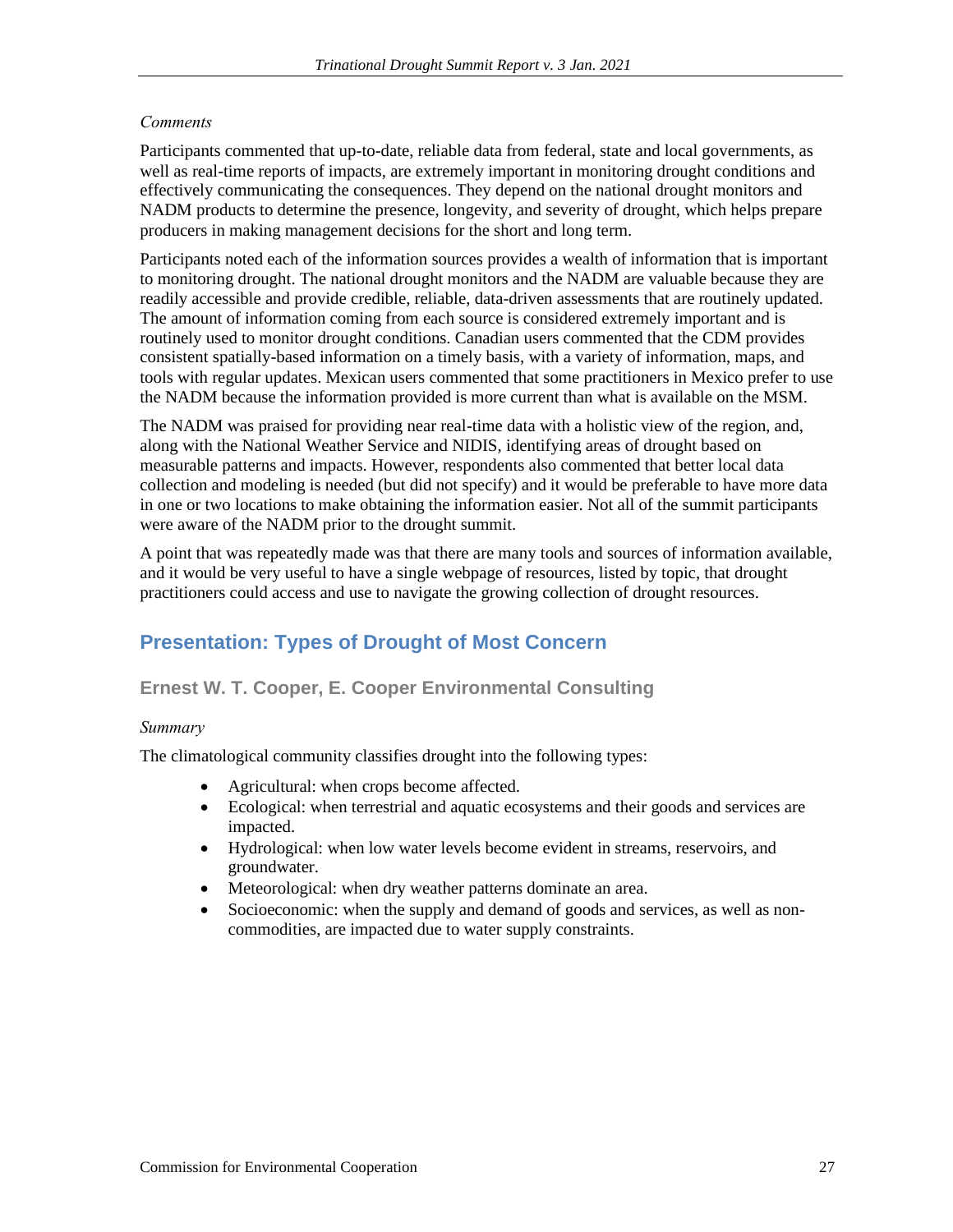Respondents were presented with these definitions and asked how important each is in their geographic area(s) of responsibility. Most responded that they consider all five types of drought to be important, with hydrological drought scoring the highest and socioeconomic drought scoring the lowest. The percentage of respondents that scored each type of drought as very or extremely important is as follows: hydrological drought (88%), agricultural drought (83%), meteorological drought (80%), ecological drought (71%), socioeconomic drought (63%).

Conversely, 2% of respondents indicated they did not consider agricultural, ecological, or socioeconomic drought to be at all important; and 1% reported they did not consider hydrological or meteorological drought to be at all important.

Twenty-four respondents (28%) reported "other" types of drought were very or extremely important. Of these, nine provided comments to specify what type of drought they were referring to. Most of these comments referred to impacts, rather than types of drought. However, individual respondents noted that intermittent drought, snow drought and vegetative drought (versus agriculture drought for crops) were extremely important in their geographic areas. Two other respondents (one in from Canada and one from the United States) commented that flash drought was important in their geographic areas, noting the need to integrate the flash drought and agricultural drought.

It is unclear to what extent these results are influenced by the professions and/or activities of the respondents. Elsewhere in the survey it was noted that 43% of the respondents worked in agriculture, and 27%–30% were active in monitoring, environmental and natural resources planning, hazard mitigation or disaster resilience, or water resources management. Experts in other fields (e.g., ecologists or sociologists) may have scored the different types of drought differently.

#### *Discussion questions*

- How can North American drought tools and resources better support you in responding to all types of drought?
- What reports and information from online and other resources would afford new insights to help address the drought types and interaction with other systems? For short-term drought? For long-term drought?

## *Comments*

Participants discussed the difficulty in measuring the magnitude or impact of ecological and socioeconomic drought, as these forms of drought are challenging to quantify unless specific indices and/or indicators can be developed. Both the timber harvesting industry and recreational industry are affected by ecological drought and could be sources of relevant data, perhaps based on economic value. The health sector is also heavily impacted by drought and a means to integrate health data to drought data could be insightful.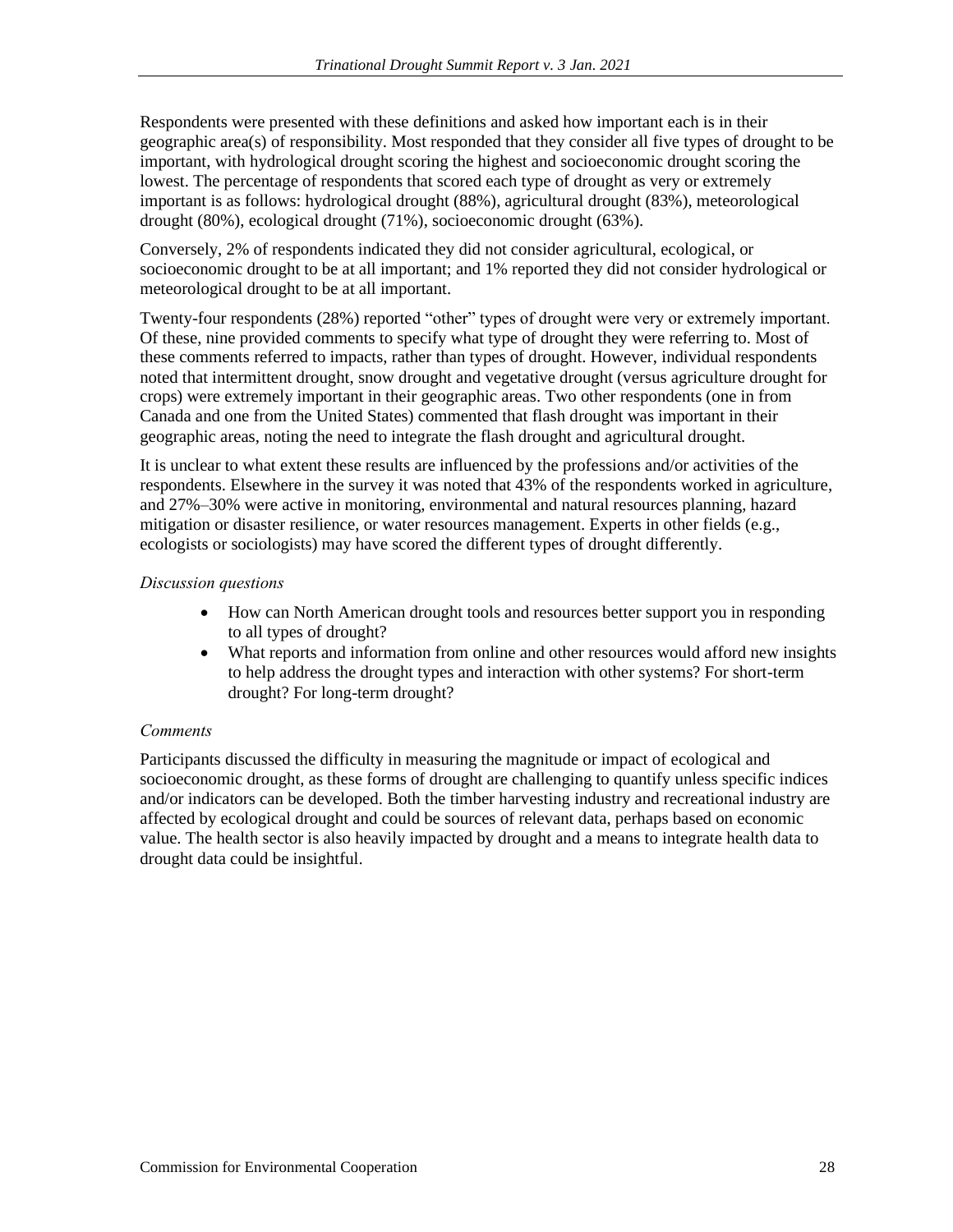## **NADM Use Assessment**

In August 2020, the CEC launched the third online information-gathering survey for the project *Improving the Effectiveness of Early Warning Systems for Drought*. The objective of the *North American Drought Monitor Use Assessment* survey was to evaluate the use of the NADM in order to identify users' needs for the improvement of the program, including users' access and the development of new user-oriented tools.

The *North American Drought Monitor Use Assessment* survey garnered a total of 89 completed responses and 92 partial responses. Of these, 53 respondents indicated they worked in Canada, 22 were employed in Mexico, and 72 worked in the United States. Three indicated they worked in another country but did not identify where. One indicated that they provide drought-monitoring data for the continental United States and "food-insecure countries around the globe."

Most respondents (71%) reported they worked for government: 50% for the federal government, 20% for provincial or state government, and 1% for Indigenous government. Another 19% reported they were involved in academia or research and 13% were agricultural producers.

Respondents were asked to indicate in which activities they currently work. Half (50%) reported they were active in agriculture and 46% reported they were active in monitoring. Other activities, which more than 20% of the respondents selected, included: communications (31%), research (31%), water resources management (29%), hazard mitigation or disaster resilience (26%), and environmental and natural resource planning (24%) (Fig. 2).

Two sessions during the drought summit were held to discuss questions related to the results of the NADM use assessment survey. The purpose of these discussions, as with the previous survey consultations, was to supplement the information already collected and gain greater insight into the survey results. For each session, summit participants were presented with information gathered during the survey, and then questions related to the subject were posed to the participants. The resulting discussion was moderated by the summit facilitator.



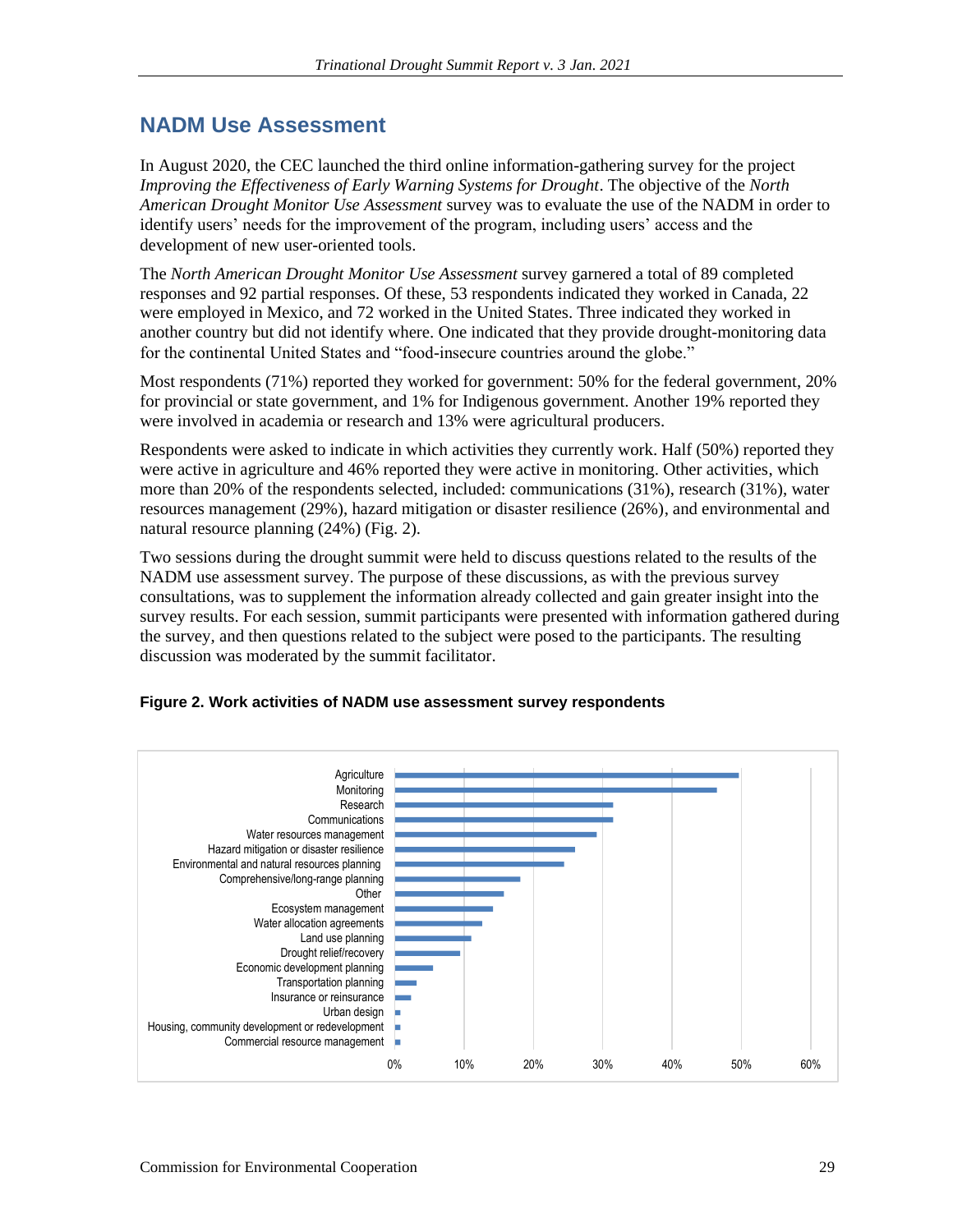## **Presentation: NADM Use Assessment Survey Results: Use of the NADM**

## **Ernest W. T. Cooper, E. Cooper Environmental Consulting**

Different NADM data are currently available on three separate websites: the NADM main website (housed and maintained by NCEI), the Drought.gov supplemental NADM website (housed on the NIDIS drought.gov portal), and the NDMC supplemental NADM website. Most survey respondents (60%) indicated they were not aware of these three websites before starting the survey. This included 65% of Canadian, 82% of Mexican and 50% of US respondents. When asked how useful the three websites are for obtaining information about drought conditions in their geographic area of interest, most of the respondents did not indicate any of the three websites was very or extremely useful. Only 42% answered that the NADM main website was very or extremely useful. However, 24% of the respondents also indicated they had not used the NADM main website. Fewer respondents felt the NDMC or Drought.gov websites were very or extremely useful (39% and 34% respectively), and 37% of the respondents indicated they have not used either website.

Survey respondents were asked for what purposes they have used NADM products, and were offered the choices of monitoring drought conditions, planning for drought (developing a plan of action), preparing for drought (acquiring and allocating resources) and responding to drought (putting a plan into action). Respondents could select all that applied. Most respondents (83%) indicated they have used NADM products for monitoring drought. Fewer than 20% of respondents selected any of the other options. Several respondents reported they used NADM products for research purposes such as for assessing climatic risk during crop yield forecasting; understanding how different sources of information are useful with respect to drought; and ensuring there is cross-boundary alignment between US and Canada, and US and Mexican drought data.

Another question in the survey asked how useful the NADM products were for responding to shortterm drought (lasting less than six months) vs long-term drought (lasting six months or more). A total of 49% of survey respondents indicated NADM products were very or extremely useful for responding to short-term drought, and 43% reported they were very or extremely useful for responding to long-term drought. For short-term drought, 24% reported they did not know, and 28% reported they did not know for long-term drought.

When asked about the consistency of NADM products, 67% of respondents agreed the NADM map was consistently accurate, and 64% agreed the NADM provides consistent guidance.

## *Discussion questions:*

- Which barriers and realities do we need to understand in using the NADM in your work?
- Do you have thoughts about the accuracy, applicability, relevance, or scale covered by the NADM tools?
- What additional information would assist you to monitor drought in your local region or sector?
- Is there information that could be added to the NADM sites that could increase their value for planning, preparing for or responding to drought?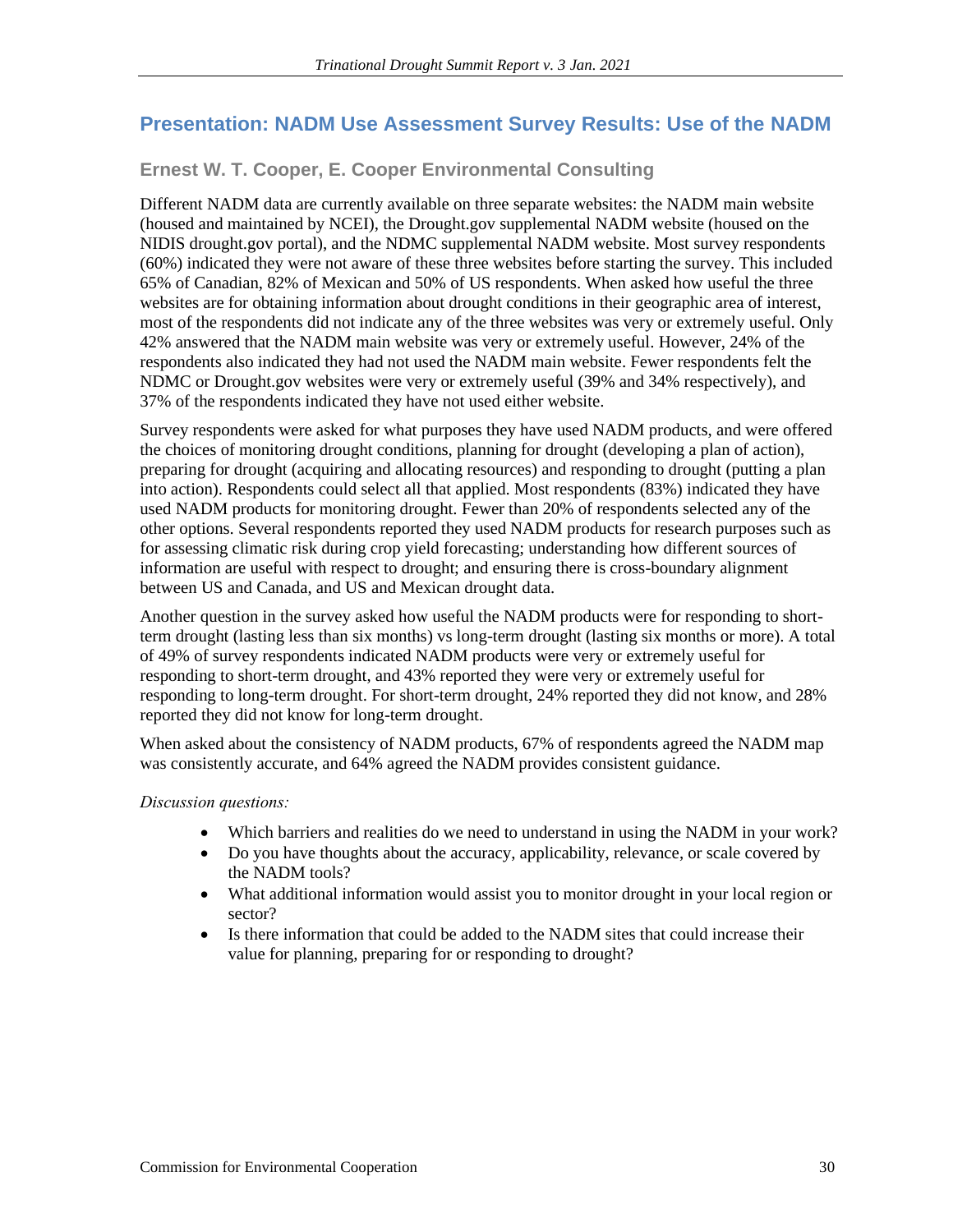#### *Comments*

Several participants from Canada and Mexico felt the NADM products are not as accurate or as precise as needed, due to the low numbers and wide dispersal of monitoring stations in many areas. Apparently, attempts have been made to compensate for the lack of monitoring stations through remote sensing, but that approach also has limitations. The need to improve the scale of data, particularly in Mexico, was repeatedly emphasized. Some participants thought it would be helpful if the NADM map could be downloaded by state, province, or municipality.

One participant suggested adding forecasting tools to the NADM would be more useful than just monitoring drought as it is happening. This was considered important because, in Mexico, planning by the forestry, health, and civil protection sectors includes information from the NADM. Another noted it was important to distinguish between the current drought monitor as a product and the ideal monitor for decision making. They commented that, rather than monthly data, it would be more useful if the NADM provided hourly, daily or pentadal (five-day) data; and a short-term monitor would be more useful to a decision maker.

Other participants suggested the NADM is not meant to be used for planning and preparing, but only for monitoring drought. Adding that media, local managers, and state agencies use NADM products the most. The NOAA Climate Prediction Center issues the Monthly and Seasonal Drought Outlook products, which are 30-day and 90-day drought forecasts, using the USDM as a starting point and Canada is developing a 30-day forecast using the information compiled from its own national drought monitor.

Comments from survey respondents suggest that there are four basic purposes for accessing NADM products: analysis of drought conditions, research, communication, and data confirmation through comparison of the NADM with national drought monitors or other drought information sources. The following comments provide insight into how the NADM is used for each of these purposes:

#### **Analysis**

- "My primary concern pertains to drought as it impacts wildfire and to a lesser extent, potential impacts on forest health. The NADM provides me with a good regional overview vetted by experts that surpasses what I can produce on my own."
- "Used to determine when drought-related products need to be issued by the National Weather Service, collaborate with water officials to determine drought classification for eastern Kentucky."
- "NADM maps are used to monitor current and forecast future drought conditions, which impact local agricultural, fire, weather, hydrologic conditions, and weather forecasts."

#### **Research**

- "I have used NADM products to develop research regarding impacts of drought, as well as to develop watershed-based recommendations regarding drought mitigation and adaptation. They will also be used in the future to help local municipalities develop drought plans."
- "Used to develop drought simulation games, exploring the output's efficacy for comparative drought impacts."
- "Given my research interests in drought occurrence, I occasionally visit the NADM site to see where drought in North America is occurring, how fast it advances, how long it persists, and how quickly it terminates."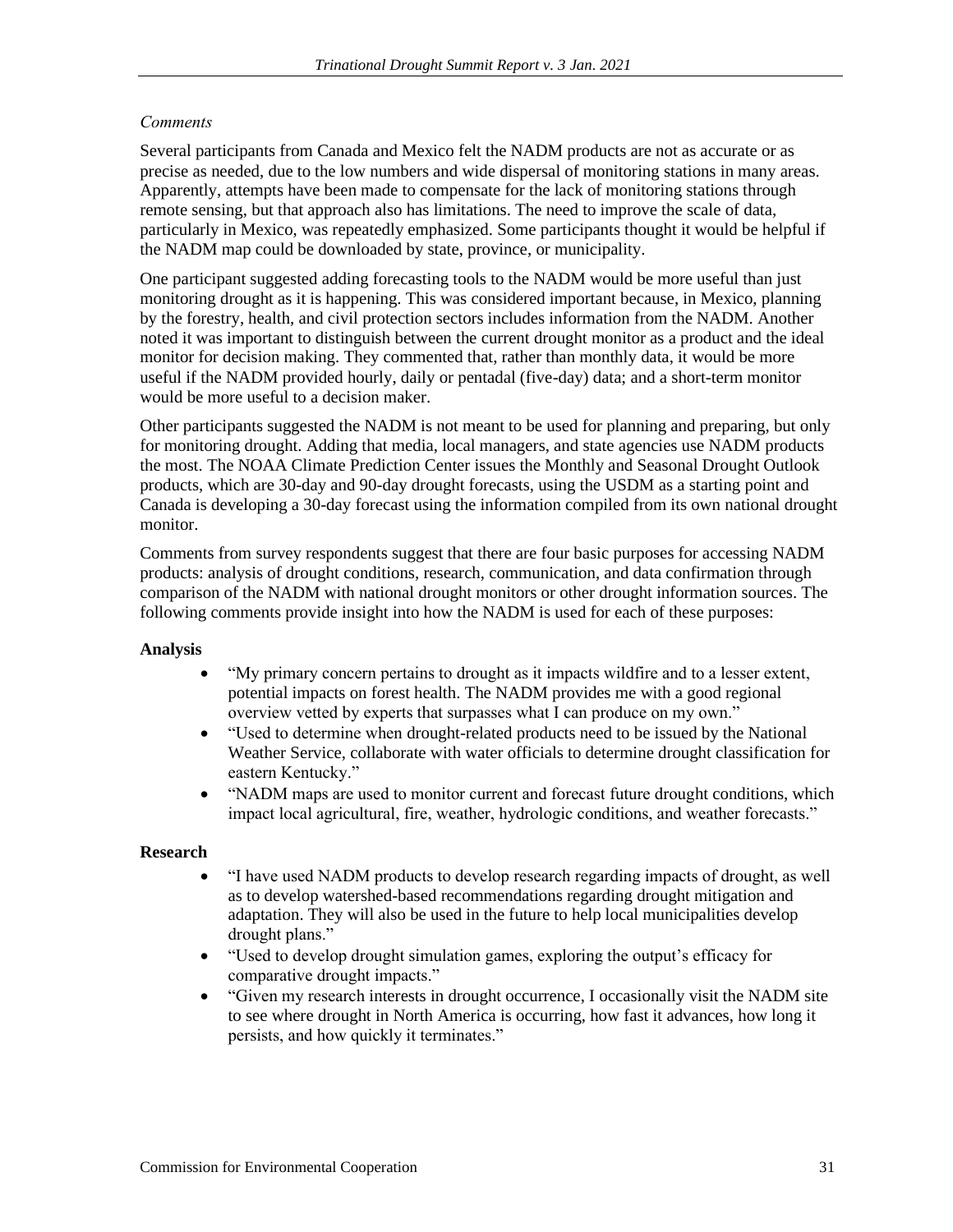#### **Communication**

- "Since 2017 we include the NADM drought report for Puerto Rico in our weekly report on water monitoring and quality that is part of the podcast Repaso Noticioso."
- "As a meteorologist in the National Weather Service, the NADM data/products are useful in qualifying the extent and potential impacts of ongoing droughts (and putting droughts into historical context). This information is useful, and necessary, when composing Drought Information Statements, which are required to be produced by the National Weather Service when the drought reaches/exceeds certain drought levels."
- "Report to citizens of Calgary on general drought conditions and levels across the Province of Alberta, the prairies and Canada."
- "Largely for communications, explaining the causes of fluctuating water levels in the Great Lakes."
- "Drought information forms a part of the monthly North American Seasonal Fire Assessment and Outlook for wildland fire, to which Canada, Mexico and the United States contribute. Drought depictions also form part of the seasonal fire weather briefing content presented to the Canadian Interagency Forest Fire Centre and other Canadian agencies."

#### **Data Confirmation**

- "Sometimes, if there has been a different drought classification across the border in Canada, it has prompted deeper investigation into the data in the United States."
- "Monitoring areas outside of the continental US for potential impacts in my area of concern."
- "I advise and coordinate others who are making decisions at local, state, and federal levels, primarily on weather and water related issues, as they may directly or indirectly impact various public and private sectors. Plus, I provide direct/weekly input into the analysis of drought conditions for my geographic area of interest and occasionally spearhead that effort. The NADM is especially important to me because I quite often coordinate on cross-border (Canada/US) issues, ranging from drought status and weather and water related impacts across the sub-seasonal to seasonal spectrum."
- "Currently I rely on Ontario's surface water monitoring center for drought-related products; however, accessing the NADM products is a good check of conditions reported by the surface water monitoring center."
- "Comparing the data to that available in the MSM."
- "Comparison of rainfall/rainfall deficits with drought categories in the monitor maps."

Other common suggestions were to update the NADM on a bi-monthly schedule, and to add soil moisture conditions. Several users requested better access to gridded data, perhaps through a text file or File Transfer Protocol (FTP) site.

Canadian users requested the <drought.gov> supplemental website include more Canadian information, including links to national drought information such as the CDM, NADM and more detailed forecasting/predictions for Canada. Additional transboundary information suggestions included requests for cross-boundary river and forest fire conditions, extremes data for Mexico and more information on what is going into local drought classification decisions near the country borders. It was noted the "Drought Impact Reporter" form should be available in Spanish.<sup>3</sup>

<sup>&</sup>lt;sup>3</sup> NDMC also produces the Condition Monitoring Observer Reports (CMOR) which is another citizen science drought impact reporting tool. Both the CMOR and the Drought Impact Reporter are available on the NDMC website. They are funded by NIDIS and operated by NDMC.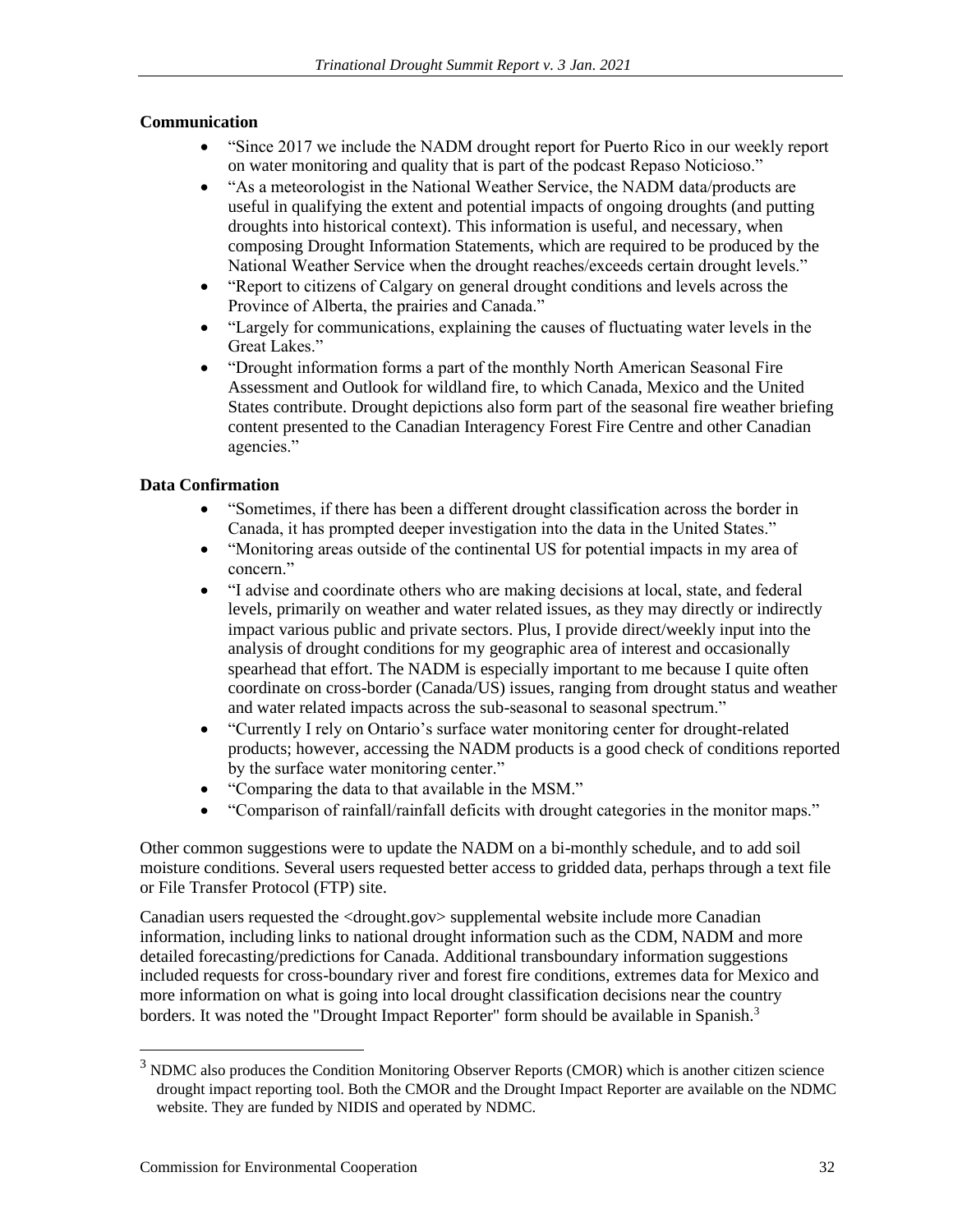## **Presentation: NADM Use Assessment Survey Results: Preferred Types of Online Drought Management Resources**

## **Ernest W. T. Cooper, E. Cooper Environmental Consulting**

The NADM use assessment survey asked respondents to choose how they liked to receive NADM drought information. A total of 74% chose via a website, and 53% chose via email subscription. Few respondents chose social media (29%), smartphone application (18%) or regular mail (2%).

When asked how often they accessed the NADM websites, the responses varied from one to two times per year to 12 or more times per year. One respondent commented they had accessed an NADM website once in the past decade, while another noted they used the NADM daily. A total of 27% indicated they had never accessed the main NADM website, 38% had never used the drought.gov supplemental website, and 40% had never used the NDMC supplemental website. Mexican respondents were the most likely to report they had not used the NADM websites, and US respondents were the least likely. Most Canadian and Mexican respondents had never accessed either the NDMC or drought.gov supplemental NADM websites, and most Mexican respondents had never accessed any of the three websites.

The breakdown of responses, by country, was as follows:

- Had never accessed the main NADM website: Canada, 23%; Mexico, 60%, United States, 17%.
- Had never used the NDMC supplemental NADM website: Canada, 67%; Mexico, 65%, United States, 19%.
- Had never used the drought.gov supplemental NADM website: Canada, 52%; Mexico, 59%, United States, 28%.

Survey respondents that had accessed the NADM websites were asked to score the usefulness of the information products available on each:

- Sixty-one percent of the respondents indicated the Monthly Drought Indicators and Data were very or extremely useful, and 57% reported the Monthly NADM Maps were very or extremely useful. The other products available on the website— Monthly NADM Text Discussions, Geographical Reference Maps, and NADM overview were not considered very or extremely useful by most respondents.
- All the products available on the NDMC supplemental website were scored as being very or extremely useful by most respondents. Percent Area in Drought was considered very or extremely useful by 70% of the respondents, followed by Change Maps (69%), Time Series Graphs (57%) and Statistics Table (56%).
- For the drought.gov supplemental website, Percent Area of North America was scored as being very or extremely useful by 55% of the respondents, and Time Series Graphs by 51%. Statistics Table and Percent of the North America Population in Drought were not considered very or extremely useful by most respondents.

When asked which of the websites best met their drought-information needs, the majority (66%) chose the NADM main website—including 86% of the Canadian respondents, 100% of the Mexican respondents, and 54% of the US respondents. Fifty-one percent of the US respondents also indicated the NDMC supplemental NADM website met their drought information needs (some respondents selected both). Only a minority of respondents indicated the drought.gov supplemental NADM website met their drought information needs.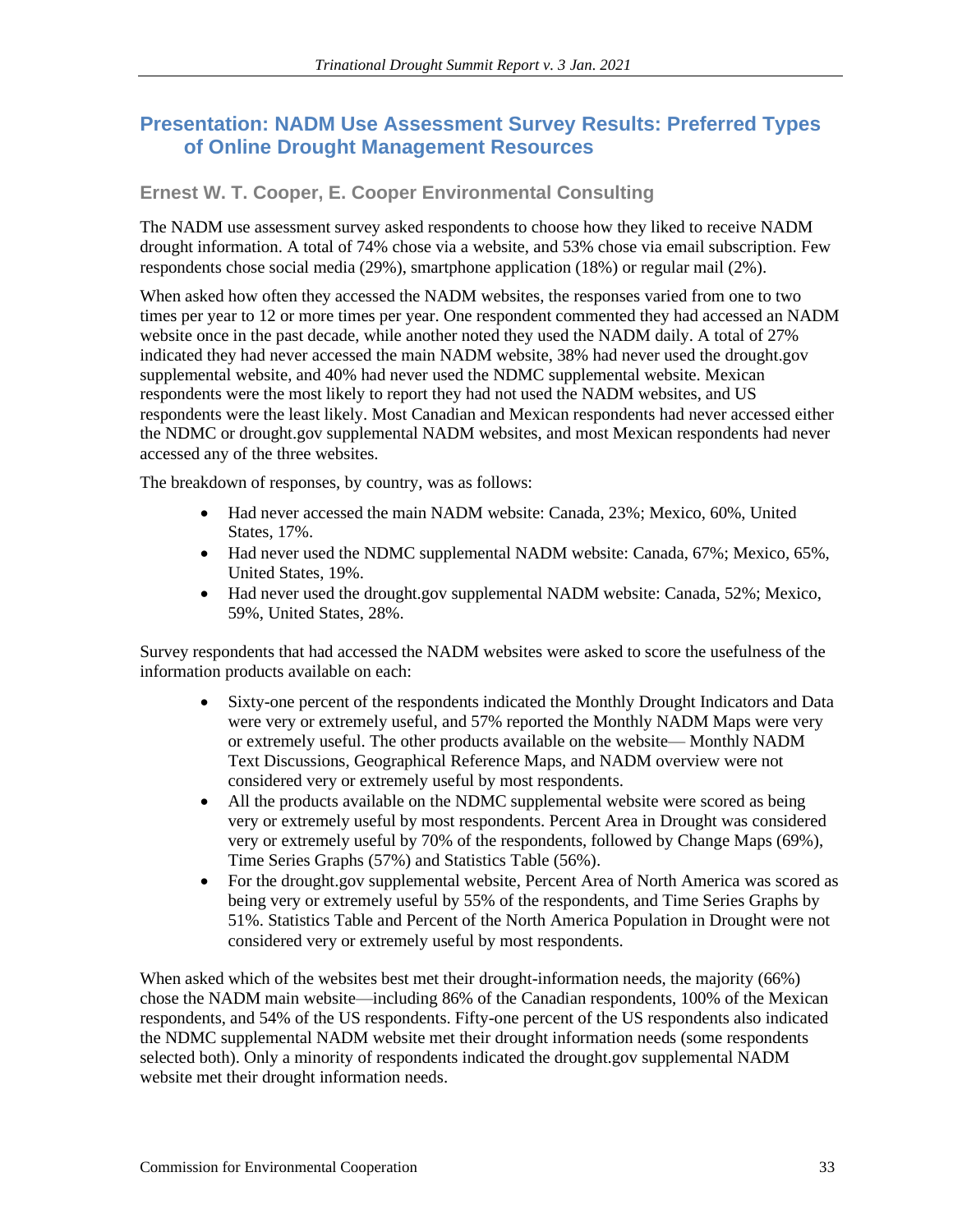#### *Discussion questions:*

- Most practitioners interact with NADM resources by email subscription or via websites. How can we improve your navigation of online resources and coordination for drought monitoring and management?
- A few official supplementary or secondary websites exist alongside national drought monitor websites for each country. How can we improve your connection with these resources and the analyses and reports you desire?
- For practitioners using secondary websites, many turned to geospatial reports and visualizations. How can we improve these?
- What data products or tools are missing from main and supplementary NADM websites?
- How else can we improve online drought monitoring and early warning resources in North America? Training and education?

#### *Comments*

A common suggestion for improving access to the NADM was to develop a well-maintained and easy-to-use downloadable "app" (application) for accessing and using the NADM products on smartphones. One commenter noted "it is 2020 and many folks do not have a computer, but they use a smartphone every waking hour of the day." This sentiment was emphasized for application to Mexico because most farmers and producers in Mexico have no access to computers.

Numerous respondents questioned why there were three different websites providing NADM products. They suggested it would be less confusing if there were only one website, or at least an overview that explains why there are three sites and what information is available on each. It was noted that perhaps a nongovernmental institution could host the NADM products on a single website.

Users also suggested it would be helpful to improve the linkages among the NADM websites, national drought monitors and other useful websites providing drought information. The idea of developing a single "landing page" that would provide an overview and links to the different websites would be valuable.

Several users commented on the NADM maps. One noted that the maps are understandable in a qualitative way but the data underlying the maps are not always clearly accessible. Suggestions included adding the option to view the NADM map in a GIS type interface where you could toggle on and off layers, and adding a map showing local impacts on agriculture.

Users suggested adding the following products and features to the NADM websites:

- Basin delineated time series of drought data, tabular and graphical, similar to what NOAA provides for the US.
- Links to crop forecasts, habitat conditions, remote sensing information.
- Finer streamflow indicators.
- Links to groundwater for irrigation and consumption, forest fire risk, crop stress and recreation.
- Hydrologic analysis for geographic areas that have snow storage that influences drought.

Regarding training and education, one simple suggestion was to add a frequent questions and answers page to each NADM website. Users also suggested it would be helpful if the NADM websites included how-to videos (possibly in the form of embedded YouTube videos) on using the different tools and customizing the information.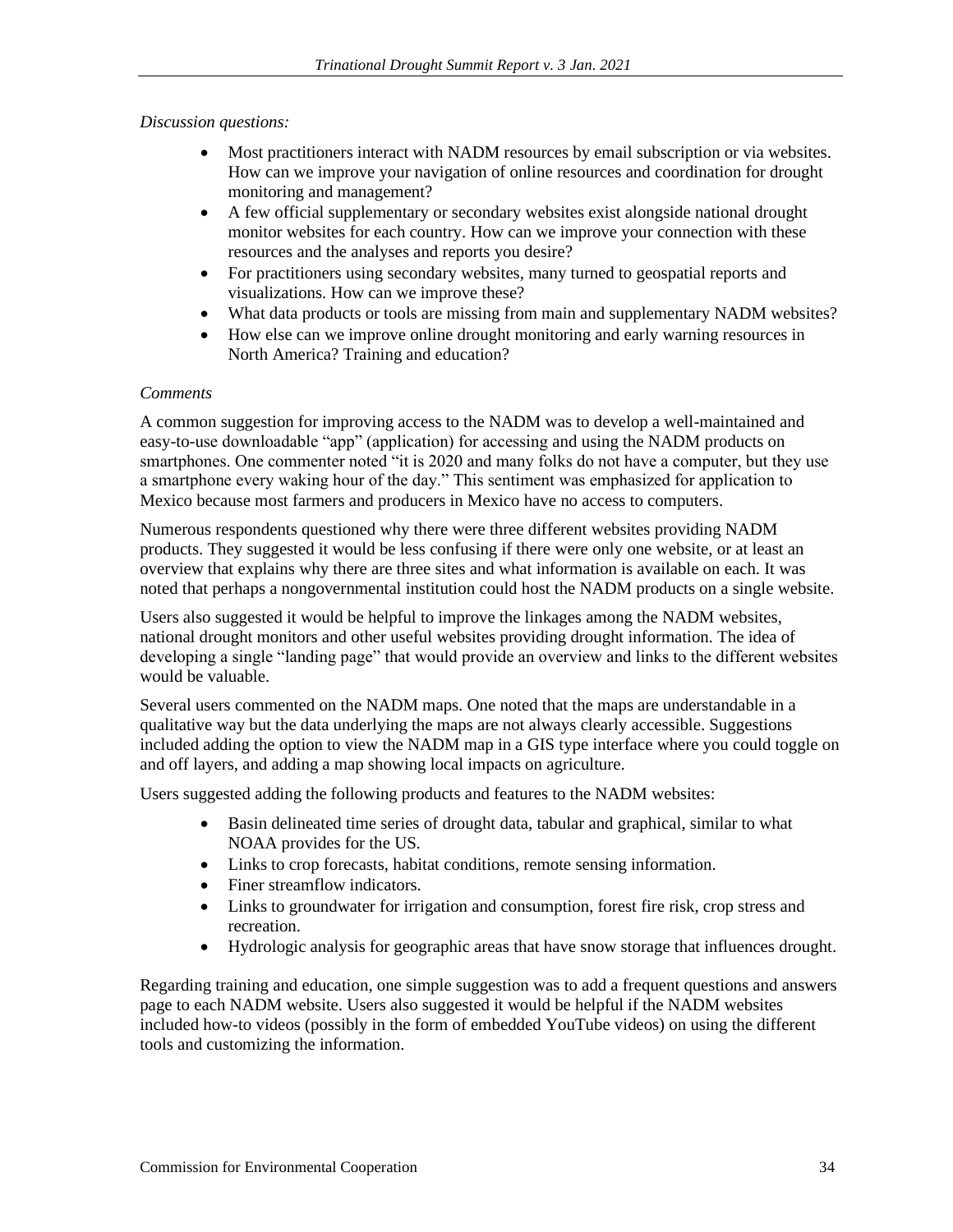## **Discussion**

The 2020 drought summit provided key insights into the realities and needs of practitioners working on drought monitoring, planning and management across Canada, Mexico and the United States. The purpose of the summit was threefold:

- 1. Convene and connect drought practitioners across Canada, Mexico, and the United States who are tasked with preparing, planning and managing drought.
- 2. Share experiences, challenges, and innovations in drought monitoring across North America.
- 3. Formulate recommendations to address information gaps and barriers in access to national and international drought resources and tools, and to improve coordination and communication to better monitor, plan for and respond to drought in North America.

The summit included two keynotes, seven presentations on products and tools from across the countries, thirteen case-study presentations by practitioners (titled "Our Stories"), and five consultations with experts and professionals to discuss the findings of two online surveys conducted by the CEC prior to the summit. These five consultations provided additional qualitative and contextual information about how drought products and tools were being used in North America. This was followed by structured interactive dialog to gather insights into the topics and inform the development of high-level recommendations for improving the drought monitoring products and tools available in North America.

The first and third consultations focused on the NADM and discussed barriers and realities that those designing products and tools need to understand to improve access and use of the NADM. Summit participants discussed the methodology and transparency surrounding the accuracy, applicability, relevance, and scale of analysis available by NADM tools. Also discussed were the role and use of national drought monitors in relation to the NADM, local variance in reporting, and an assessment of what was missing.

The second consultation focused on "Action and Planning" and explored the gaps between knowledge and action in drought response. This focused on drought monitoring timeline needs for daily operations, analyses and forecasts for working with short and long-term drought.

The fourth consultation session focused on "Forms of Drought." From the survey results, participants learned that many respondents were concerned with agricultural and meteorological drought. However, drought also comes in ecological, hydrological and socioeconomic forms, and drought types can interact. North American drought tools and resources were discussed to gain insight into how they may better support responses to all types of drought, and what sort of reports and information may afford new insights to better address drought, its impacts and interaction with other systems. In addition, the unique needs of products and tools for responding to short- and long-term drought were discussed.

The fifth consultation session of the summit focused on "Online Resources of the Future." Participants learned that most drought professionals interact with NADM resources by email subscription or website access. Once inside the NADM and supplementary websites, many professionals turn to geospatial reports and visualizations. Discussion centered around how the navigation and experience of using online products, tools and resources may be improved and what data products or tools are missing from the NADM websites.

The insights acquired during the drought summit presentations and consultations are organized into the following eight discussion areas which then lead to a tabulation of high-level recommendations.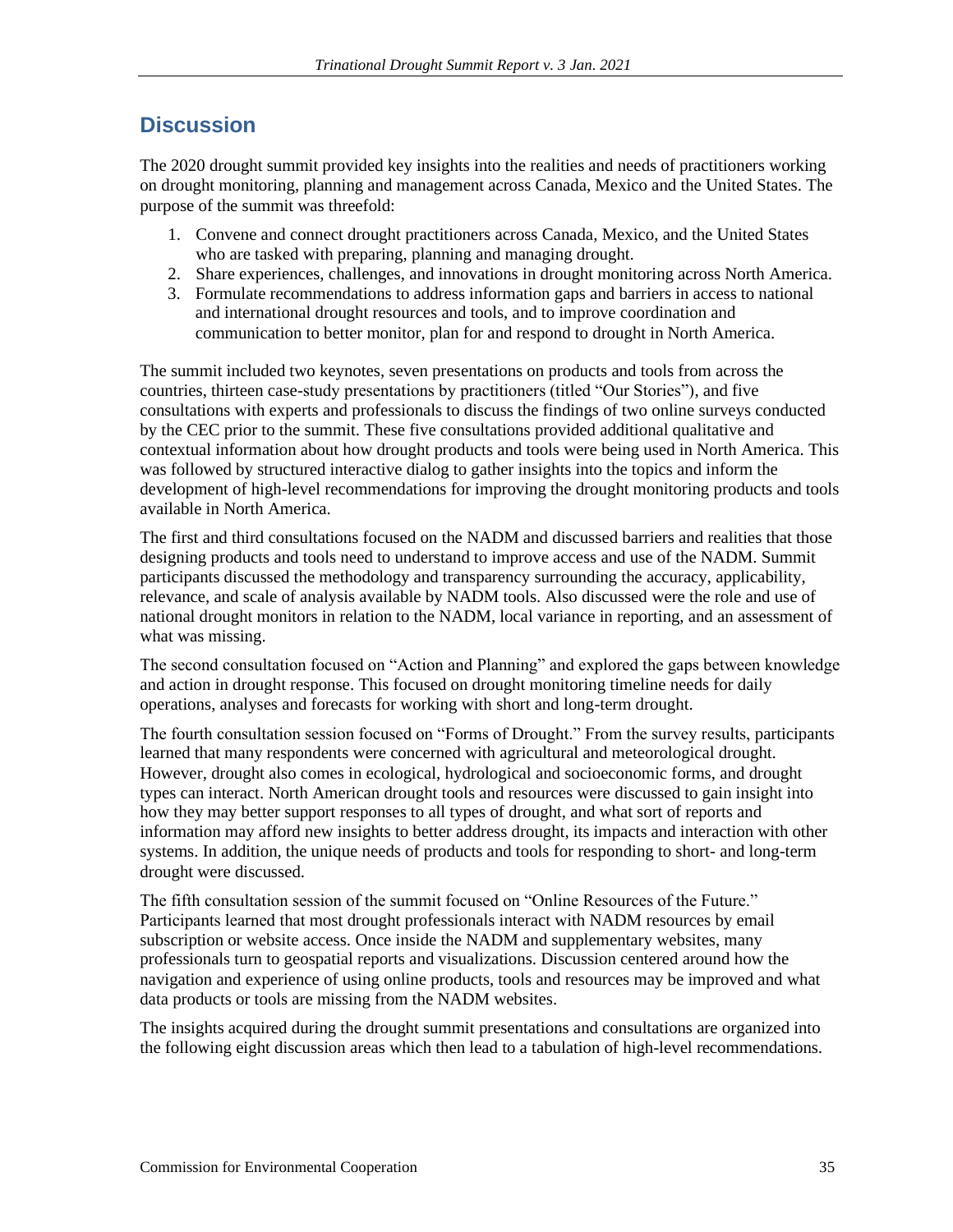### **1. Awareness**

Today, practitioners turn primarily to national drought monitors and resources which are perceived to be "very" or "extremely useful." A far lesser number of respondents across the three nations find continent-wide resources to be useful to their work. However, presentations and consultations at the trinational drought summit revealed that emerging continent-wide tools and products retain great value and relevance to practitioners, but few are aware of these resources today. These include supplementary websites like NIDIS, NDMC, and newer resources that cover large areas of the continent, like those from the NADM, climateengine.org, and the Tzolkin Mesoamerican Drought Monitor.

When supplementary products and tools are used, professionals access drought products and tools from websites (45%) or email subscription announcements (32%). Supplementary websites, hosted by individual agencies, may reference or duplicate the same information from the NADM reports in multiple locations. This causes pages to compete actively with one another in online searches, causing confusion, and new professionals and those outside the current drought community who may use drought monitors only occasionally, may not know which tools are most relevant to their work and where to find new products and tools. For example, survey responses and consultations revealed that few people outside of the agricultural, hydrological, water resource, and meteorological professions have heard of or use continental drought resources from NADM in their work.

Increasing the user base for early warning products and tools, improving the awareness of available resources across user groups, and serving new users and sectors outside traditional drought science fields should be a priority. Potential users may be found in sectors like multi-hazard and emergency planning, public health, economic and social development, conservation and natural resource management, state or provincial and subnational governmental bodies, and other entities tasked with understanding and responding to drought or the economies and populations experiencing its impacts.

Further, it is not always clear when a new product or tool is released or updated and what its relevance might be to a practitioner's work. Since few professionals venture outside respective national drought monitor and NADM websites, there is a clear need to *improve the awareness and clarity of NADM online products and tools***.** 

## **2. Availability and Navigation**

Summit participants and survey respondents using online products and tools noted that resources are scattered and that there are too many primary and secondary drought information websites hosted by an array of agencies and organizations.

Most survey respondents navigate to the NADM website six to twelve times per year and find it to be a useful website, strengthened by the release of monthly reports and forecasts. But some 75% of respondents address short-term drought (lasting from one to six months) at a frequency of only three to five times per decade.

However, in the search for supplementary-scale products and tools to face these drought events, professionals at regional and local levels lack clarity. They also expressed a lack of confidence about which resource they should turn to, and often faced "search engine competition" about which site was most relevant to their situation and needs. The professionals said that once inside the drought monitor websites of the three nations, they felt it was not always clear how to rapidly navigate to reports and make use of emerging powerful tools or download the most beneficial data.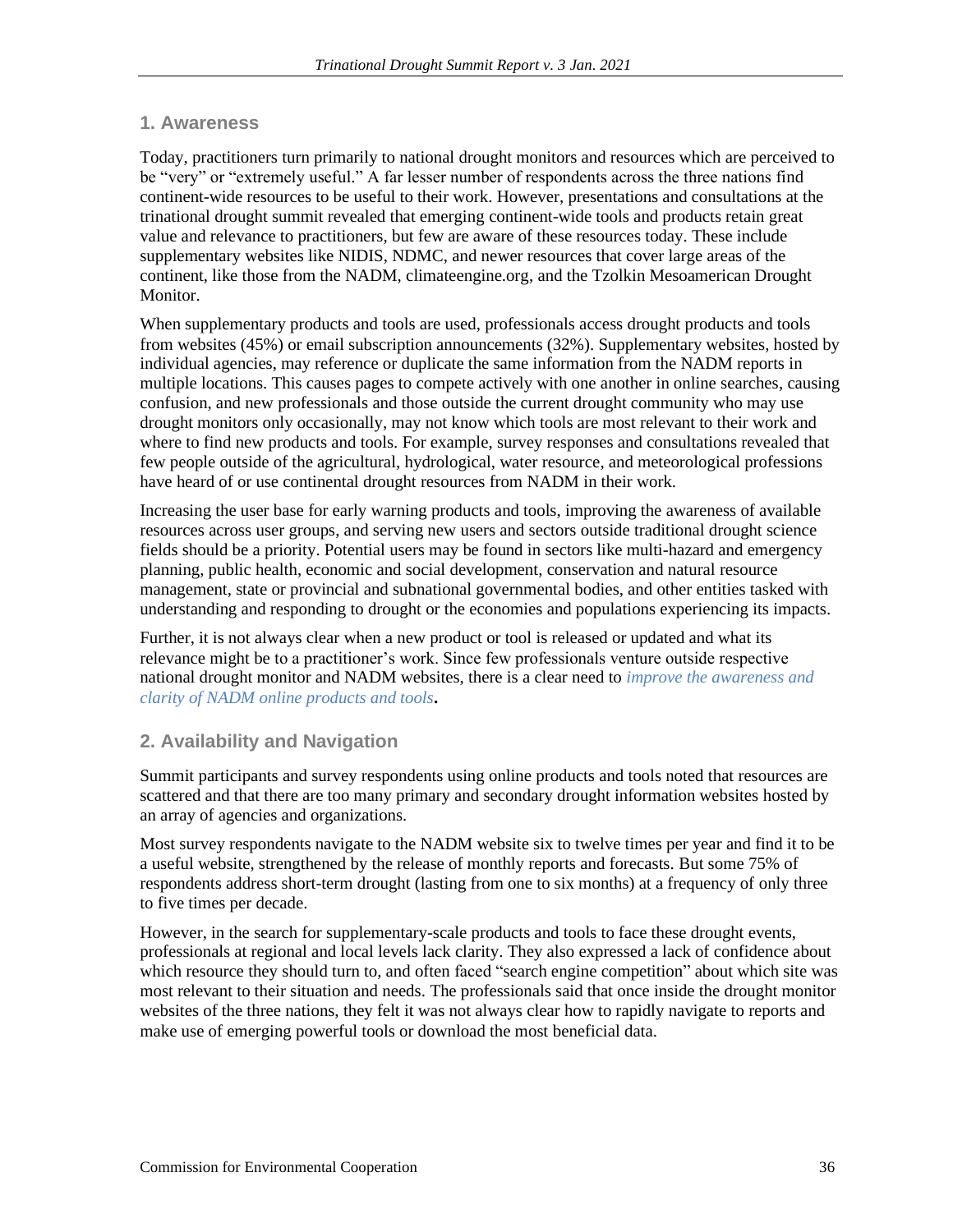As noted, most users of drought monitoring access these tools and resources online. However, some rural users still face Internet connectivity and bandwidth issues when trying to access data-intensive resources online. This creates a barrier for real-time data analysis and the effective use of emerging powerful data products and tools in remote and rural agricultural areas that are often impacted by drought. Professionals in these areas would like to access smaller-scale maps of specific regions to process the information faster.

Consultation sessions with professionals made clear the urgent need to reduce confusion and the multiplicity of pages, and to provide clear and effective navigation of North American drought tools and products. They suggested that this might take the form of one central website or landing page that could assist users to know what is available and in successfully navigating to drought information products and to the tools that most fit their needs and work. It would also reduce user confusion and search engine competition.

Practitioners desire products that are integrated and rapidly deployable, including ArcGIS-based tools and monthly shapefiles that can actively aid better management and decision-making on short-term drought.

Ensuring selective data downloads, efficient live data analysis, and smaller downloadable files will enable drought practitioners working with limited Internet access to have better access to the tools and resources needed in rural, drought-prone areas. For some practitioners, having a mobile application displaying current drought conditions and push-button notifications when new reports and tools are released would allow better application of products and tools in the field, and would also encourage users to access them more frequently. With these contextual considerations in mind, it is recommended that information providers *improve digital and online drought resources and data availability.*

## **3. Efficacy**

Today, many who access their national-level drought monitors find them to be "very" or "extremely useful"; however, in comments and consultations it became clear that there are opportunities to improve the confidence of users who use these national data sources as well as the continent-wide drought monitoring resources.

Most practitioners work predominately on short-term and novel forms of drought, which require shorter timescales for response, informed by frequent reporting. Current drought monitors and resources deemed "extremely useful" by drought practitioners offer data that are easily accessible and can be interpreted at appropriate scales.

Reporting variances remain between local conditions and regional drought reports. This causes local practitioners to have concerns about the dependability and efficacy of drought reports. Practitioners quite reasonably desire products and tools that assist near-term forecasting, that better forecast drought types and impacts across their region, that offer reliable weekly or bimonthly reports with satellite information, and present indicators relevant to local conditions. A lack of clarity remains in national and continental drought report methodology, in the indices, in the level of uncertainty, and even in the calculations. Thus, it is logical that professionals, both observers and active participants, desire to improve the timeliness, dependability, scale, and availability of information in drought reports.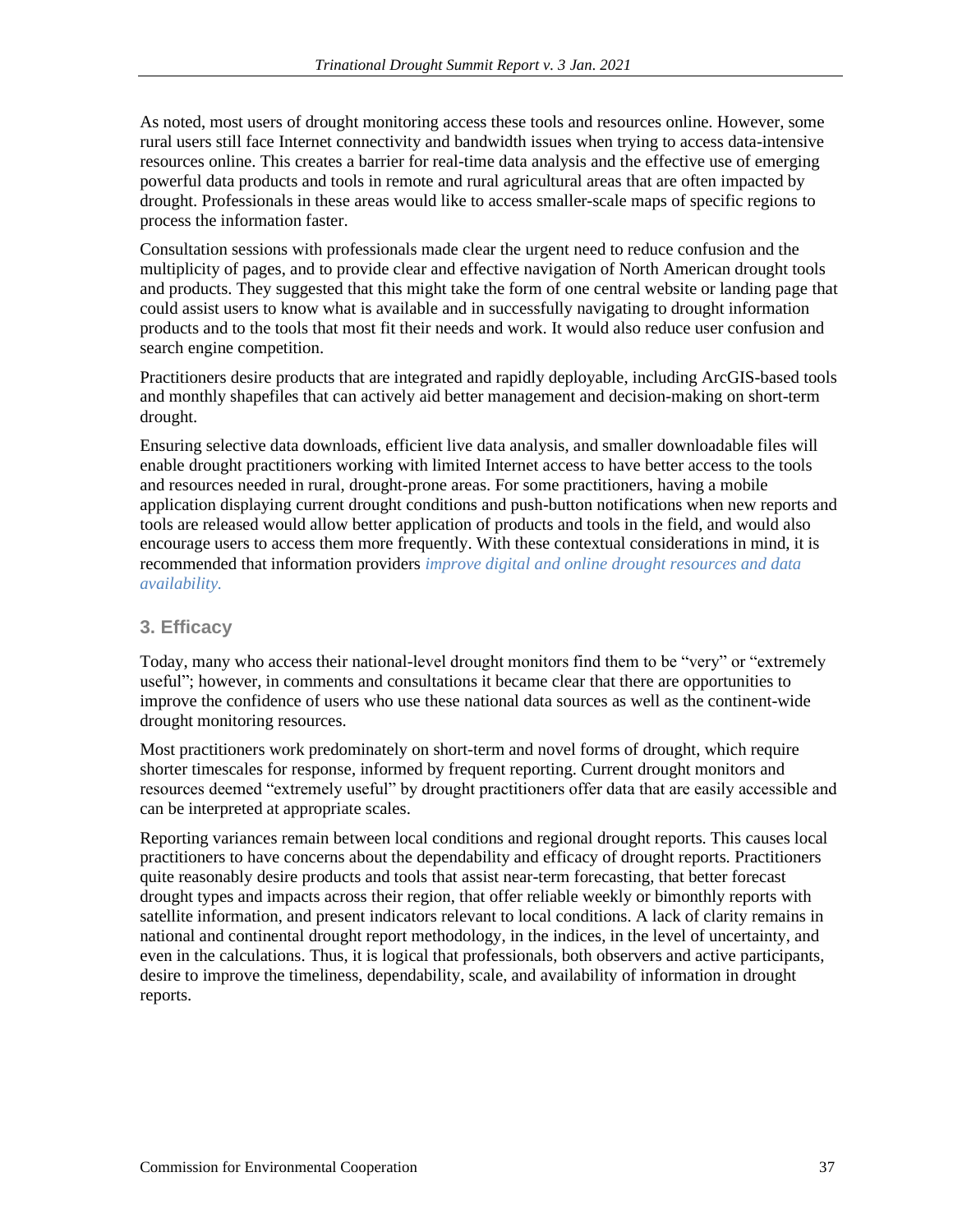Engaging with uncertainty, current limits of predictability in drought science shape modern drought reporting. Communicating methodology and how uncertainty is engaged in the national drought monitors and the NADM was discussed across consultations. While uncertainty is very difficult to express at a continental scale when using large assemblies of indicators and models, it is not expressed in the NADM or national monitors. Instead, expressing the bounds of uncertainty at regional and local scales was cited as more feasible.

Uncertainty here can be communicated either mathematically or as a description of confidence (high, medium, or low). Drought professionals receive feedback from those they serve when reports are imprecise. Current limits of predictability can be improved, by communicating the bounds of uncertainty more effectively in reports and forecasts.

Furthermore, imprecise or infrequent reports make planning and response more difficult and may hinder professionals from responding effectively to drought conditions, risks, and losses at the local level. Instead, empowering them as local observers to comment on drought forecasts—especially when confusion or inaccuracies are present— could greatly increase the public's confidence in the reliability of drought reports used at the local level.

The Canada Drought Monitor editor and online review tool in ArcMap offers local observers and professionals the ability to comment and mark conditions, variances and discrepancies on live digital drought maps. This offers an emerging example of how products can actively involve local perspectives and better reflect local conditions—greatly improving the efficacy of tools and products.

Lastly, some practitioners would like to have a greater understanding of the data quality, level of certainty and methodology behind the indicators and how reports are made. Professionals felt that having transparency in how the tools function and the ability to give feedback may improve their confidence using the products and tools across the continent.

These key insights from consultations made it clear that frequent reports and forecasts may better serve the needs of practitioners faced with short-term drought. Furthermore, drought reporting and monitoring systems may improve the confidence of users by increasing transparency. This could even include disclosing the level of uncertainty or providing disclaimers about the capacity of the tool or product.

Lastly, engaging local observers so that reports can better reflect local conditions will enhance user confidence and improve the value of drought early warning resources. From these insights, it is clear how products and tools can be shaped, and it is recommended that information sources *improve the efficacy of drought reporting and forecasting***.** 

## **4. Multipurpose Use**

One key theme which emerged in the discussions is the need to develop products and tools for diverse users to be employed across drought resilience activities in unique applications. When products or tools for dealing with drought are designed only for specific activities by certain types of users, this may limit a tool's long-term viability, its application by a broad spectrum of users, and ultimately its value to drought resilience professionals.

Drought professionals look to a variety of resources in their work, from the historical record, to realtime observations and models. They need to assess vulnerability to drought, report the current severity of a drought, and develop appropriate policy actions to prepare for or respond to drought. Professionals using North American drought tools and supplemental resources today experience information overload, and simply lack the capacity or time to navigate scattered resources, complex raw data sets and deploy analysis in different drought contexts.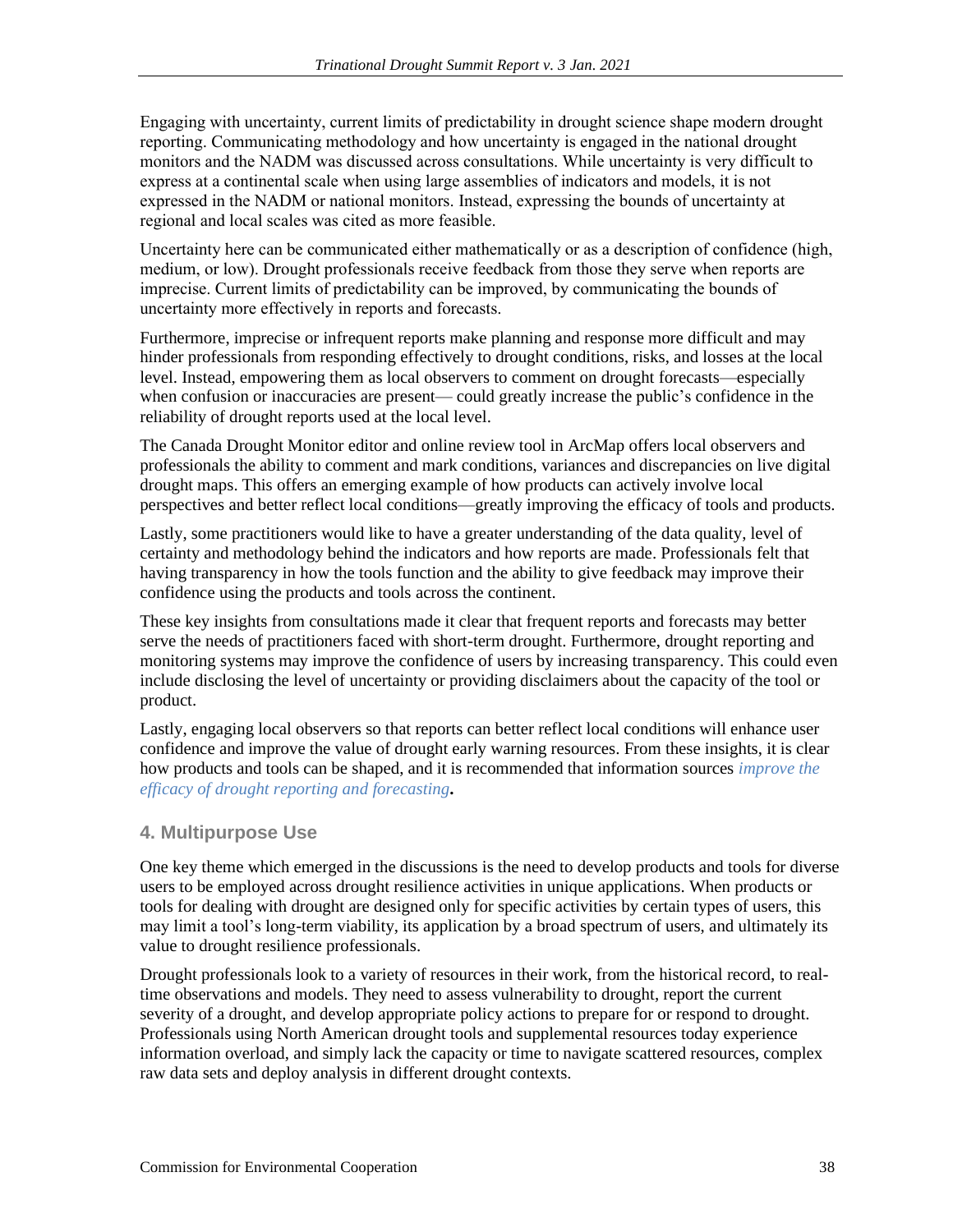Instead, they would like to be able to find relevant data rapidly, tailor and download information for their regions and for relevant analyses. Experts working in hydrology and integrated water resource management noted the need to integrate drought conditions and their impacts across the entire water balance—an equation that includes monitoring precipitation, evapotranspiration, streamflow, groundwater storage, recharge, runoff and change in storage.

The topic of better defined and more universally recognized drought triggers and thresholds was brought up in the Summit. Triggers and thresholds help determine specific, timely actions by local and regional decision makers, and often are the links between drought impacts and indicator values. While set at state, provincial and local levels, triggers and thresholds often interact with national drought monitors, indicators and reports.

Practitioners in Mexico and the United States desire products and tools that help them set clearer triggers and thresholds so that they can move from early warning to plan activation and response measures more effectively. Currently, the simple and effectively constructed scale of drought conditions used in the United States, hosted by the USDM and NIDIS at <drought.gov>, is cited by professionals as a common multipurpose tool and reference for setting thresholds. Conditions of D2 (Severe Drought) often trigger local and regional drought policy responses across sectors. This scale indicates drought conditions and impacts from D0 (Abnormally Dry) to D4 (Exceptional Drought) and are offered at the local ZIP code level.

For example, in Canada, the British Columbia River Forecast Centre and Drought Information Portal offers a case study in how a data product is used at the interface of drought conditions, water resources management, and provincial water regulation. In that province, indices capturing early season forecast and drought season core indicator thresholds are set forth in the drought response plan. When drought reports and conditions reflected in the portal indicate that critical environmental flow thresholds (CEFTs) have been reached, regulatory actions and protections for ecological flows and fisheries are administered.

Early monitoring systems and tools should involve many data sets, users, and uses to ensure that tools can be used to accurately inform drought resilience activities. For their use in analysis and to allow early warning resources to be used most effectively to build drought resilience, drought information tools should be selective by region and scale. Furthermore, drought information products and tools should support the development of thresholds and triggers, and be able to rapidly create tailor-made maps, downloads and analyses to meet user needs across drought resilience workstreams. Lastly, drought events, both short- and long-term, need to be understood in how they interact with other changes, including long-term industrial uses, urban development, land-use changes, and climate change.

The versatility and value of future products and tools for drought can be strengthened by developing drought monitoring that integrates all the above factors and transmits those insights into user interfaces to be used across applications by drought practitioners. With the use of early warning products and tools to further drought resilience efforts, it is recommended that information sources *create multipurpose products and tools*.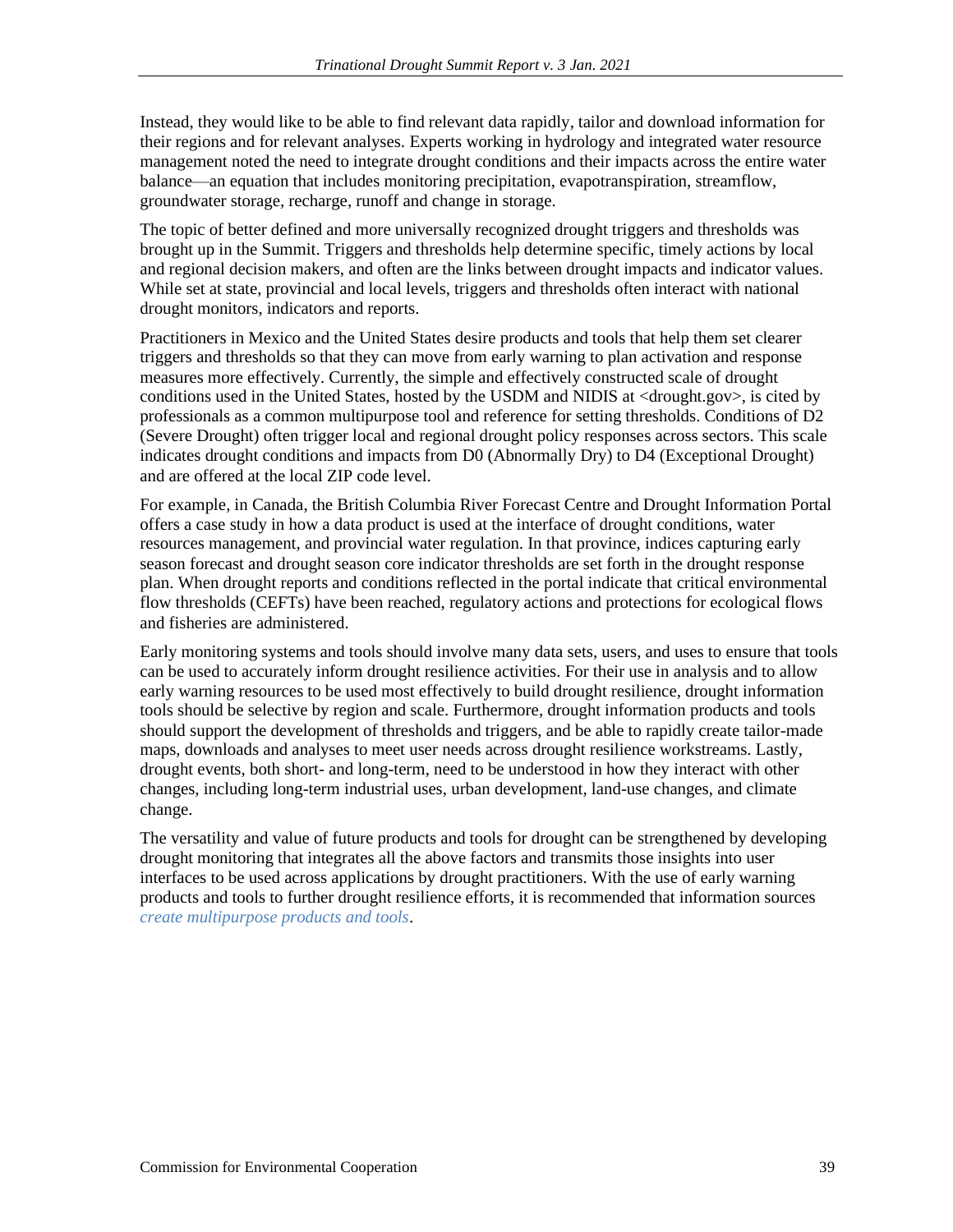## **5. Gaps and Lags**

In sparsely populated areas—notably mountainous regions, rural agricultural areas, or the Arctic remote sensing density and data gaps make accurate reporting and development or use of early warning systems difficult:

- Major improvements have been made in remote sensing of drought in the past 40 years, especially in environmental and vegetation remote sensing, but gaps in systemic monitoring and lags in data collection remain, causing blind spots for practitioners and delaying responses to short-term drought. This impacts effective monitoring of drought's social, economic, ecological and health impacts, or of documenting novel forms of drought, land use change, development, and human activity.
- Sufficient density of weather station placements remains a challenge for drought early warning systems and, too often, high spatial resolution data does not reflect nuances of local drought conditions. This leads to regional assessments with local inaccuracies and missing nuances which make early warning systems less reliable for rural drought practitioners.

Improving the density of sensors and remote sensing accuracy through expanded local observer networks, agricultural range monitoring, and transboundary monitoring initiatives may address gaps present today and improve the value of early warning systems for regional users. Engaging new sets of remote sensing data, open- and cross-sector data sets, may improve the sensitivity and accuracy of future early warning systems. There are emerging opportunities for integrating indicators that capture drought occurrence and impacts more accurately across systems (namely social, health and ecology). This increasing array of blended and composite indices, paired with open data approaches, offers an area for future collaboration and innovation in drought early warning systems.

Currently, 22% of practitioners surveyed incorporate local and Indigenous knowledge into their work, acknowledging the value of traditional and local ecological knowledge and its ability to provide a major opportunity to address gaps and provide foundational understandings of drought conditions, environmental change, potential impacts, preparedness, and response, but may not know where to begin.

Tribal and rural practitioners today may participate as observers in the drought reporting process, but respect for effective recognition and integration of local and Indigenous knowledge into drought early warning systems remains localized and underdeveloped. Trust, relationship building, understanding protocol and desires of Indigenous Nations to protect their tribal sovereignty and data, are cited as areas for meaningful improvement in the role they can play in addressing gaps in early warning systems and building drought resilience. With local observations and insights in mind, it is recommended agencies and drought monitors *address gaps in data and delays in reporting***.** 

## **6. Work Across Boundaries**

Many summit participants shared their knowledge that drought conditions and impacts often cross political and watershed boundaries. Survey respondents and summit participants alike noted that there is currently a large array of tools and products available but hampered by poor coordination and cooperation among various groups and jurisdictions. Drought tools and products should reflect the transboundary reality of drought on the ground and provide a central resource for the multisectoral, multi-stakeholder and collaborative responses necessary to effectively address modern short- and long-term droughts. Consultations with professionals retold the fundamental value of established and trusted relationships, open communication, and coordination across jurisdictions *before* drought and emergency events occur.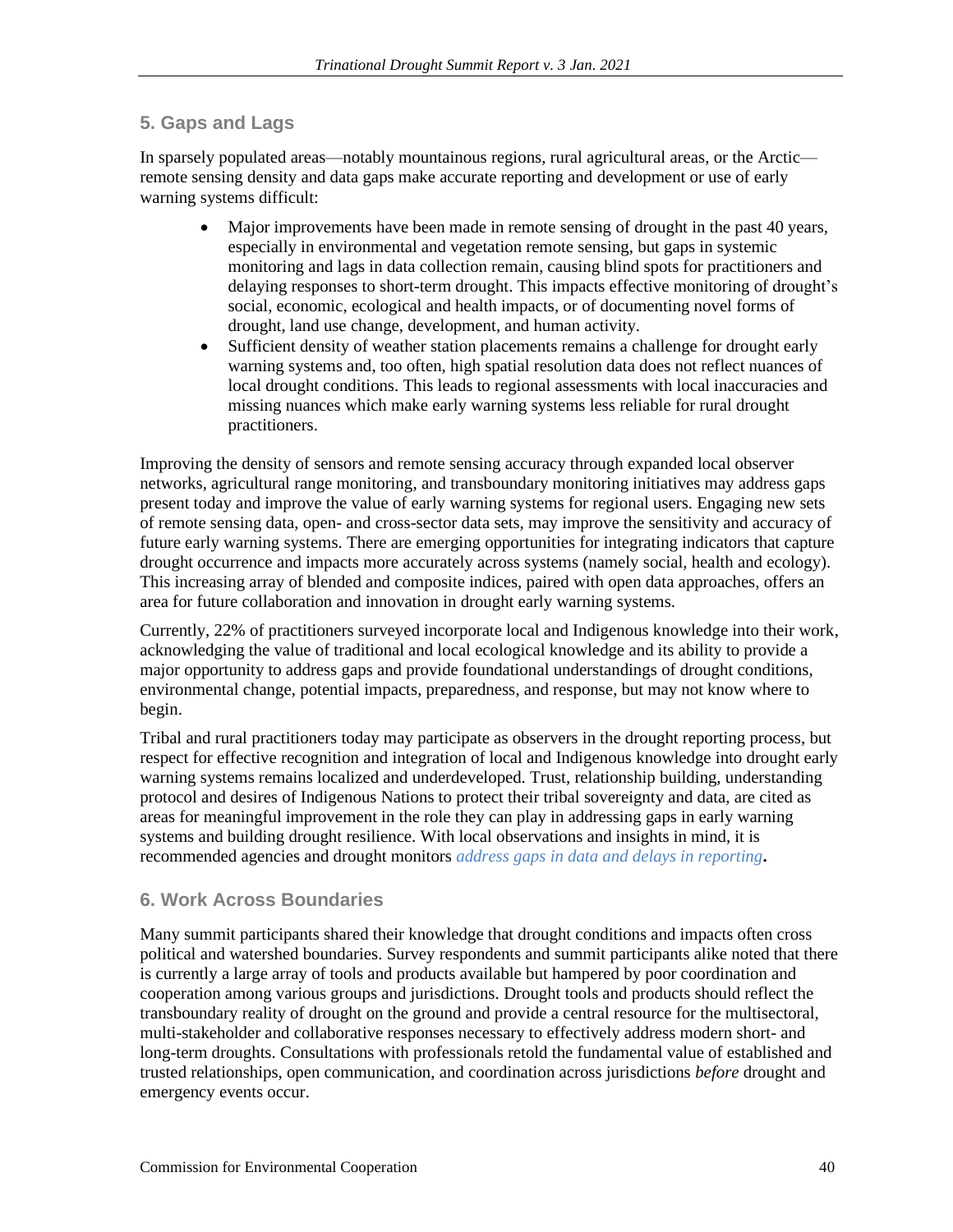Many turn to the same national and continental-wide drought early warning tools and products that provide improved observation, reporting, and coordination. Products and tools that are easy to find, that are interoperable and dependable across international and watershed boundaries have the potential to increase regional awareness of drought severity, cascading impacts and the complex coordination necessary to monitor, prepare, manage and respond to drought events.

Current ad hoc efforts between Tribal Nations and US states and collaborations along the international borders by Canada, Mexico, and the United States offer promise in the efficacy of drought tools. Efforts like the USDA Climate Hubs and the Drought Learning Network offer platforms for collaborative learning and responses to drought across political and watershed boundaries. With the transboundary nature and large footprint of drought in mind, and needs for effective coordination, it is recommended that agencies responsible for designing early warning systems *create tools and resources that support multi-sectoral and transboundary drought coordination***.** 

## **7. Training and Support**

In order to support the six discussion areas above, training of North American drought practitioners in the use of the tools and products, the majority of which are digital and web-based, will further improve access and use. There is strong interest from professionals, across drought subfields and regions, to learn more about drought early warning resources and use them better. However, there are many barriers. Professionals cite limited time to learn new tools and there can be difficulties of access and having the resources necessary to complete professional development opportunities for a new resource. Worse, high turnover rates in staffing at agencies and organizations can nullify advantages that would seem to be gained by offering in-person training when the newly trained personnel leave. This leads to an inhibited uptake of new products and tools. Lastly, scientific jargon or field-specific differences in terminology in manuals and online technical support documentation, or poor translations of these, can render products and resources nearly incomprehensible, even for a resource that may prove invaluable to a drought professional with adequate training and support.

If practitioners are to use powerful products and tools effectively, then ongoing support and service to understand, navigate, and successfully utilize a new resource is required. Modern stand-alone learning resources and peer-to-peer learning networks have been recognized as effective tools in professional development, especially with evolving digital tools. Successful online tutorials and educational resources may include videos, user and troubleshooting guide blogs, documented answers to Frequently Asked Questions (FAQs), and chat support. More frequent workshops, when feasible, could provide demonstration and training on the use of new products. Other opportunities include routine monthly notifications of releases of new tools and educational resources.

Engaging available drought learning and professional development networks and associations may afford educational opportunities for drought professionals. Making professional continuing education credits available would further incentivize the use of educational materials and utilization of products and tools. Lastly, changes in product use must be reflected in improvements in the tools and creation learning resources as they are utilized for new purposes. Translating and defining terms and using clear language can make tools readily accessible to users across the sectors and fields relating to drought and its impacts. With current resources available and the needs of drought professionals in mind, it is recommended that managers and agencies responsible for designing early warning systems *develop training materials and support peer-to-peer networks***.**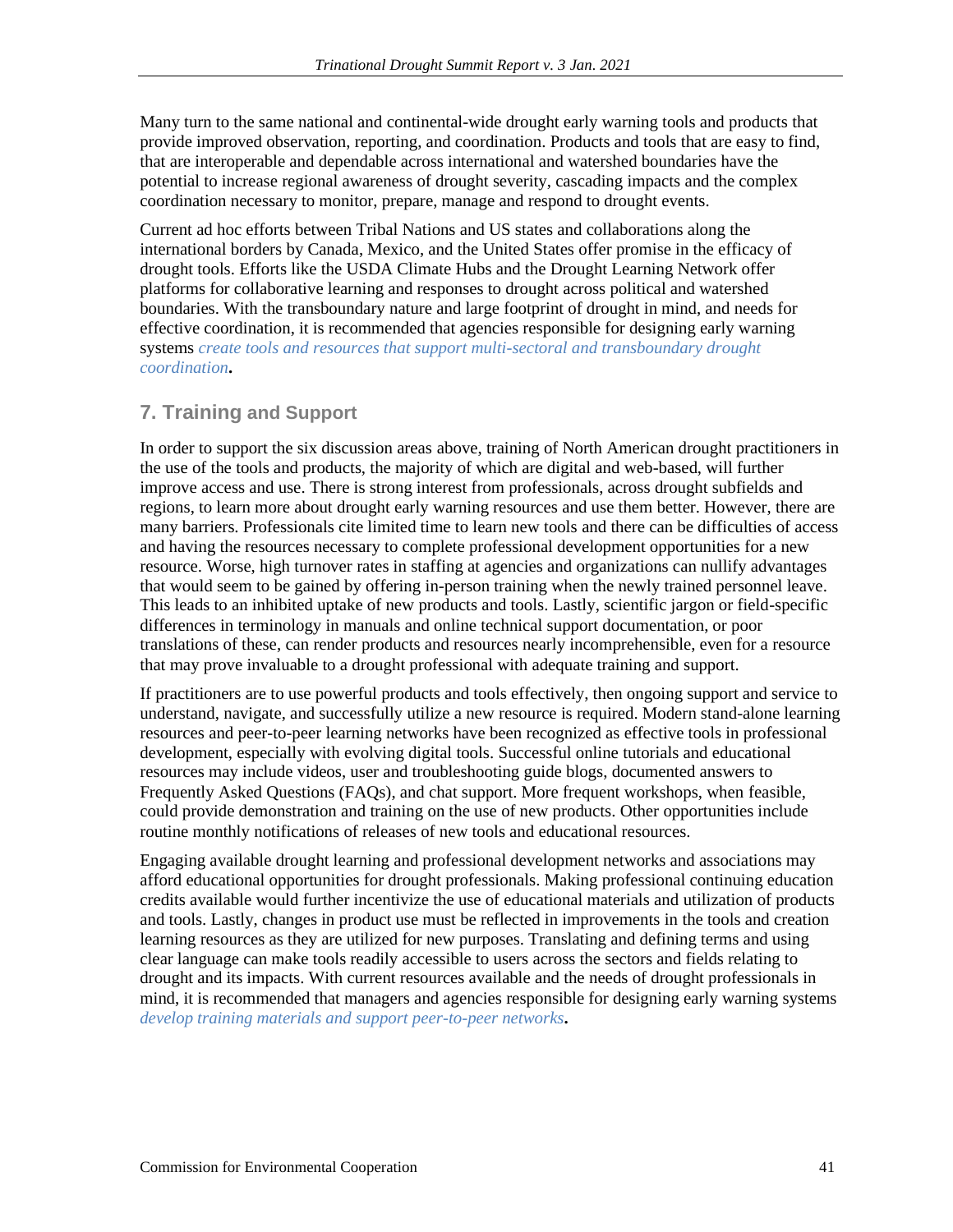## **8. Enabling Policy and Resources**

Currently, efforts to build products and tools are spread across multiple agencies in the three nations in North America. Funding constraints can limit effective national and multilateral collaboration for building products and tools, as well as response efforts and effective event planning at the scale and transboundary footprint of droughts. This leads to efforts that are isolated and insufficient to deal with drought events at the scale and frequency of those today and those in the decades to come.

Forward-looking policy and adequate resources are needed to catalyze development efforts for products and tools that will be appropriate for collaboratively monitoring and responding to drought risk across the continent. Strong collaboration, trust in products and tools, and communication before drought events and disasters occur, are cited as important to effective disaster response coordination.

Given the direction, capacity, and necessary resources, continent-level and national collaborations are possible in multi-stakeholder transboundary and trinational approaches to modernize drought early monitoring systems that serve North America. With continent-wide coordination and efforts to improve the widespread use of early warning systems now being reviewed, it is recommended that national agencies and respective governments *make resources and the necessary policy available to enable effective collaboration in drought early warning systems***.**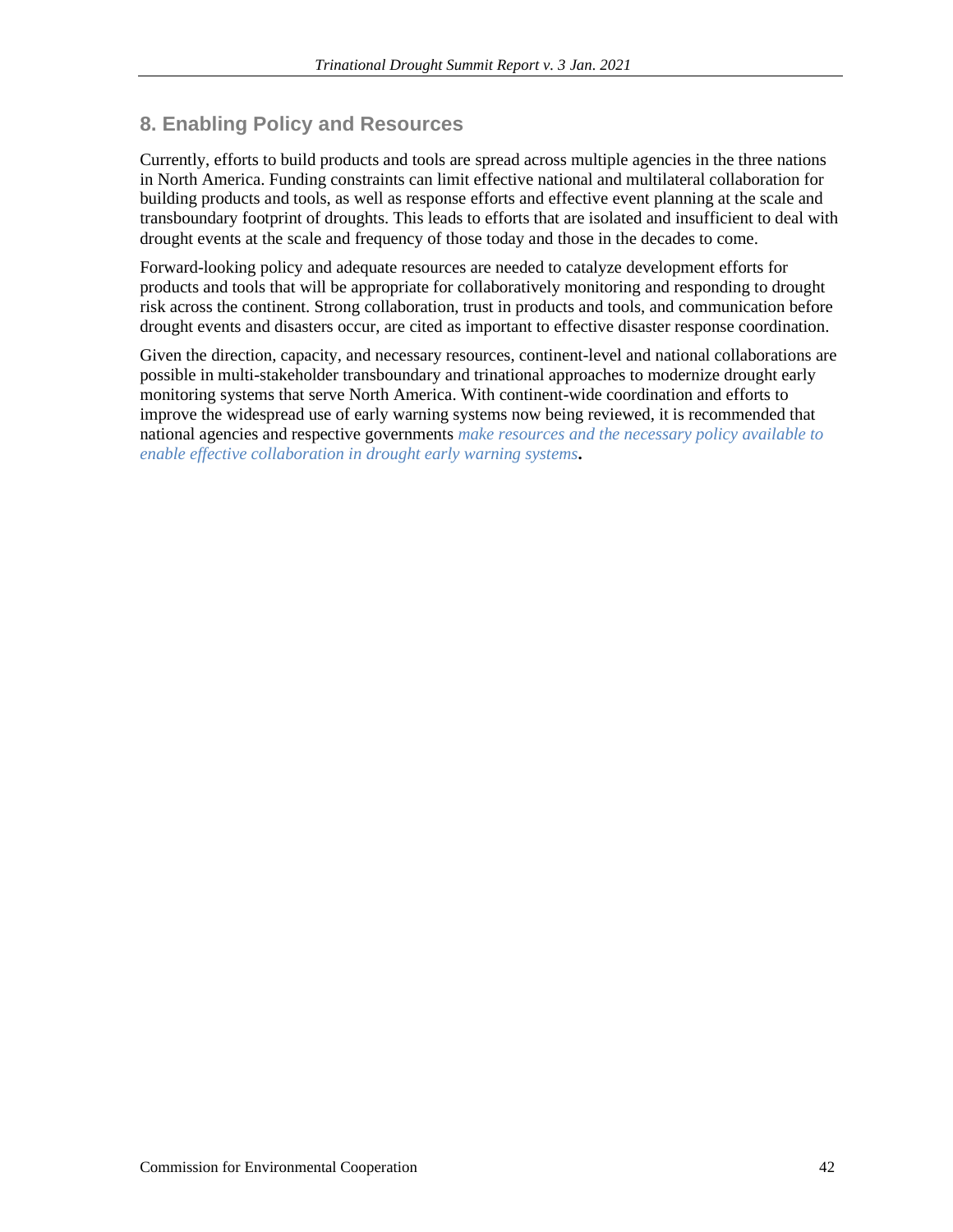## **Recommendations**

Consultations and presentations with drought professionals at the trinational drought summit, in step with CEC surveys, offer a novel assessment of current realities and the needs of drought practitioners. From these observations and insights, eight thematic high-level recommendations are provided in the table below. Each recommendation is distinct but remains interconnected to the broader function of an improved drought early warning system in North America. For each recommendation, a series of strategic actions are suggested, based on the engagement and input of professionals. These actions provide pathways to actions intended to ensure that the drought early warning systems of tomorrow are accessible, responsive, and effective for the user, and will improve the resilience of the communities and sectors that they serve.

#### **Table 1. Recommendations from the 2020 Trinational Drought Summit**

| No.            | <b>Recommendations</b>                                                            | <b>Actions</b>                                                                                                                                                                                                                                                                                                                                                                                                                                                                                                                                                                                                                                                                                                                                                                                                                                                                                                                                                                                                                                                                                                                                                                                                                                                                                                                                                                                                              |
|----------------|-----------------------------------------------------------------------------------|-----------------------------------------------------------------------------------------------------------------------------------------------------------------------------------------------------------------------------------------------------------------------------------------------------------------------------------------------------------------------------------------------------------------------------------------------------------------------------------------------------------------------------------------------------------------------------------------------------------------------------------------------------------------------------------------------------------------------------------------------------------------------------------------------------------------------------------------------------------------------------------------------------------------------------------------------------------------------------------------------------------------------------------------------------------------------------------------------------------------------------------------------------------------------------------------------------------------------------------------------------------------------------------------------------------------------------------------------------------------------------------------------------------------------------|
| $\overline{1}$ | Improve awareness and<br>clarity of North<br>American online drought<br>resources | Create a communications strategy to improve the visibility of current and emerging<br>a.<br>NADM products and tools.<br>Partner with professional organizations, across drought relevant sectors, to improve<br>$b_{1}$<br>awareness of NADM tools, products and new innovations in drought early warning<br>systems. Engagement tools include recorded webinars, infographics, and stand-alone<br>introductory videos and resources, distributed across networks.                                                                                                                                                                                                                                                                                                                                                                                                                                                                                                                                                                                                                                                                                                                                                                                                                                                                                                                                                          |
| $\overline{2}$ | Improve online drought<br>resources and data<br>availability                      | Create one portal to house and navigate NADM, CDM, MSM and USDM tools and<br>a.<br>products.<br>Conduct user assessments on the barriers to use and the underutilization of the NADM<br>b.<br>and other national drought monitor tools.<br>Consult users in the design of new drought monitoring resources. Consider co-design<br>C.<br>principles, employ commonly used language and be inclusive of the many users,<br>sectors and systems affected by drought.<br>Improve navigation and user controls of online drought data products. Provide a refined<br>d.<br>search function, the ability to select discrete geography and scale, and the ability to<br>select and download specific maps, data sets, and code.<br>Ensure that online and mobile tools and products can be used as cached, offline and<br>е.<br>with limited or varied internet bandwidths, to ensure drought practitioners with limited<br>computing capacity receive vital early warnings and access to resources.<br>f.<br>Ensure code and data are open source and able to work across regions, applications,<br>operating systems, and code languages.<br>Develop and optimize mobile applications for users in the field who are engaged in<br>g.<br>drought monitoring, assessment, planning and real-time observations.<br>Consider push button notifications for newly released reports and major changes in<br>h.<br>drought conditions. |